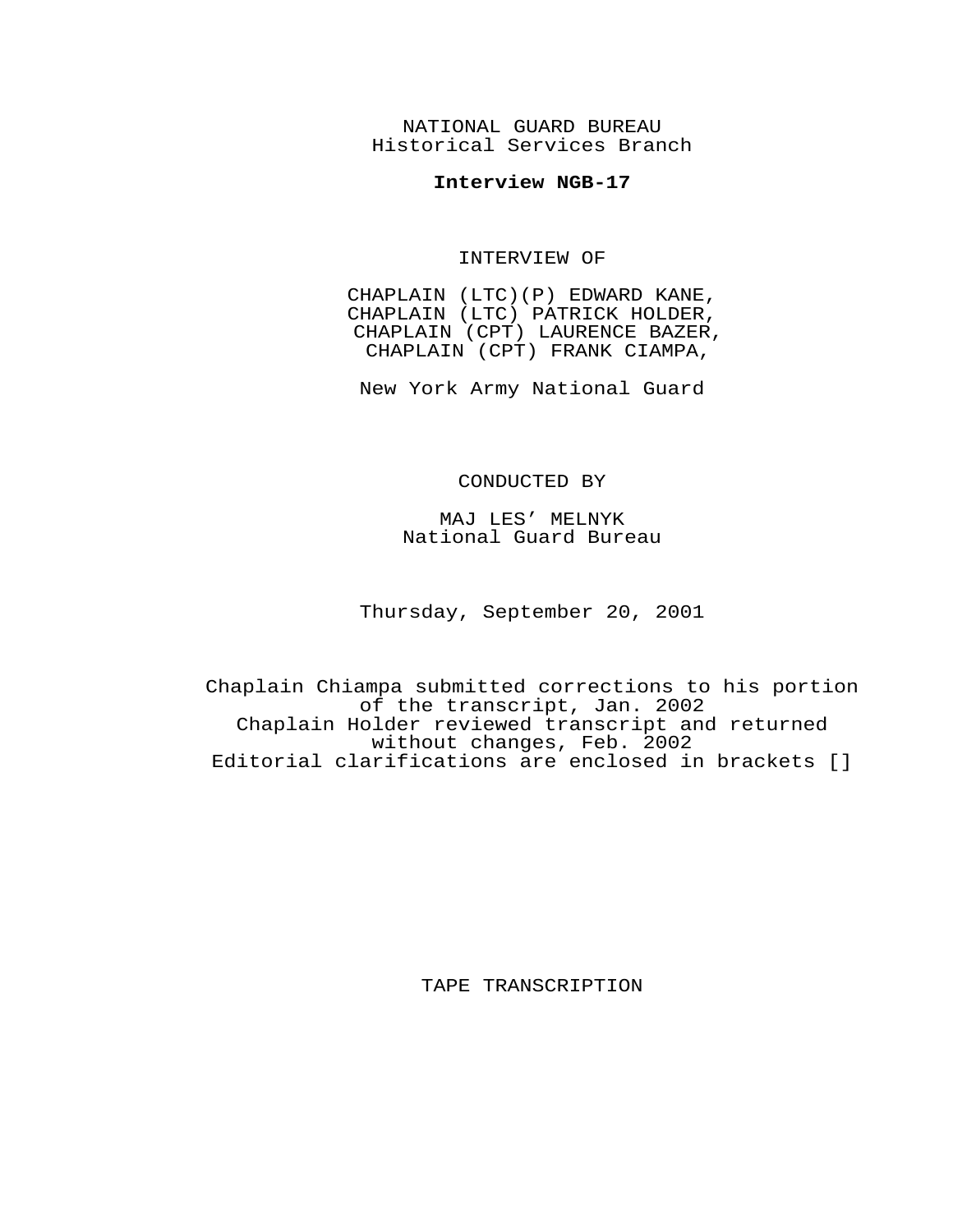|                | 4                                                       |
|----------------|---------------------------------------------------------|
| $\mathbf 1$    | PROCEEDINGS                                             |
| $\overline{2}$ | MAJ MELNYK: This is MAJ Les Melnyk, Army                |
| 3              | National Guard Historian for the National Guard Bureau, |
| 4              | and I am interviewing a group of chaplains.             |
| 5              | Chaplain Patrick Holder, Chaplain Frank                 |
| 6              | Ciampa, that is C-i-a-m-p-a, and Chaplain Edward Kane,  |
| 7              | $K-a-n-e$ .                                             |
| 8              | Today is 20 September 2001, and this interview          |
| 9              | is taking place in the 7th Regiment Armory on Park      |
| 10             | Avenue in New York City.                                |
| 11             | Gentlemen, if each of you, in turn, beginning           |
| 12             | with Father Kane, would identify your unit, your rank,  |
| 13             | and give a very brief synopsis of your military career, |
| 14             | and, also, your civilian religious affiliation.         |
| 15             | Father Kane?                                            |
| 16             | I'm Chaplain Lieutenant<br><b>CHAPLAIN KANE:</b>        |
| 17             | Colonel promotable, now, Edward R.P. Kane, Chaplain of  |
| 18             | the 42nd Infantry Rainbow Division, headquartered in    |
| 19             | Troy, New York.                                         |
| 20             | I live in Brooklyn, New York, in Canarsie,              |
| 21             | Brooklyn. I'm Associate Pastor of Holy Family Roman     |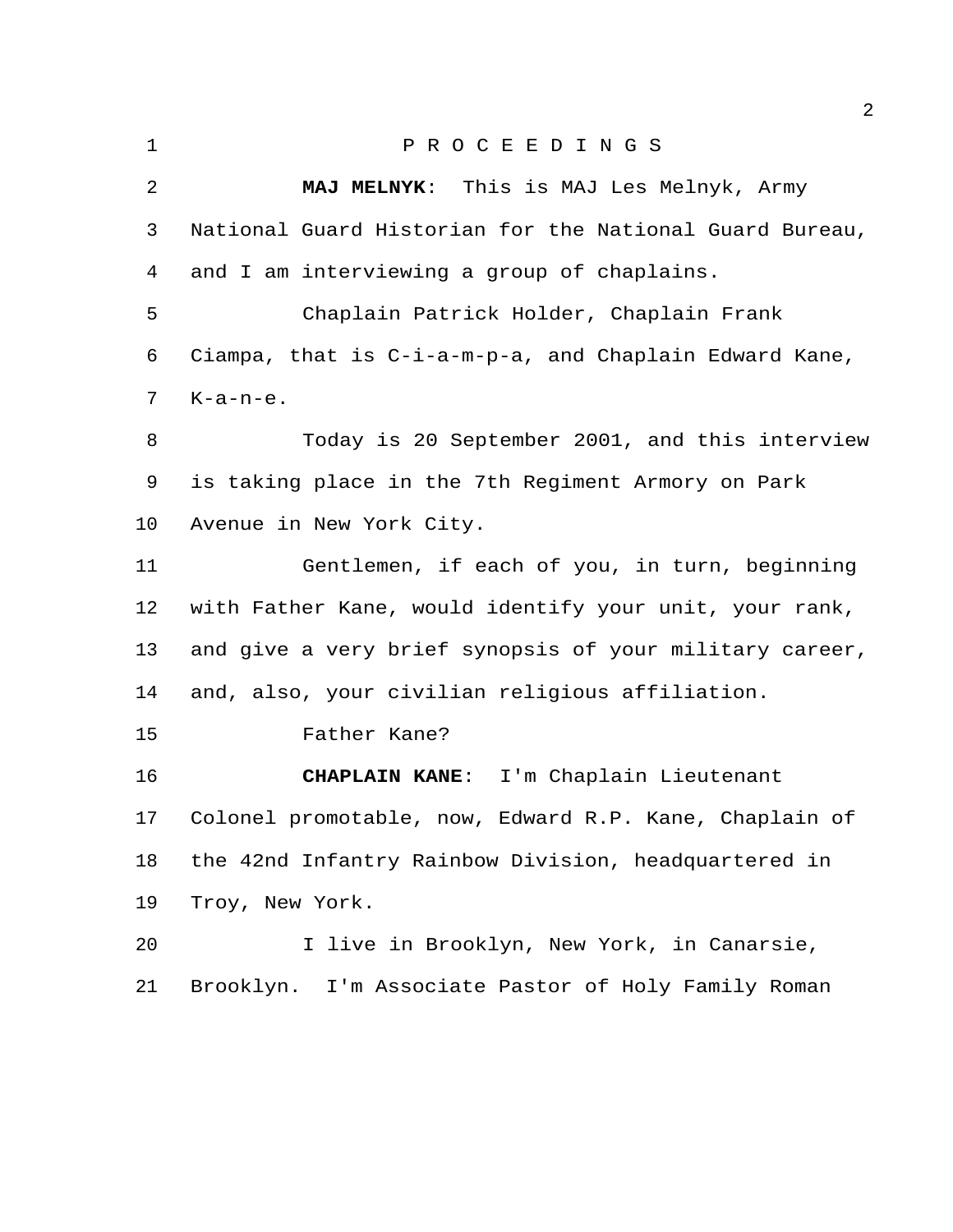Catholic Church there.

| 2  | And I have been down here since the day of the          |
|----|---------------------------------------------------------|
| 3  | incident on the 11th of September, working with the     |
| 4  | troops and various different commands, as is needed,    |
| 5  | because of the shortage of priests.                     |
| 6  | MAJ MELNYK: Chaplain Ciampa.                            |
| 7  | CHAPLAIN CIAMPA: Chaplain CPT Frank Ciampa,             |
| 8  | the 105th Infantry Battalion, 27th Enhanced Brigade,    |
| 9  | and I'm from Brooklyn, New York, where I'm the Senior   |
| 10 | Pastor, Good Shepherd Lutheran Church, and I'm a member |
| 11 | of the Lutheran Church, Missouri Synod.                 |
| 12 | As far as my military background, I'm a former          |
| 13 | Marine active duty, then reserves, and then came into   |
| 14 | the chaplaincy through the National Guard about two and |
| 15 | a half years.                                           |
| 16 | MAJ MELNYK: Chaplain Holder, if you would               |
| 17 | introduce yourself.                                     |
| 18 | CHAPLAIN HOLDER: Chaplain LTC Patrick L.                |
| 19 | Holder. I am the post chaplain at Camp Smith. I am a    |
| 20 | Elam fellowship chaplain, the only one the Army has,    |
| 21 | and I'm also Pastor of United Methodist Church.<br>I'11 |
|    |                                                         |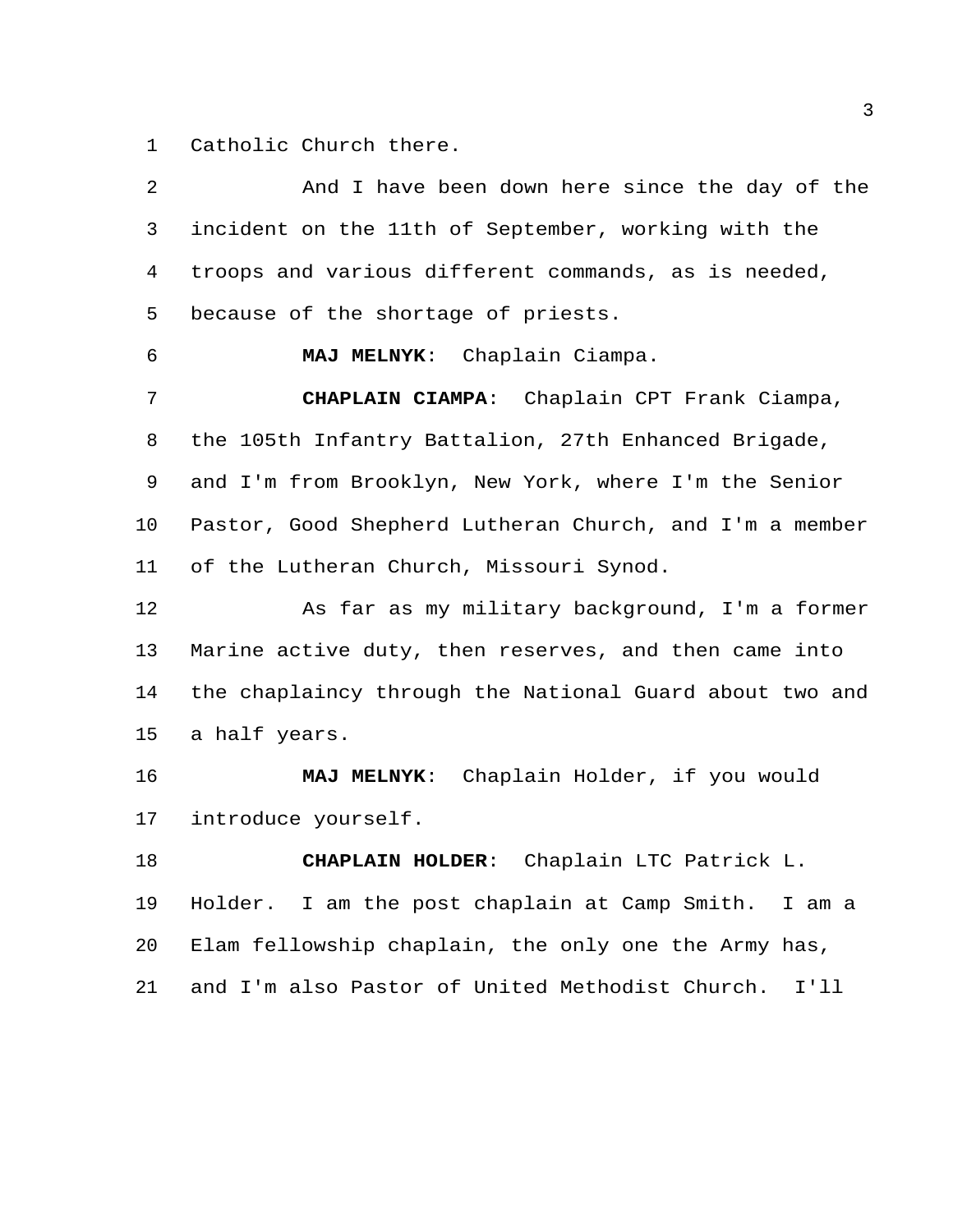let you figure that out. In Elmira Heights.

 **MAJ MELNYK**: Camp Smith is located where? **CHAPLAIN HOLDER**: About 30 miles north of here. It's the staging area for a lot of the troops coming down here.

 **MAJ MELNYK**: Troops coming in here. Given that many of the people listening to this tape won't be familiar with the New York Army National Guard.

 **CHAPLAIN KANE**: It's New York Army National Guard training site, nine miles south of West Point, across the river, and we do train from West Point, and it's the second largest police training area in the world, after Quantico.

 **MAJ MELNYK**: Thank you. That was Father Kane speaking.

 We are also joined by Chaplain Laurence Bazer. That's B-a-z-e-r.

Chaplain Bazer, if you --

**CHAPLAIN BAZER**: L-a-u-r-e-n-c-e.

 **MAJ MELNYK**: First name L-a-u-r-e-n-c-e. No W. If you would, introduce yourself, please.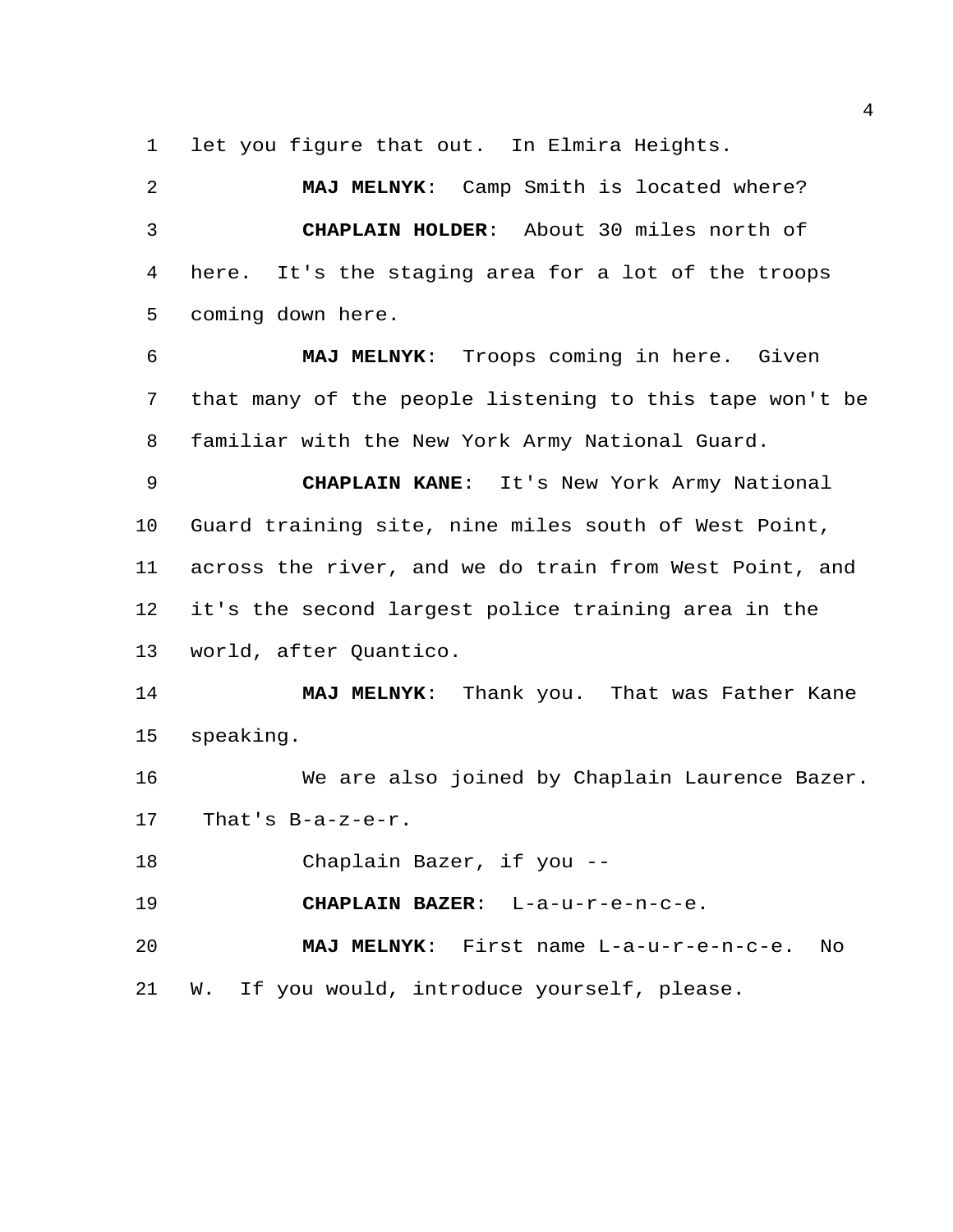**CHAPLAIN BAZER**: I'm Chaplain CPT Laurence Bazer. I'm a Rabbi and I'm from the 642nd Aviation Support Battalion, based out of Williamsburg, Brooklyn. We also have assets, another unit in Brooklyn and also in Ronkonkoma.

 Our main mission is repair of UH-1s and UH-60s and also tracked vehicles through our Bravo Company.

 I'm a congregational rabbi in Hauppauge, Long Island, where I serve full-time, and I am also a chaplain for the New York Office of the FBI.

 **MAJ MELNYK**: Thank you. If each you, briefly, could tell me how you learned of the attacks on September 11, what was your immediate response, who did you report to, what immediate actions did you take on the 11th? Beginning with you, Chaplain Kane.

 **CHAPLAIN KANE**: This is Chaplain Kane. I originally found out about it, I was listening to the radio, preparing for morning mass on Tuesday.

 I originally thought it was an accident, a plane or a helicopter had crashed into the tower, and then immediately turned on the TV and watched it and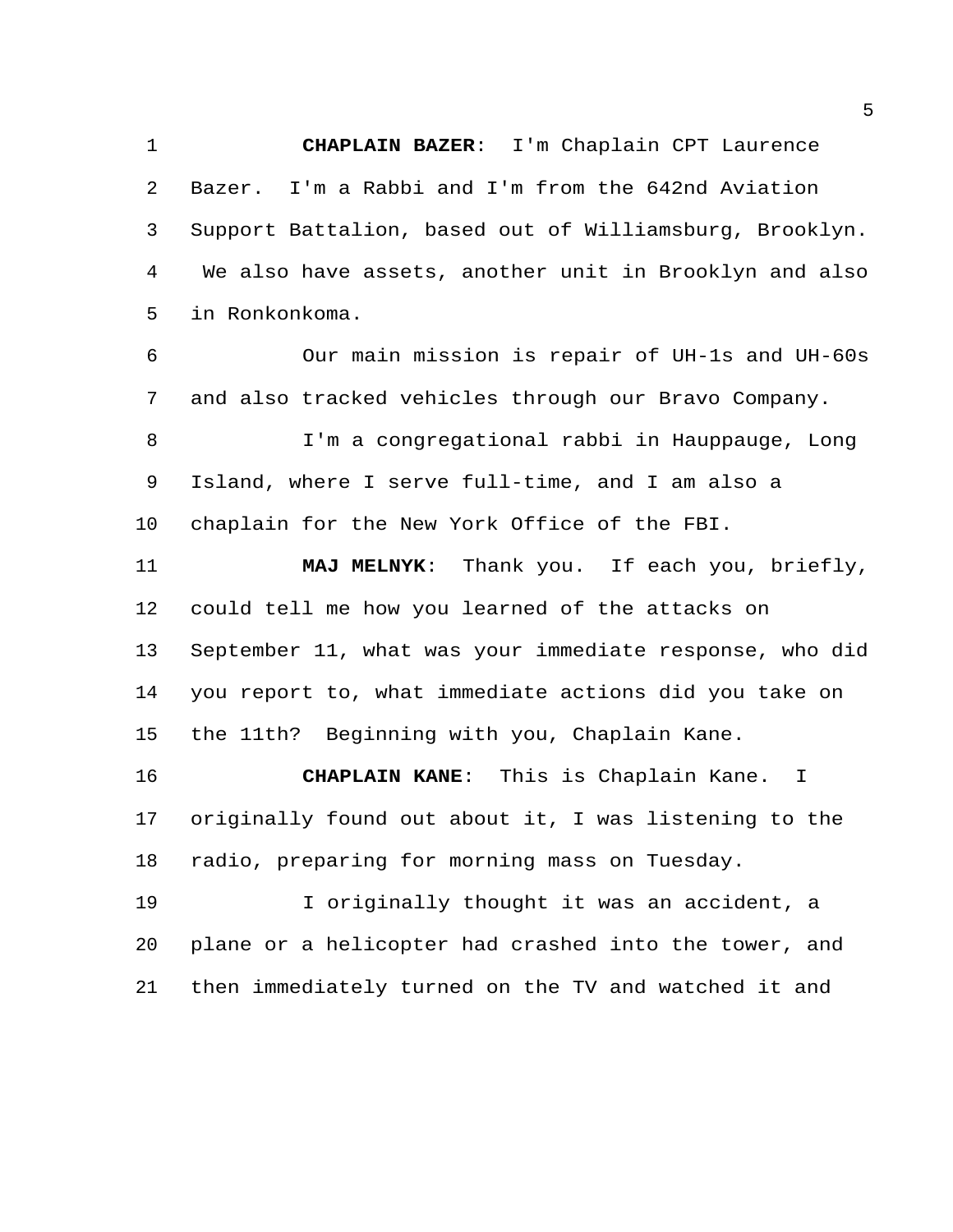then saw the second plane going in, and eventually saw on TV the things crashing.

 I knew immediately that we were going to need the support of the military in there because this thing was going to be catastrophic.

 And we heard the reports about Washington, too. So we knew that this was an organized effort and we knew we had gone to DEFCON Delta.

 We have a procedure, which I'd rather not discuss, that we use for notification, which had to be used, because my personal phones in the rectory, because of the World Trade Center, and the cell phone, all went down, we were out of communication.

 We still are, actually. We're using other means of communication now at the parish.

**MAJ MELNYK**: Where did you report in?

 **CHAPLAIN KANE**: I reported, originally called the state chaplain, because I'm the major chaplain command of the 42nd, called my division --

 **MAJ MELNYK**: Who is the State chaplain? **CHAPLAIN KANE**: State chaplain is Chaplain COL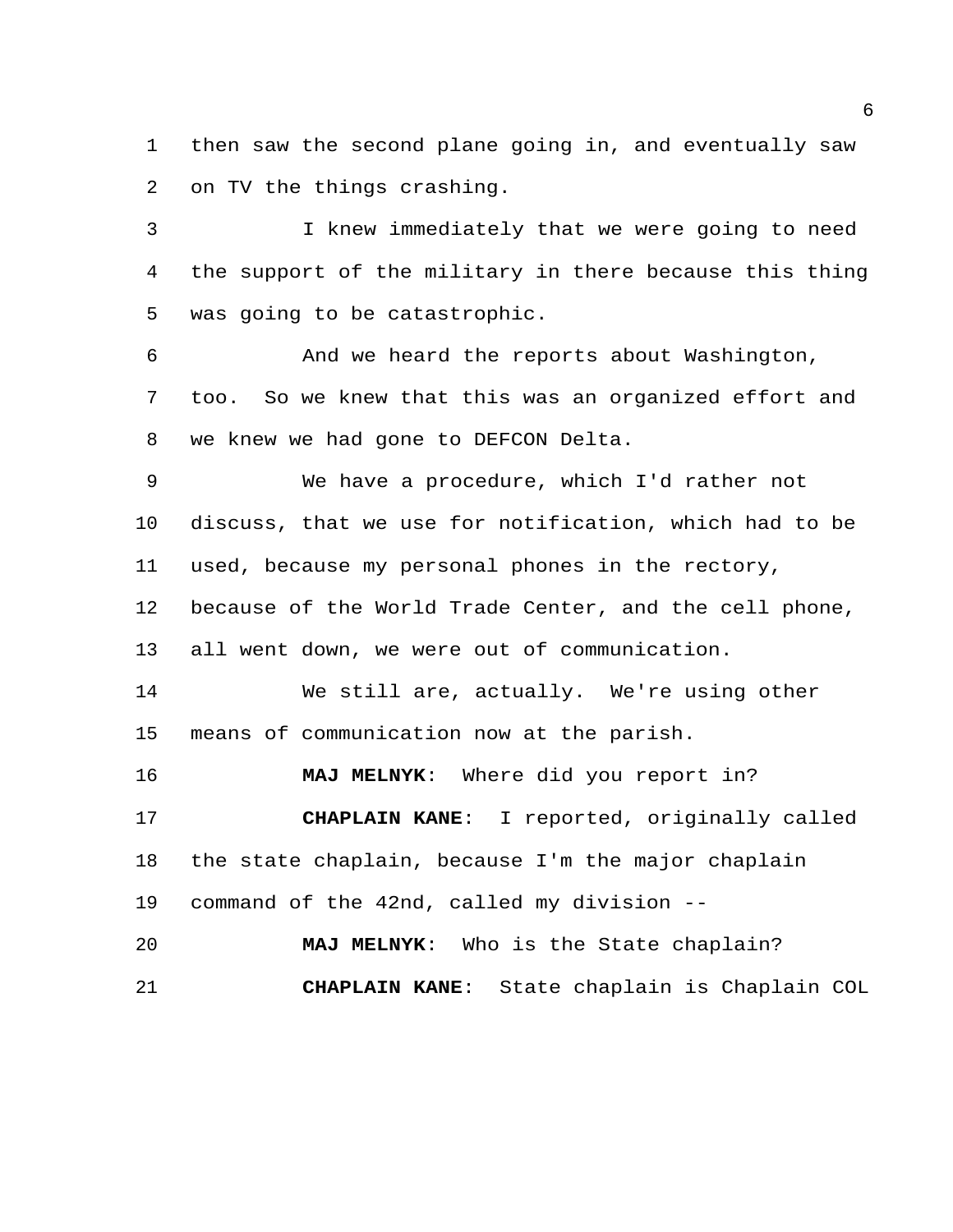Jacob Goldstein, a rabbi who is the only Hasidic rabbi I believe in the armed forces right now, and he is the New York State STARC – State Area Command - chaplain.

 It took me a while to get in touch with him and our division leadership, other than myself and LTC Atwood, who is an administrative officer, were the only two division officers left in the state.

 All other officers were at a Warfighter exercise in Fort Leavenworth, Kansas at the time. So I immediately went in and made contact with the units on the ground.

 **MAJ MELNYK**: By went in, where did you physically go to?

 **CHAPLAIN KANE**: I went into Battery Park City with my -- Battery Park, actually, with my civilian vehicle.

 **MAJ MELNYK**: When did you arrive there? **CHAPLAIN KANE**: Approximately about one p.m. and then it was quite messy in there. I had to take my car out and have the air conditioner filter replaced and washed three times to get the soot off. It was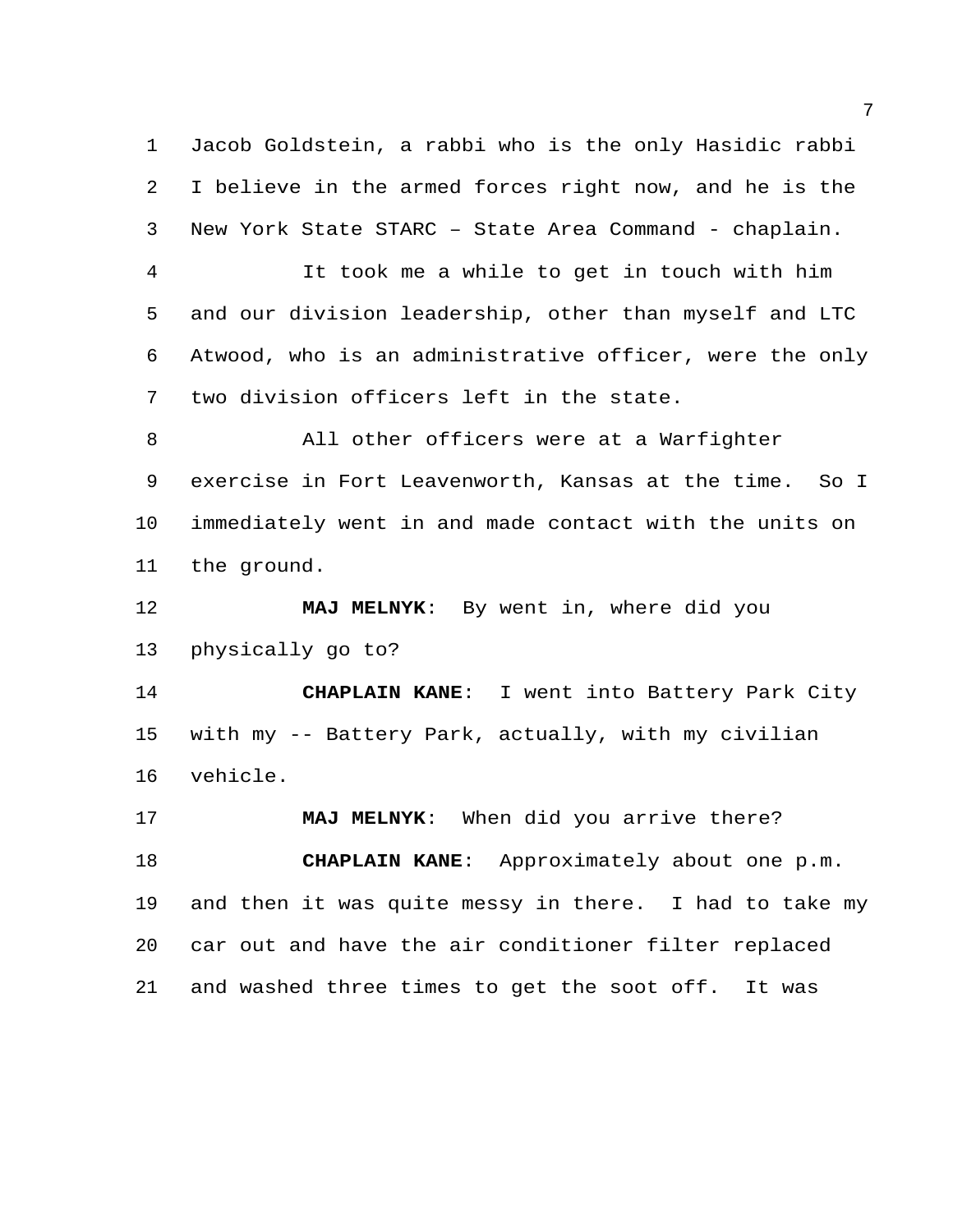pretty bad.

 But I drove into -- out of the tunnel and into the park and parked there and then started walking around.

 I did not have any regular equipment with me, because I was supposed to leave the Guard and turn most of it in. Fortunately, I had a little bit of Vietnam equipment and a Kevlar helmet and a bandana, because nobody really had masks down there in the beginning.

 **MAJ MELNYK**: So you were uniformed or you were wearing --

 **CHAPLAIN KANE**: No. Working with some of the personnel, at that point, it wasn't too organized. We were joining the firemen and cops and anybody who could, just pulling people out of the mess and going in there and just picking up body parts.

17 At that point, they were stacking the body parts with little signs, Tower One, Tower Two, what body, what site did you find it in. We had no body bags at that point. Literally to reach people.

At that point, I knew that we were trying to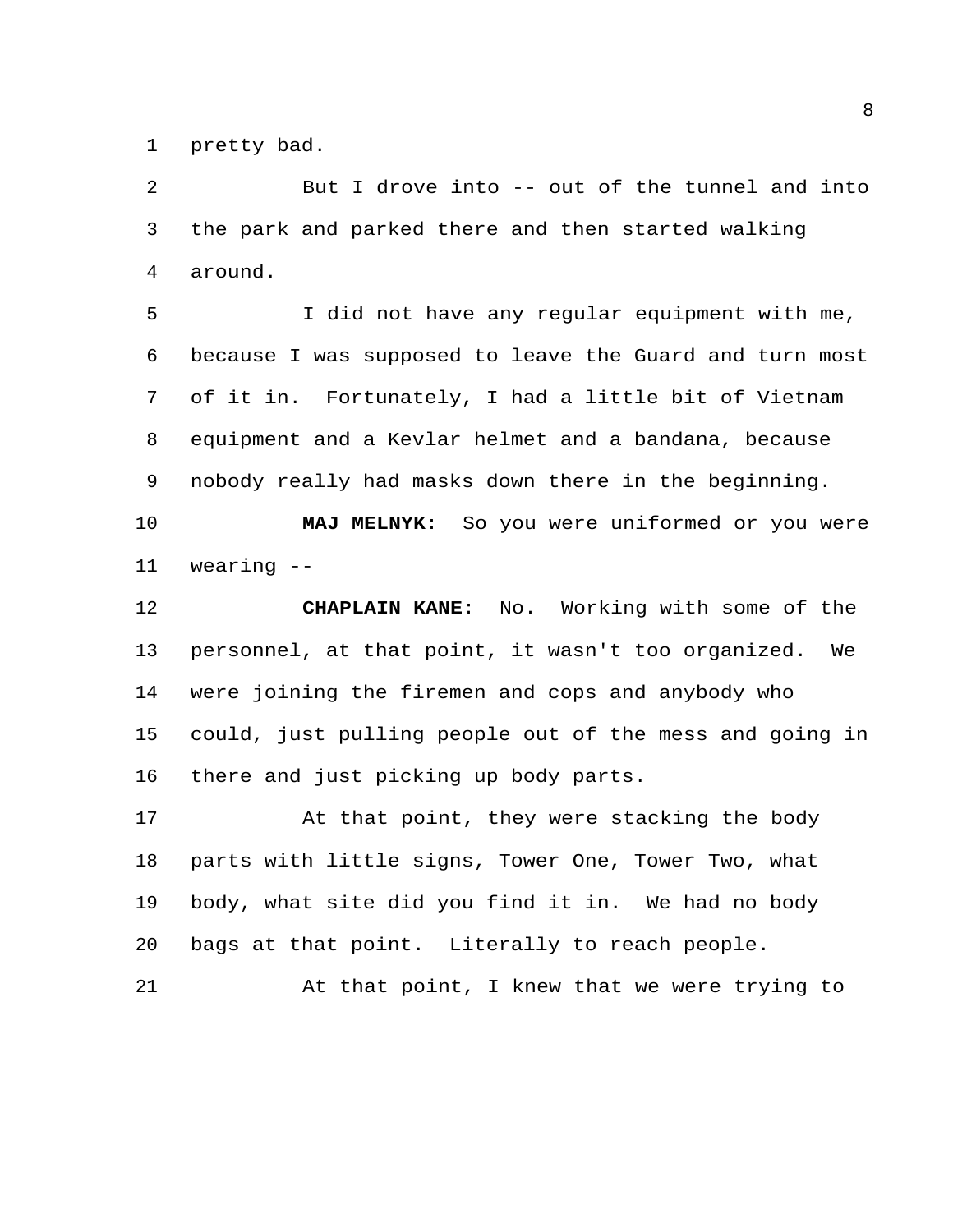get organized. So I returned to Brooklyn, to the 2 armory of the  $342<sup>nd</sup>$ , A Company, to try to see what they were doing.

**MAJ MELNYK**: By 342nd?

 **CHAPLAIN KANE**: Forward Support Battalion, A Company. The Ammo and Refuel Company, part of the support of the 3rd Brigade, and also had a detachment of C Company, which was medical. Those were the closest people there.

 And I was quite worried about the state chaplain at this point, because his office was at Two Beaver Street, a block and a half away. Fortunately, he was not there at that time.

 There are going to be many stories of people, both in the military and civilian life, of lost family members or close friends out of this thing.

17 17 I have two cousins assigned to the fire department, two houses down there, both fire lieutenants, fortunately were not on duty at that time. That was the other concern of mine when I went in there.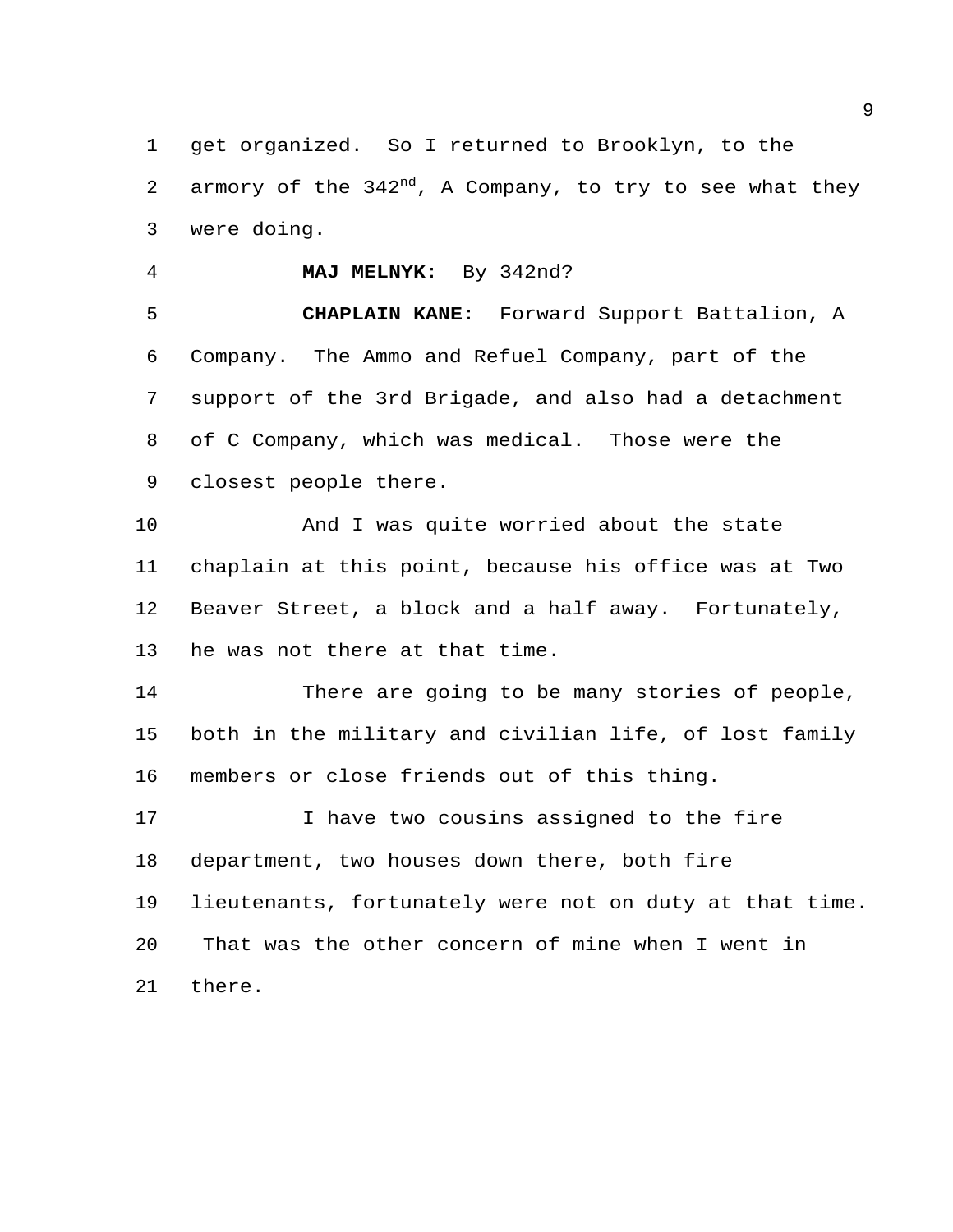**MAJ MELNYK**: Did you see any military personnel on that first trip down there?

 **CHAPLAIN KANE**: Yes. And it was a bit disorganized. We had people who were Reservists and Guardsmen and New York Guardsmen, which are not federally recognized, who had uniforms in their offices and were reporting down there.

 We had active Air Force and Marines and whatnot showing up.

 The Inspection and Instruction Battalion of the Marine Corps, if I got that right, that whole group of people had shown up.

 The problem was they had no protective gear, no Kevlar, no gloves, no masks, zippo, and this was a danger to them because the air down there at that time was really hazardous.

 Just the pulverized cement and pulverized glass that was in the area. We kept warning people don't rub your eyes, there's powdered glass in the air, flush them out, and we had to send quite a few people over to have their eyes flushed out.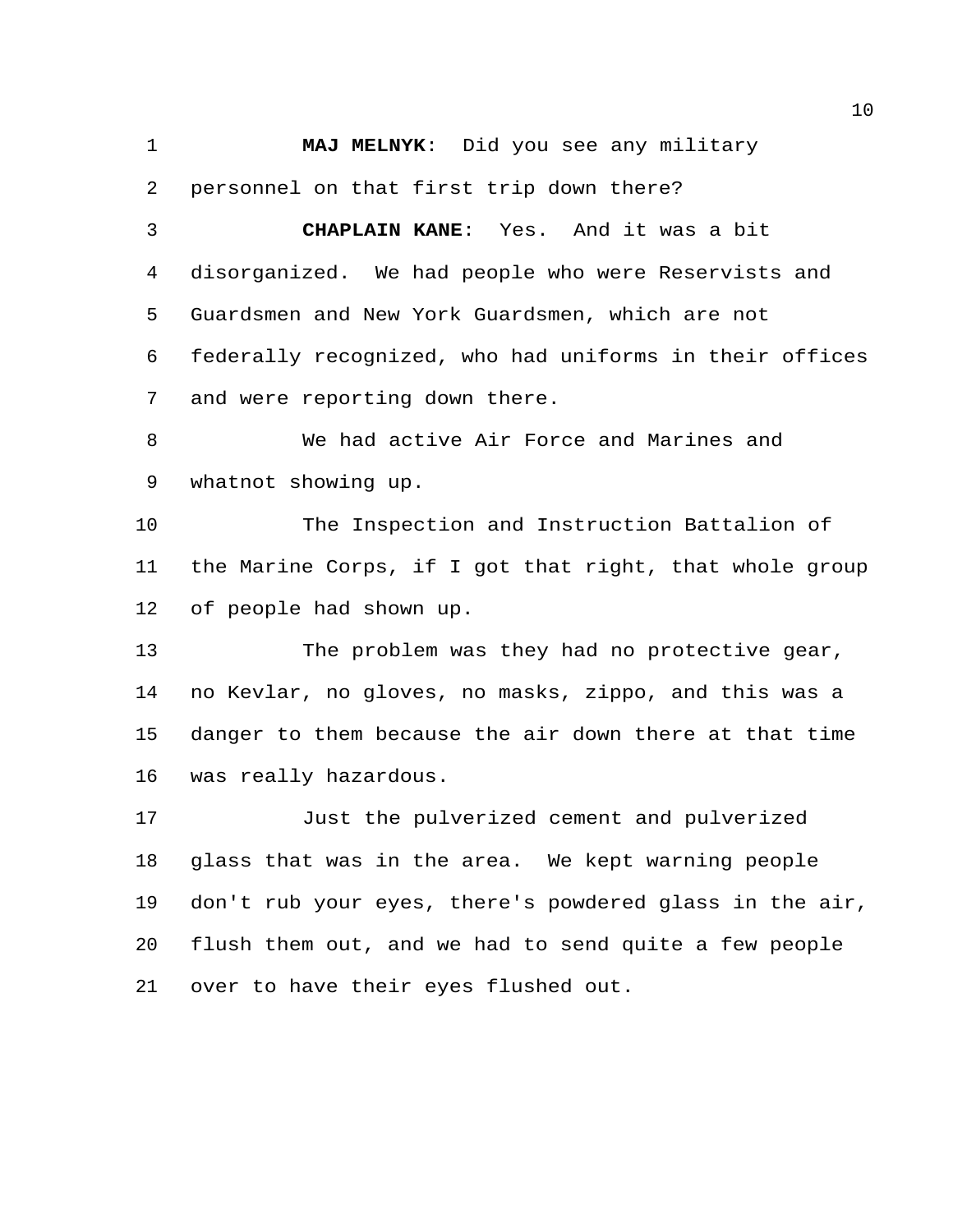We may still see people with some minor eye damage or even permanent damage. We don't know at this point.

**MAJ MELNYK**: I imagine --

 **CHAPLAIN KANE**: I anointed several people who were living. Once they're dead, they are dead, we said the prayers to the dead. There were several morgue sites set up.

 We went in and in some cases, those morgue sites had to be quickly abandoned, taking the bodies out, because those buildings immediately near, such as Brooks Brothers, were not stable and one of them, I believe, did collapse or were helped to collapse because of the danger to people in proximity.

 **MAJ MELNYK**: You got in there very early when there was still a great deal of fire.

 **CHAPLAIN KANE**: There was fire, smoke, and the air was very, very bad. I put on -- knowing what I was facing with the dust and whatnot, I put on an older set of glasses, because I knew that my good glasses would be scratched up bad if I didn't and I wouldn't be able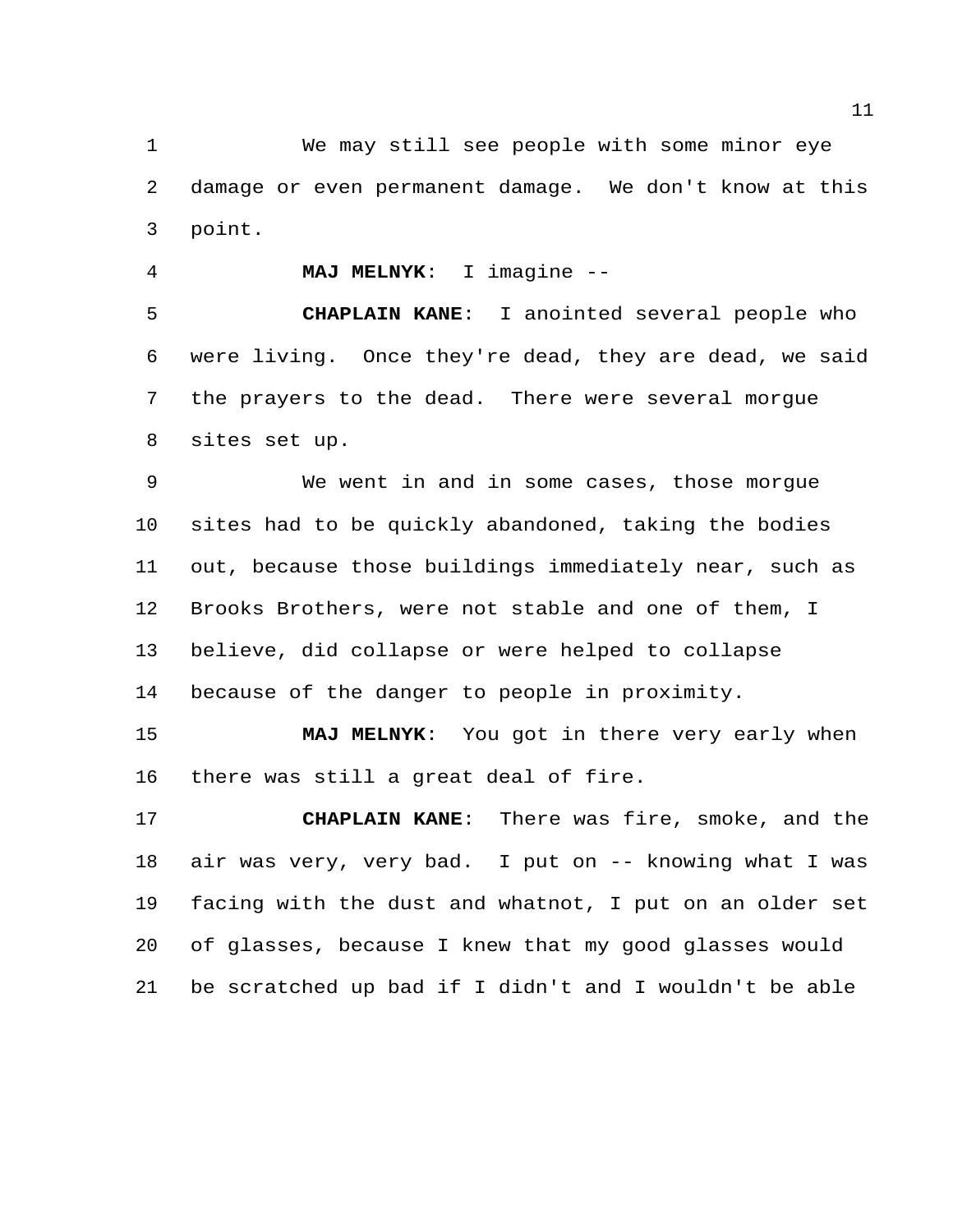to see.

| $\overline{a}$ | My car has scratches on the windshield just             |
|----------------|---------------------------------------------------------|
| 3              | from the fine dust that settled there, and when I used  |
| 4              | the windshield wiper, it just scratched them up nicely. |
| 5              | Not too badly, but it's there.                          |
| 6              | There were quite a few military who came down           |
| 7              | there and, as I said, did not really have proper gear   |
| 8              | for this stuff, and we had to evacuate them.            |
| 9              | Some of them, in fact, quite ill. I haven't             |
| 10             | heard any points of any permanent illness, but          |
| 11             | breathing that polluted air down there that was         |
| 12             | principally dust and they had to be removed from the    |
| 13             | site.                                                   |
| 14             | MAJ MELNYK: Moving on. Chaplain Ciampa, if              |
| 15             | you could discuss where you were when you learned of    |
| 16             | the attacks, your immediate reactions to it, who did    |
| 17             | you report to, and what did you do?                     |
| 18             | Okay. I was working on my<br><b>CHAPLAIN CIAMPA:</b>    |
| 19             | computer in Brooklyn and somebody called me and said    |
| 20             | did you know there was a terrorist attack on the World  |
| 21             | Trade Center - it's on TV, and I said I didn't know.    |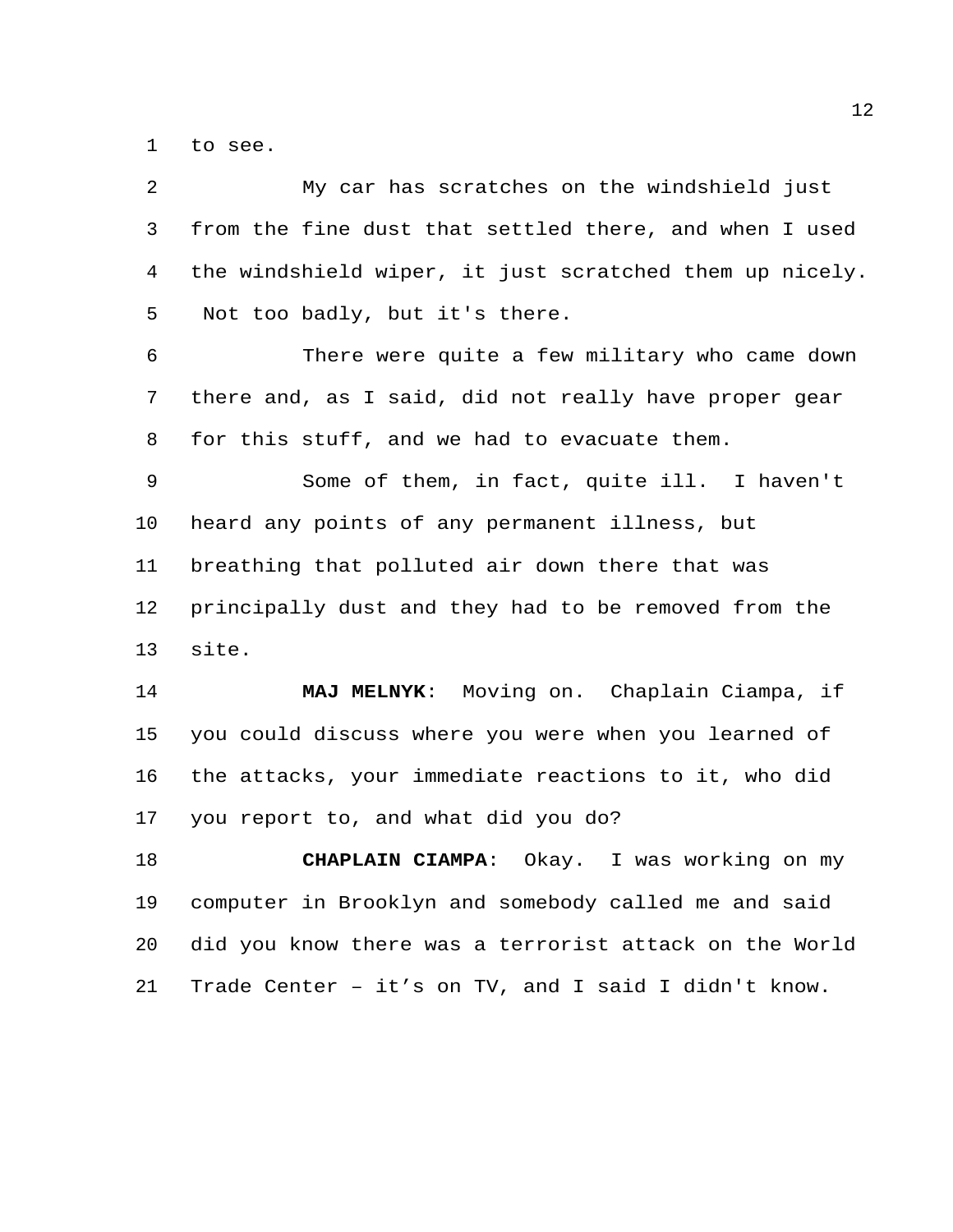[*I looked on TV real quickly and then*] I went to down to Marine Park in Brooklyn, where you can usually see the World Trade Center and saw all the smoke and everything.

 **MAJ MELNYK**: Were the towers still standing at that time or no?

 **CHAPLAIN CIAMPA**: They were still standing, but the smoke was so thick, you couldn't see it, at least from the Brooklyn side. Later the smoke was actually coming all the way over my house eventually and then the smell, as well.

 And then I heard on the news that the National Guard was being called up. I contacted them, but they didn't actually get back to me till very, very early the next morning.

 Now, my unit was activated that night. Two battalions [correction – *companies*] and headquarters battalion [correction – *company*], went to Camp Smith, Delta is upstate, and headquarters in Schenectady.

 But the two companies that are local [*Bravo and Charlie*], one on Lexington Avenue down at 25th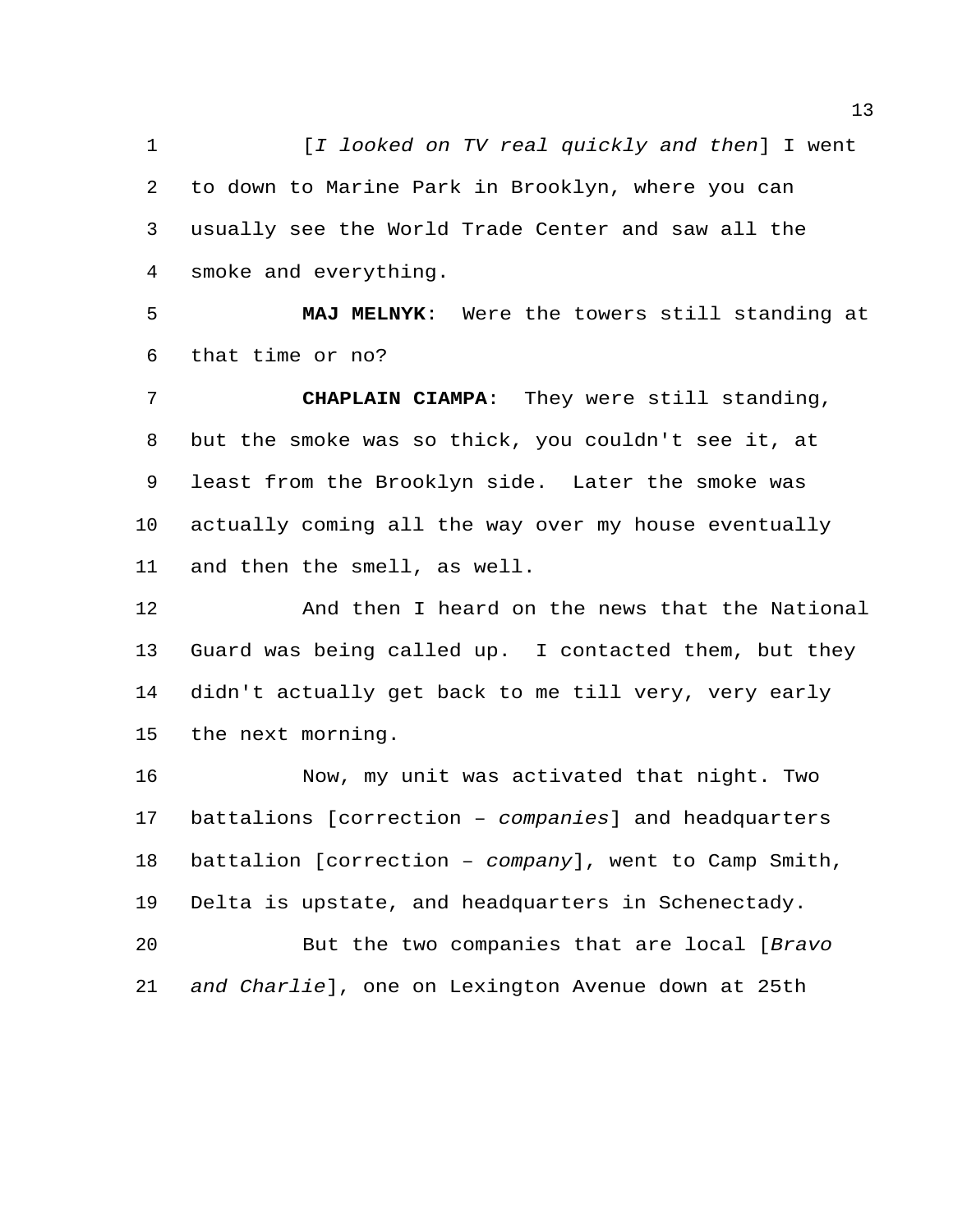Street and the other in Jamaica, Queens, they were here that night pulling security in the Canal Street area. **MAJ MELNYK**: So the 642 had units on Canal Street about what time? **CHAPLAIN CIAMPA**: Well, this is the 105th. **MAJ MELNYK**: I'm sorry. The 105th. That's right. **CHAPLAIN CIAMPA**: They were in place and doing there thing, I was told, a little before midnight.

 **MAJ MELNYK**: Right. I've spoken with some of the soldiers. That's about right.

 **CHAPLAIN CIAMPA**: Then I came in through Battery Tunnel early that morning, I'm not sure what time, maybe seven.

**MAJ MELNYK**: Early Wednesday morning.

 **CHAPLAIN CIAMPA**: Maybe seven. One of the first things I saw were some 69th soldiers as soon as I came out of the tunnel. The scene was like Chaplain Kane described.

 I then reported in at the armory at 25th and Lexington, immediately I was sent down there [*to the*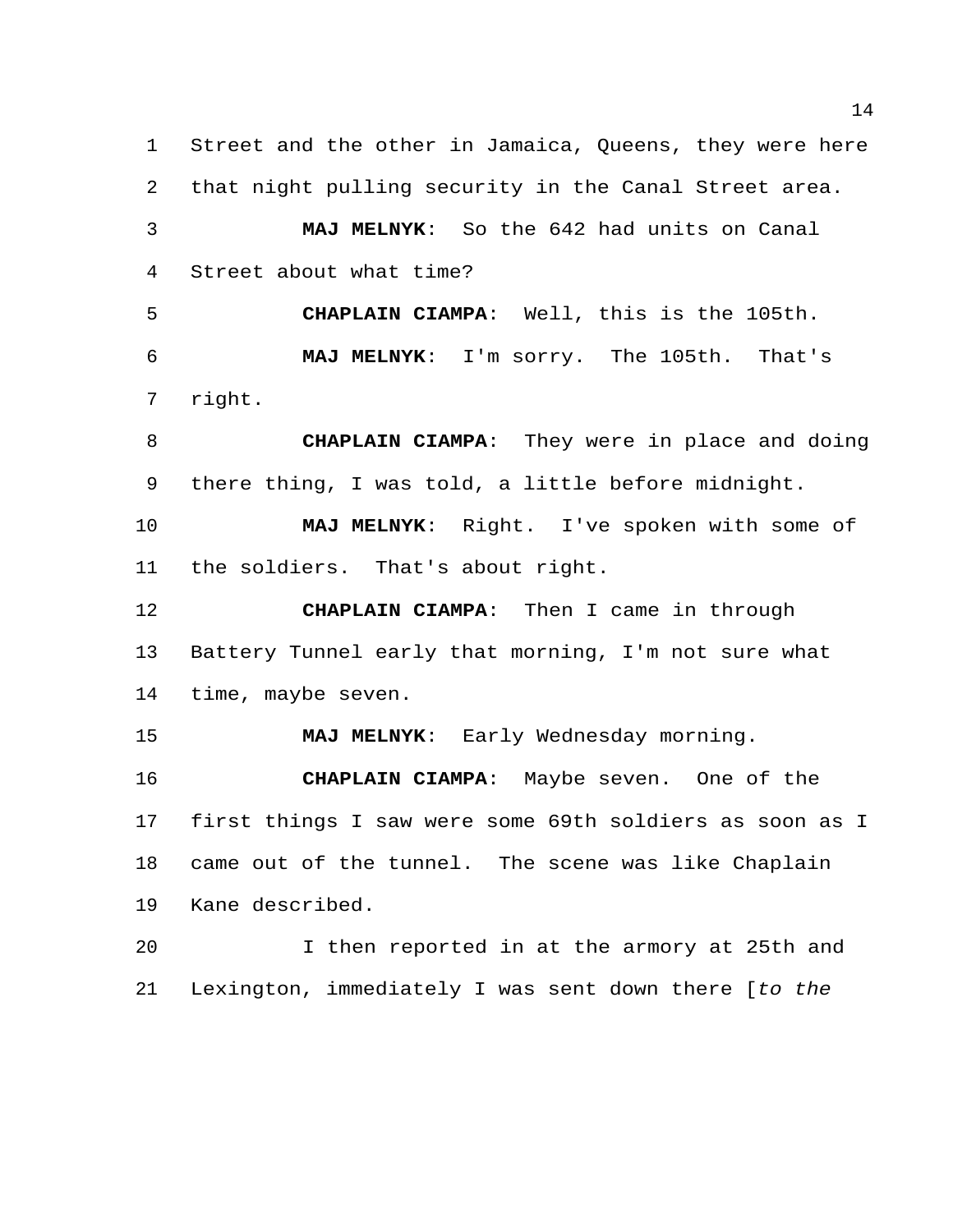*vicinity of the World Trade Center*], where one company [*B Company, 105th Infantry*] was pulling security a few blocks away and another was working for the fire chief right on the site.

 And eventually the other company was moved up there, as well. We were bivouaced in the Goldman-Sachs building on Water and Maiden, for a little while in the lobby, and now we're in Two Federal Plaza, on the 14th floor, which is vacant.

 **MAJ MELNYK**: That's where they have their CP, Bravo and Charlie Companies.

 **CHAPLAIN CIAMPA**: Yes. That's where we sleep, and the CP. Actually, the CP is rather informal and located on the site, but there's an administrative one on the 14th floor.

 **MAJ MELNYK**: The Bravo and Charlie soldiers are not returning to their armories in the evenings? **CHAPLAIN CIAMPA**: No. No. We sleep about two blocks away at Two Federal Plaza. Just recently, they started rotating guys home, which is a good break for them, because all day long they're standing on the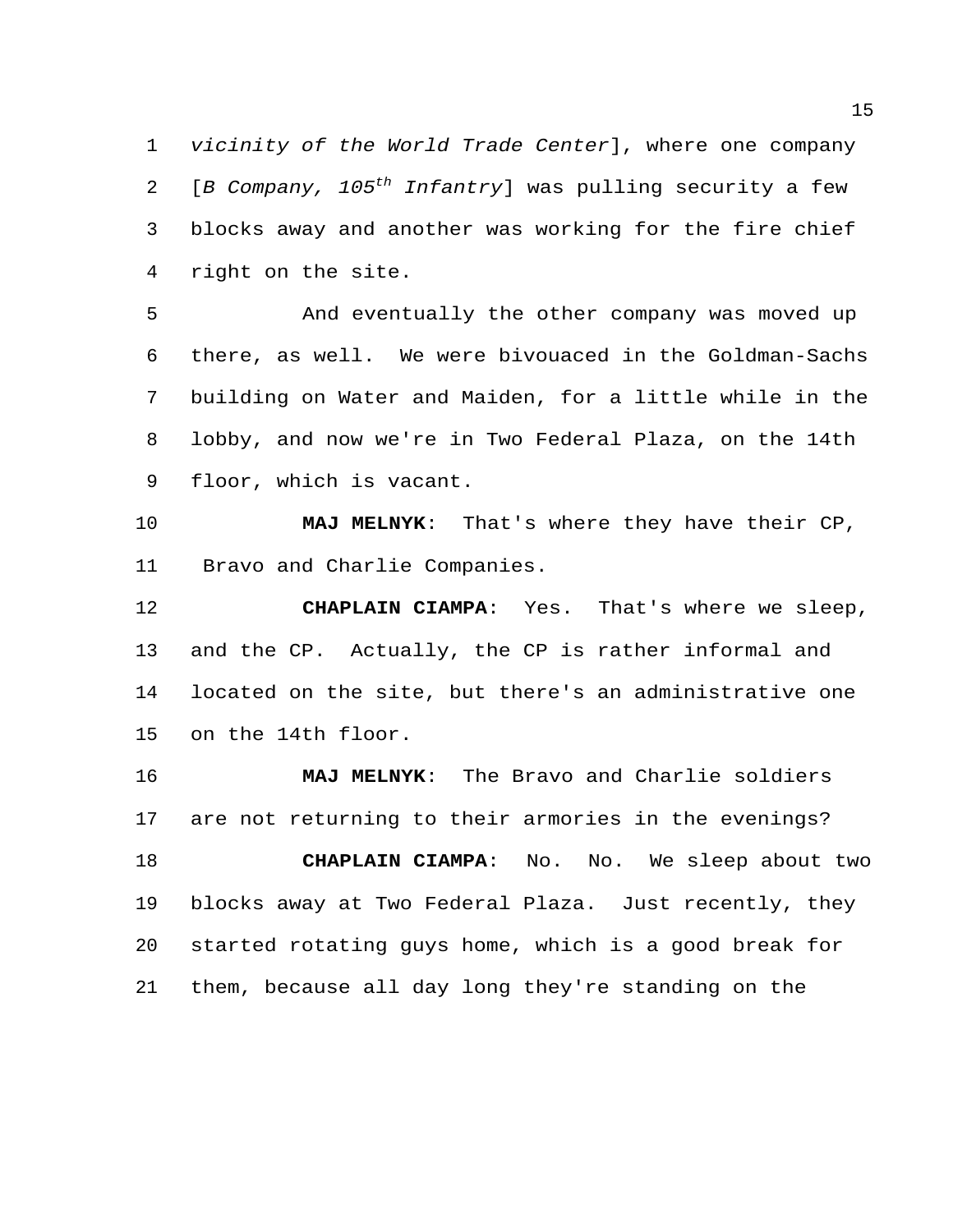rubble and everything.

| 2  | The fire chief needed [security to restore and                     |
|----|--------------------------------------------------------------------|
| 3  | maintain order in this area. So this is what the 105 <sup>th</sup> |
| 4  | did] I'm the only chaplain from the 27th Brigade who               |
| 5  | made it this far, because I live nearby. The other                 |
| 6  | ones were sent back or held up a while and sent back.              |
| 7  | And even our -- since our brigade never got                        |
| 8  | down here and the whole battalion never even got down              |
| 9  | here, we had two companies without a mission and the               |
| 10 | fire chief put us to work.                                         |
| 11 | And we went through, on paper, being attached                      |
| 12 | to various units, but the fire chief always kept                   |
| 13 | control of us as his security force and whenever he                |
| 14 | needed some more hands.                                            |
| 15 | And that's what we've been doing.                                  |
| 16 | MAJ MELNYK: Chaplain Holder, if you would                          |
| 17 | also tell us how you found out about the attack, who               |
| 18 | you reported to, your immediate actions.                           |
| 19 | CHAPLAIN HOLDER: Basically, I found out as I                       |
| 20 | took my uniform into the dry cleaners to get ready for             |
| 21 | a MUTA-4, and I'm standing there and saw the lady had              |
|    |                                                                    |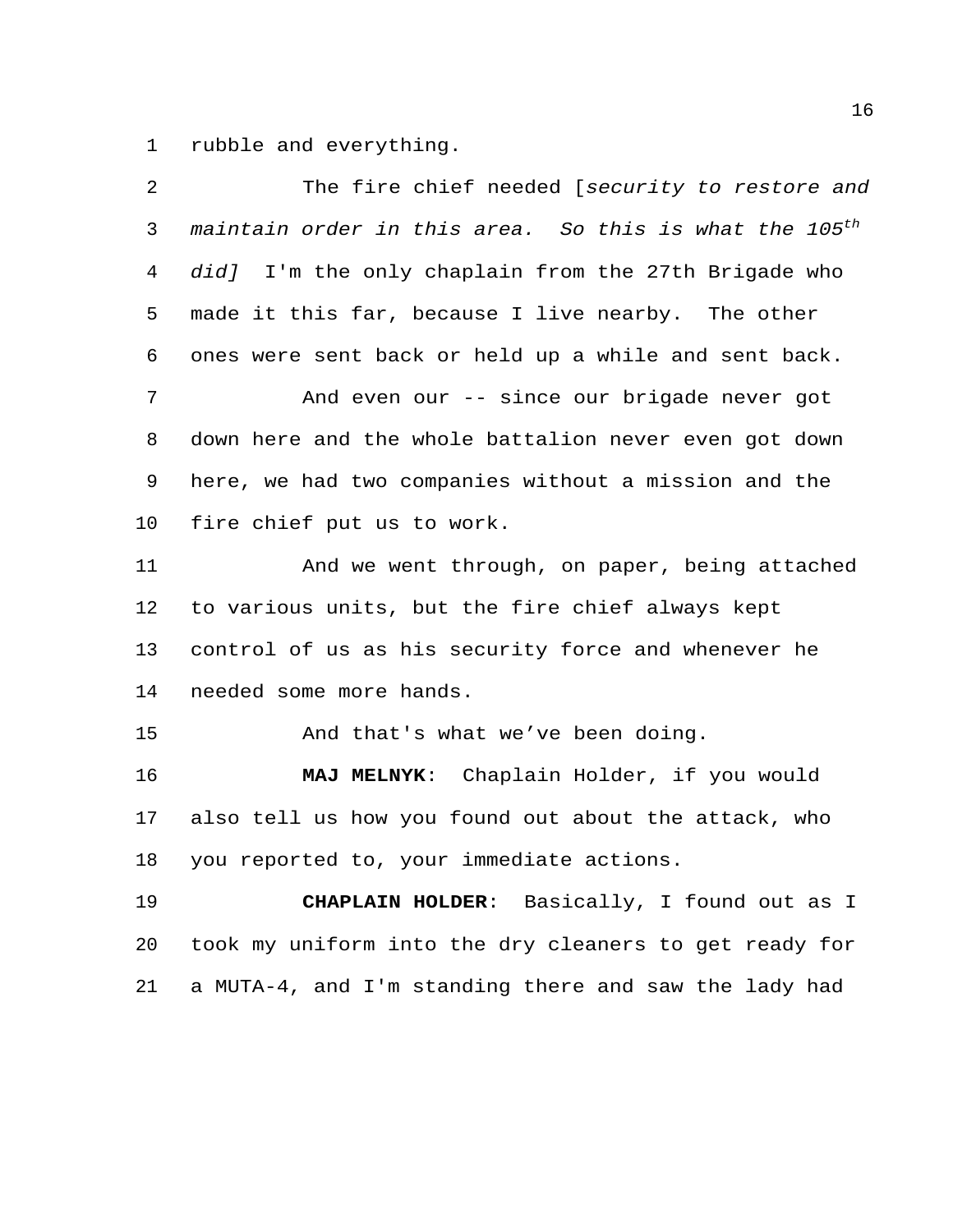the news on and the first tower was on fire, and I said, "That looks like the World Trade Center," and she says "It is," and just then I saw the second plane come in.

 And I said I'm expecting a problem, so I may be back to pick up my uniform, and went back to the office and I was in the office probably not even 30 minutes when I got called from Camp Smith and told that we were activating.

 **MAJ MELNYK**: Where did you go from Camp Smith? **CHAPLAIN HOLDER**: No. I go to Camp Smith.

**MAJ MELNYK**: You went to Camp Smith.

 **CHAPLAIN HOLDER**: I was at home, in my office at Elmira Heights.

 **MAJ MELNYK**: Okay. And what brought you from Camp Smith down to this location? At what point did you deploy forward?

 **CHAPLAIN HOLDER**: I am still at Camp Smith. I have been traveling down during the daytimes, visiting the soldiers that came through Camp Smith, some of whom I counseled before they came down here, and I followed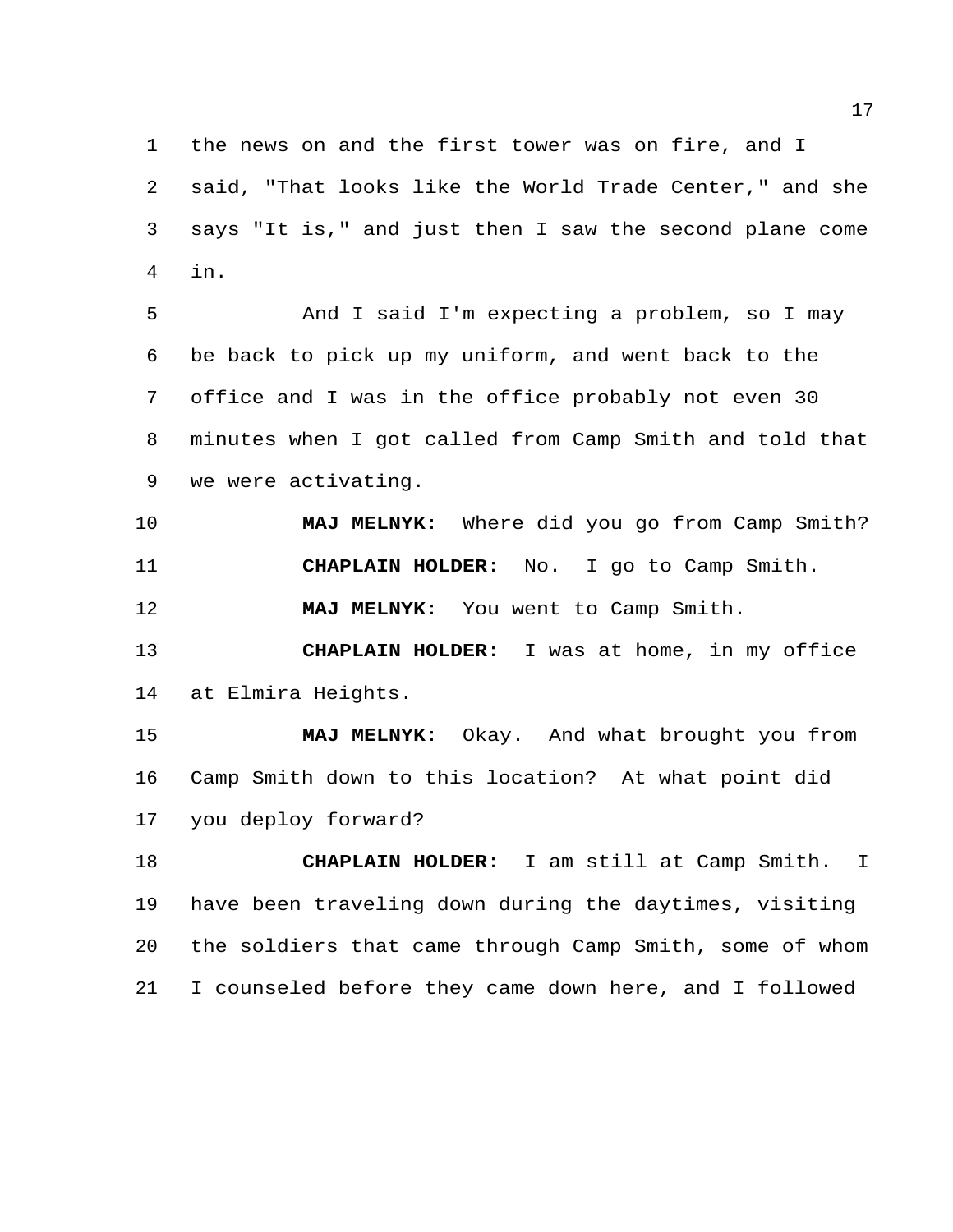up by coming down to see them and see how they're doing, and I've been down at the site and talked to some of the soldiers on the site, too.

 **MAJ MELNYK**: Chaplain Bazer, if you would. **CHAPLAIN BAZER**: I learned about it, I was actually waiting for a carpet, a person to come and install carpet in our house.

 I was going to head off to my synagogue to start working on sermons to write to get ready for the high holy days, which were just two days ago.

 And then I saw something happen. I also thought, oh, my God, a plane must have just crashed into -- a horrible accident, and then seeing the second plane crash in and realizing that things were turning bad - quite quickly, hearing the rest of the reports. I wear two hats - or two yarmulkes, really. One is National Guard Chaplain, but also as an FBI Chaplain, and I'm first in contact with one of the other chaplains from the Bureau.

 We were both going to head in and I actually first headed into the area, it's about an hour drive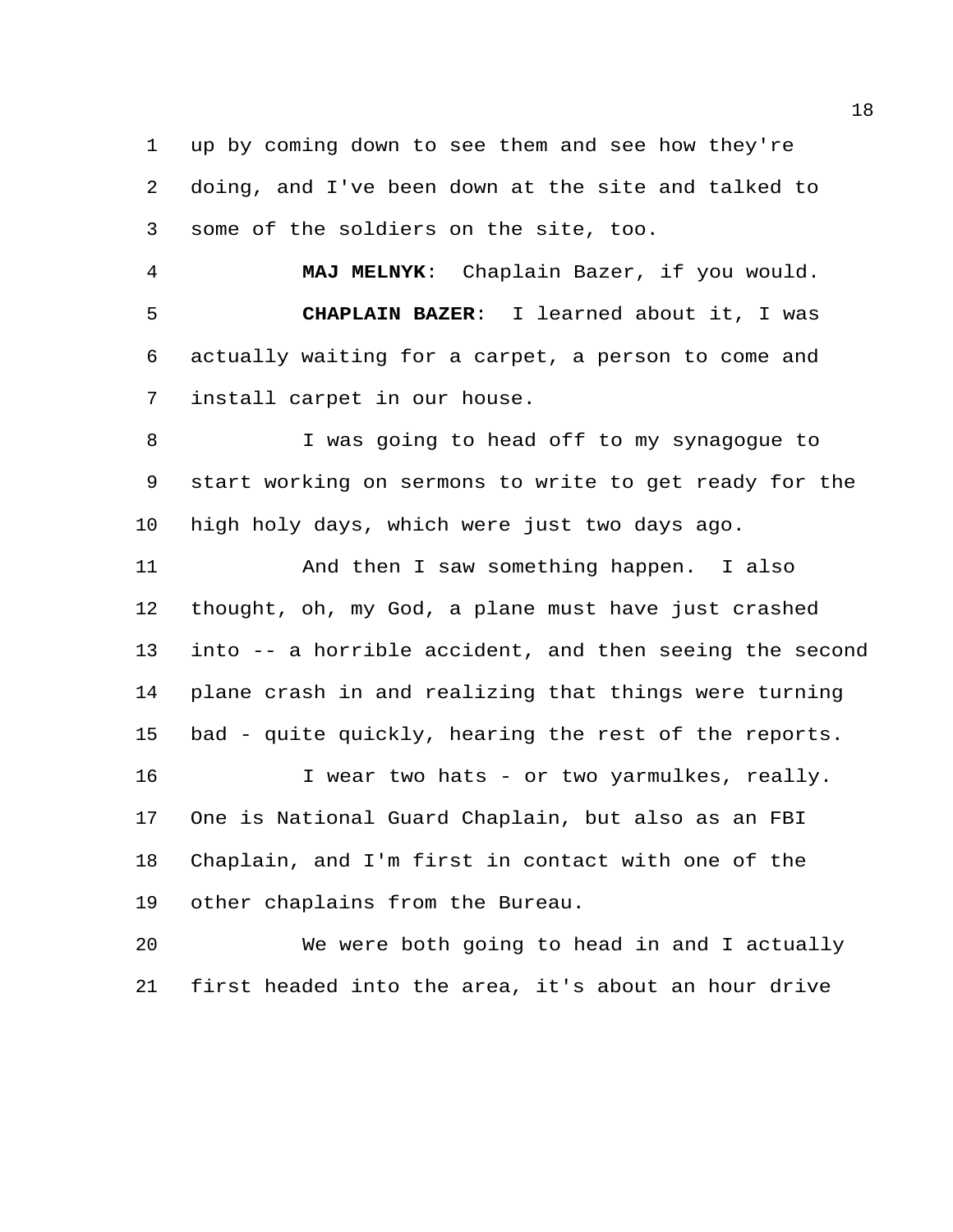into the city, as an FBI Chaplain.

| 2  | So I came in under those auspices. I still              |
|----|---------------------------------------------------------|
| 3  | remember seeing what would -- the smoke billowing from  |
| 4  | my first sight of lower Manhattan, where there used to  |
| 5  | be the towers.                                          |
| 6  | Long Island Expressway, which is an                     |
| 7  | interesting phenomena, was just completely jam-packed.  |
| 8  | You would see some military people driving, people in   |
| 9  | their uniform, along with all the other emergency       |
| 10 | vehicles. We were all in the left-hand lane.            |
| 11 | It jammed up until you got to the police                |
| 12 | security point and then with proper identification it   |
| 13 | was just clear sailing right into the city, with a lot  |
| 14 | of security at all the bridges and tunnels.             |
| 15 | I first came in, parked on the east side.               |
| 16 | MAJ MELNYK: You came through the Midtown                |
| 17 | Tunnel?                                                 |
| 18 | CHAPLAIN BAZER: Midtown Tunnel, headed down             |
| 19 | the West Side Highway -- excuse me -- the FDR and       |
| 20 | parked near one of the lower fire houses near South     |
| 21 | Street Seaport, and that general area, and then started |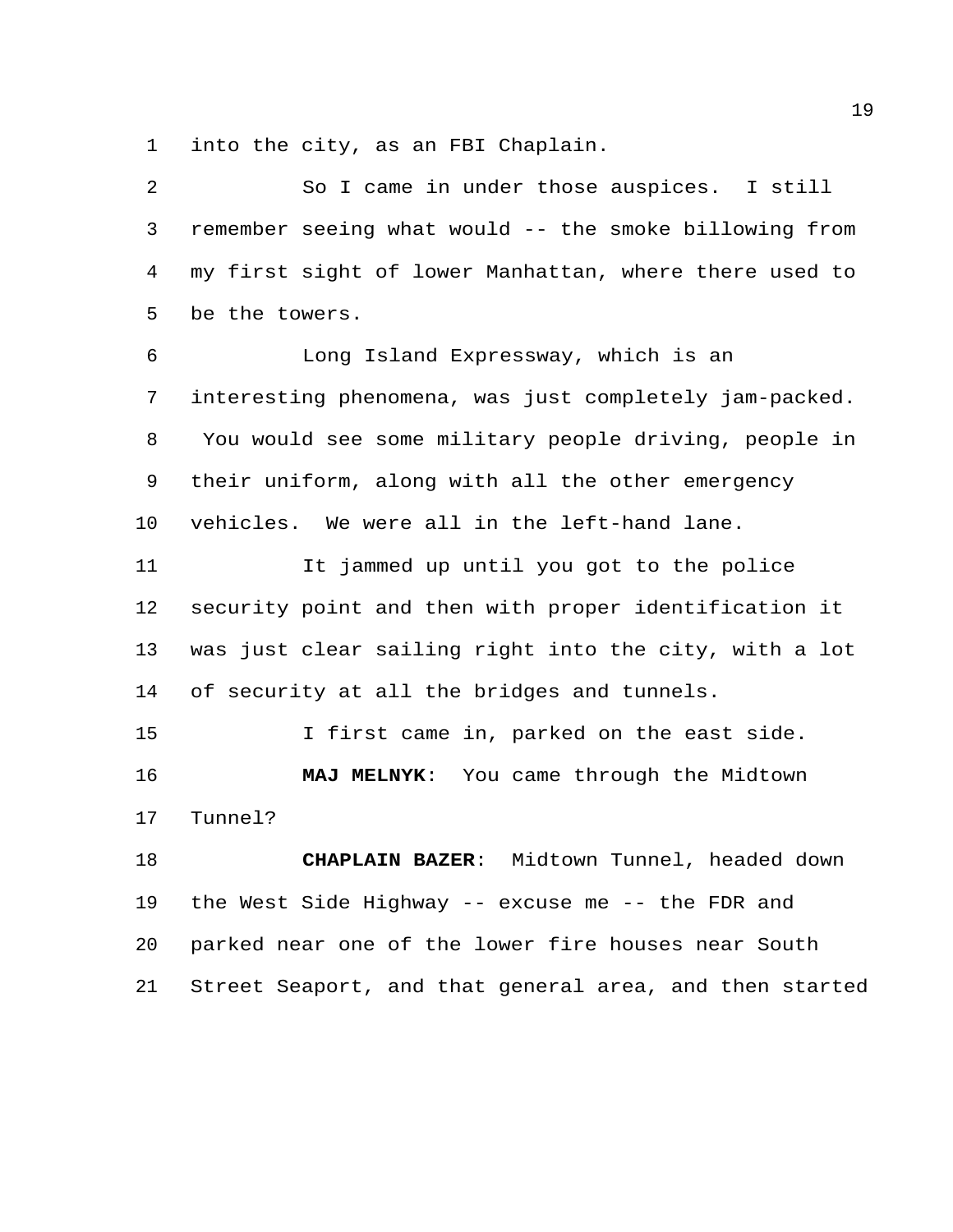walking.

| 2              | My uniforms were all in the car, because I              |
|----------------|---------------------------------------------------------|
| 3              | knew I would probably be switching over to National     |
| $\overline{4}$ | I did not hear at that point that my unit was<br>Guard. |
| 5              | formally activated.                                     |
| 6              | I found out later on, my wife told me that I            |
| $7\phantom{.}$ | got the phone call.                                     |
| 8              | And I do remember walking through Wall Street           |
| 9              | and it was about an inch to two inches worth of ash on  |
| 10             | everything. Beautiful flowers covered with ash.         |
| 11             | Fruits stands covered with the ash, the famous bull in  |
| 12             | Wall Street just complete covered. People walking in a  |
| 13             | daze, not really going on.                              |
| 14             | I then remember looking down one of the                 |
| 15             | streets and seeing what I think is building number      |
| 16             | either three or four just completely black. It was      |
| 17             | just this black hole it looked like. It was just this   |
| 18             | huge ring of fire around the building.                  |
| 19             | I saw that, all the commotion. I finally made           |
| 20             | my way up to the FBI command center.                    |
| 21             | Once I was in there, sort of checked into the           |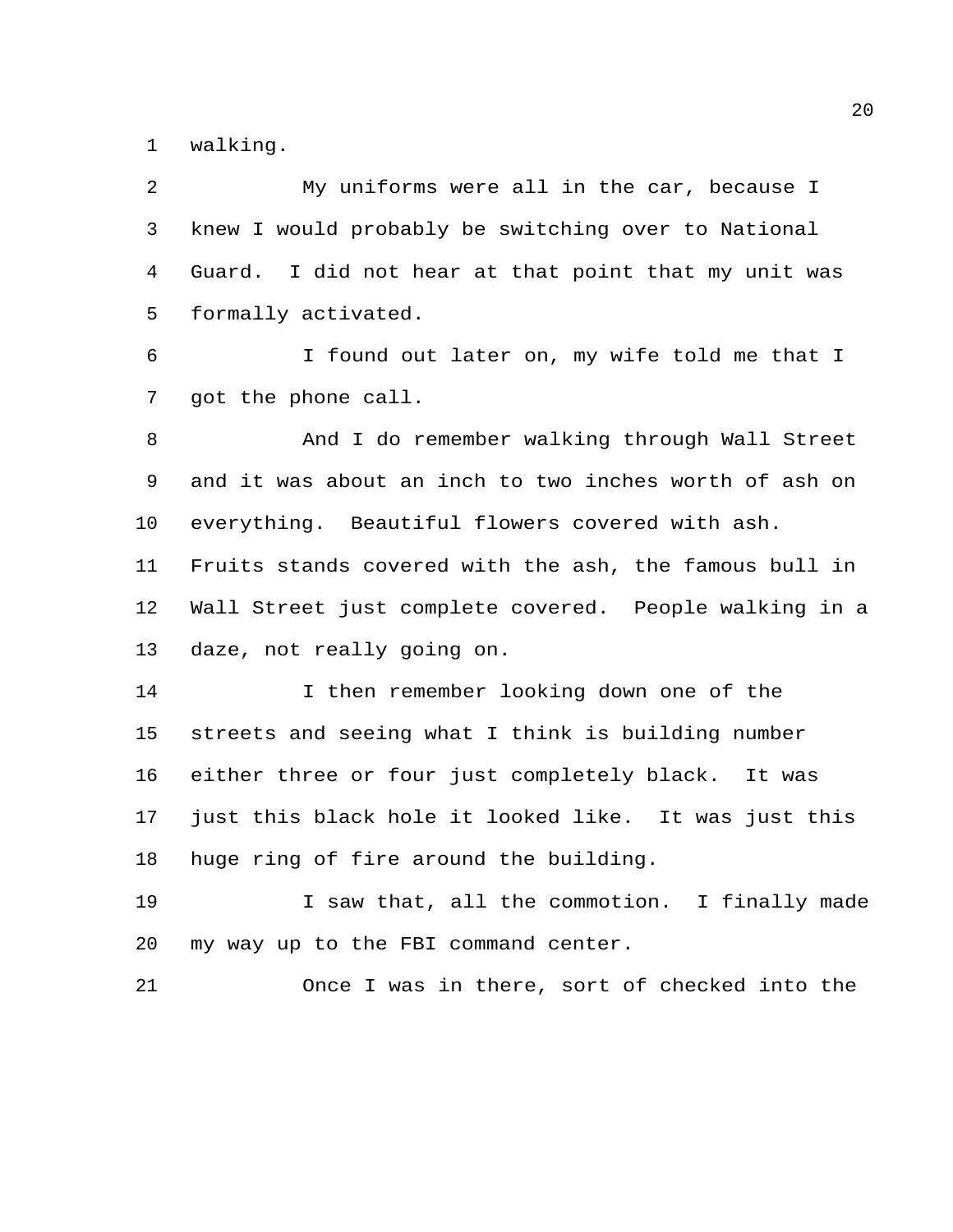system, did some counseling, did some grief counsel -- or some -- some quick shock counseling, there was someone, an agent who was buried under some rubble. Spoke to the assistant director in charge, Barry Long, briefly, had a chance to speak to the U.S. attorney for the area, southern New York. And so my first bit was under FBI and at the end of the day, once I finished with that, I headed back into and checked into my armory. **MAJ MELNYK**: This was back in -- **CHAPLAIN BAZER**: It's the -- it's in Williamsburg, Brooklyn on Marcy Avenue, the headquarters company. 14 And from there, once we got up, my commander was there and most of the senior staff, one of the things I then offered was to say what I saw on the ground, since I was, at that point, the only one that had actually visually seen what's going on, and then start putting in some of the things that I knew that our units would be needing. For example, we had to get masks, just some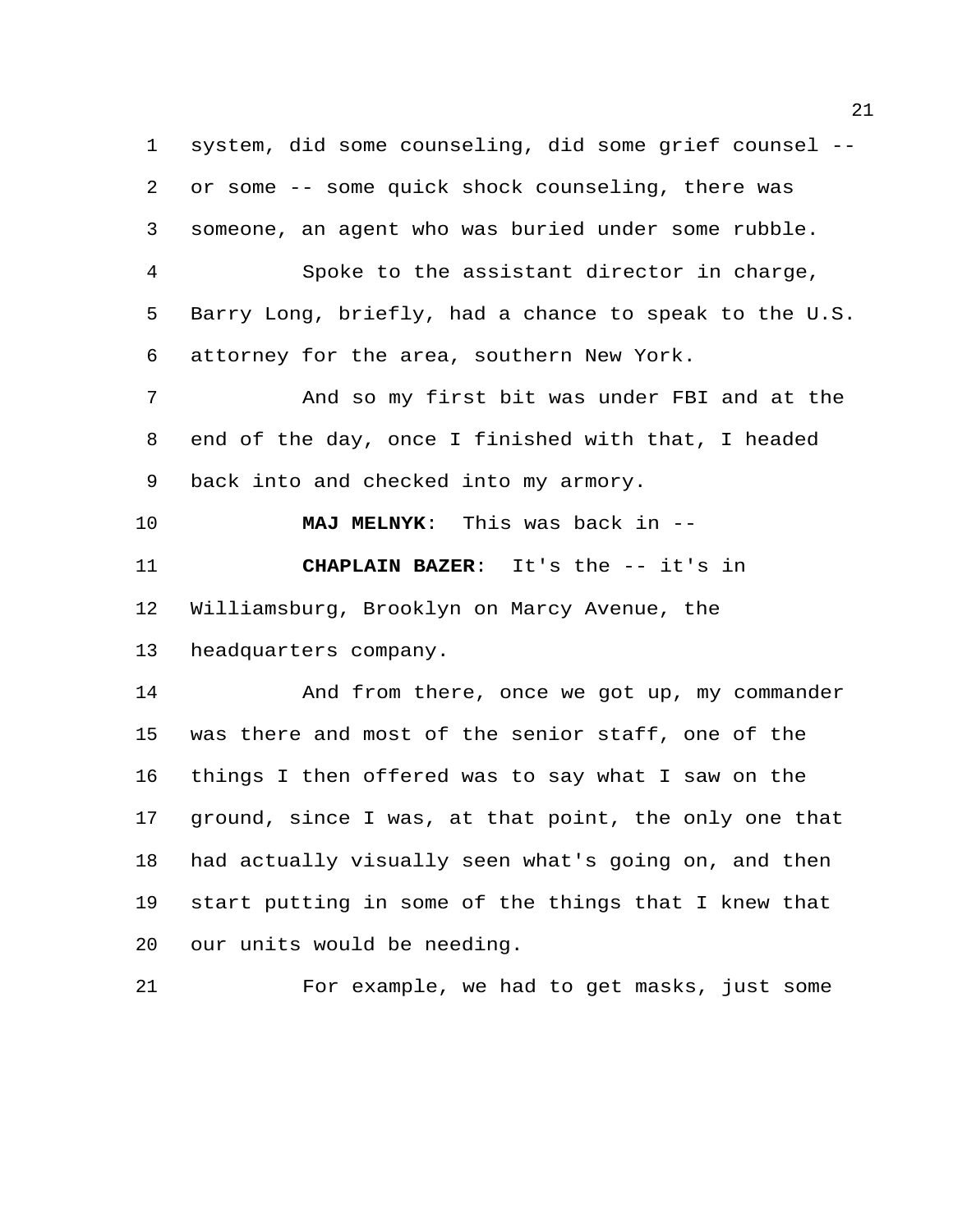sort of goggles or something. I was smart enough to bring a pair of goggles with me that I usually have at home when I barbecue, which I said were greatly needed because of the debris and just keeping as much (inaudible – smoke?) as possible.

 The masks, I even suggested they get the ones which were the respirator masks, because I started hearing that the cotton masks that everyone had in the beginning really were going to do nothing.

 And it was everything from, you know, we're going to need supplies, I even suggested hand soap and lotion, because if they're going to -- at that point, we did not know what our mission was, but if we were going to help in some of the removal, it would be very -- chances are our hands probably would have needed it afterwards.

 By the next day, our unit was really picking up. They did not have a real specific mission. As a chaplain, I ended up sort of talking to them and I addressed all the troops when we were assembled in the morning, giving them a little bit of heads up of what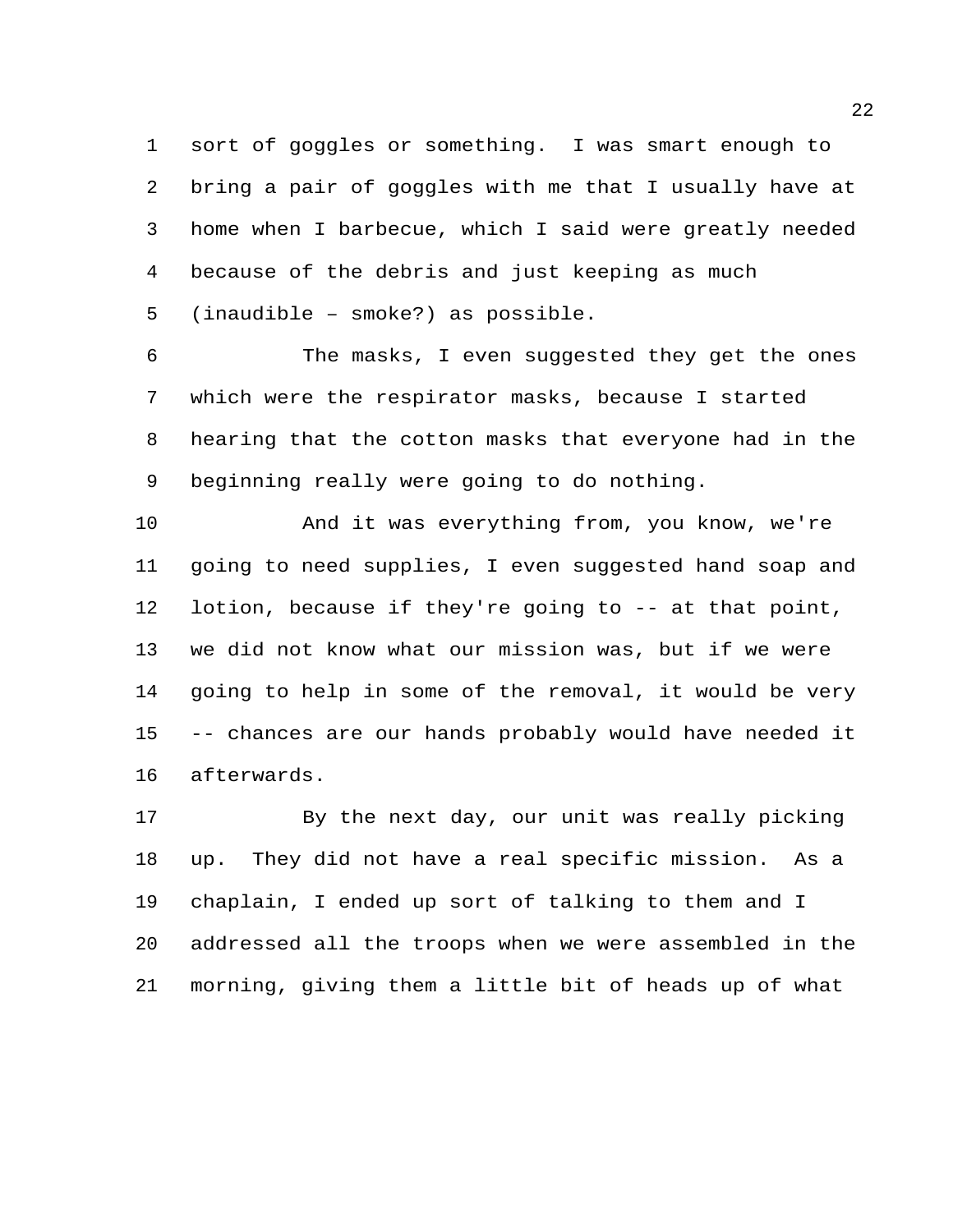they're going to be encountering.

 Most of my unit now has been doing sort of police patrolling the area.

**MAJ MELNYK**: Perimeter.

 **CHAPLAIN BAZER**: Perimeter patrol. I said, you know, you might be involved with removal, this is what you might be seeing, told them don't be shy, you know, if you can't take it, it's not a problem.

 I also remarked to stick together. One thing I reported to my commander that I observed when I was out, when I was going up and checking on some of the soldiers that were doing various perimeter duties, very close on, a couple of them came back, didn't really look like they were from a unit, because a lot of people just sort of came in and put on their uniforms.

 And one of them commented, "Hey, you know, I just spoke to a reporter," and I said, "Hey, one of the things you need to do, you're in uniform, you're a soldier, is that you're not supposed to address any of the press," I said, "because they'll take one little bit from what you're saying and then you may have been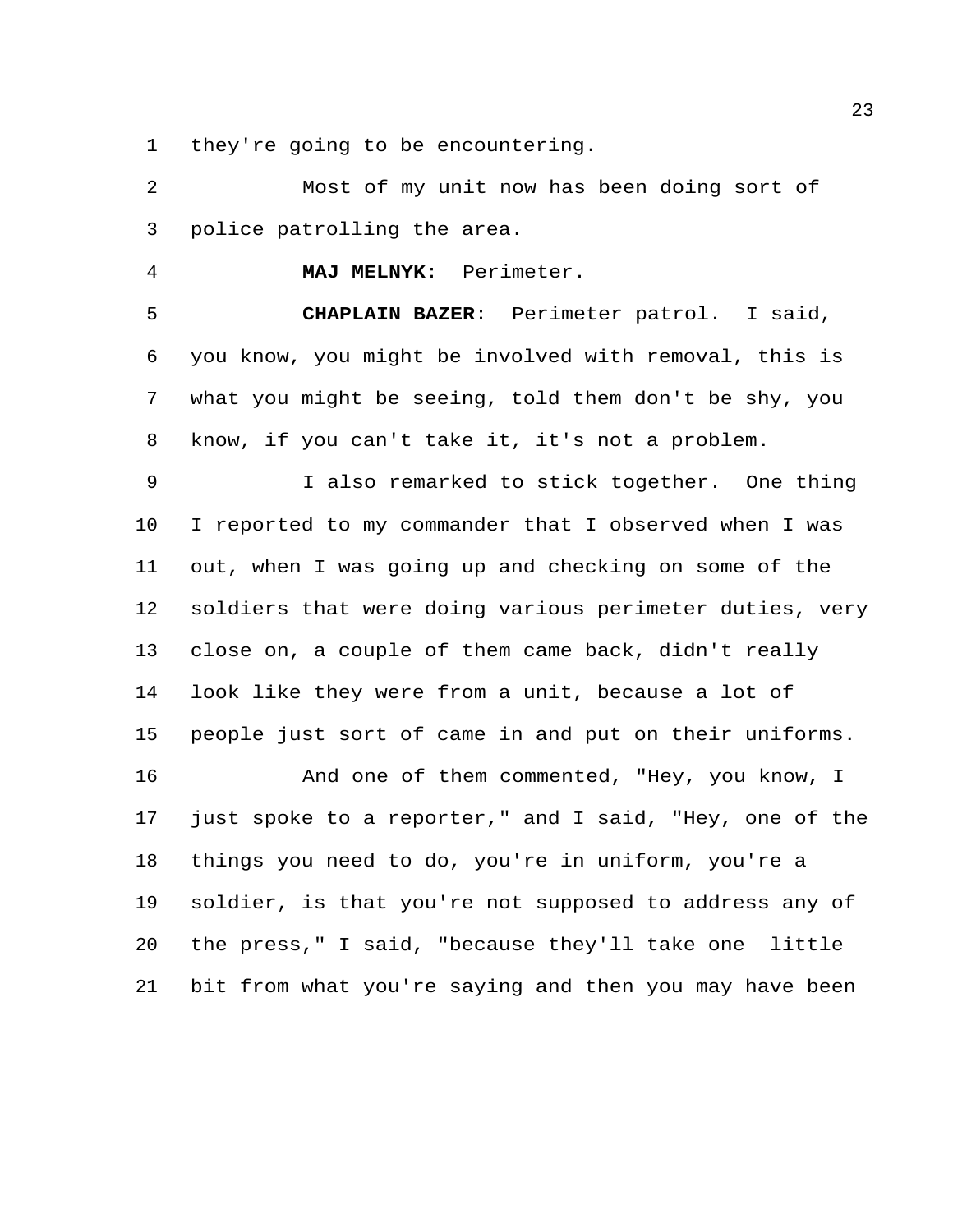innocent, but they'll do whatever they want with it." You need to refer them to - PAO, public affairs.

 So when I addressed this at our battalion staff meeting and then I mentioned it to the troops and also various commanders reiterated that. I said, look, as tempting as it is, just excuse me, sir or ma'am, you need to speak to my commander, and the commander was able to refer, which is not -- because they -- what I have observed, especially in the beginning, reporters were looking for any little bit of information coming out.

 So I think soldiers appreciated that. I'm told now, because we're doing a large bit of perimeter patrol, that they're around a lot of press. So although they're not saying anything, they're getting a lot of good face time, which is good for our unit - nice exposure.

 For a while, our unit felt bored, quite honestly, because we didn't have any direct missions. There was a little bit of, I think, confusion coming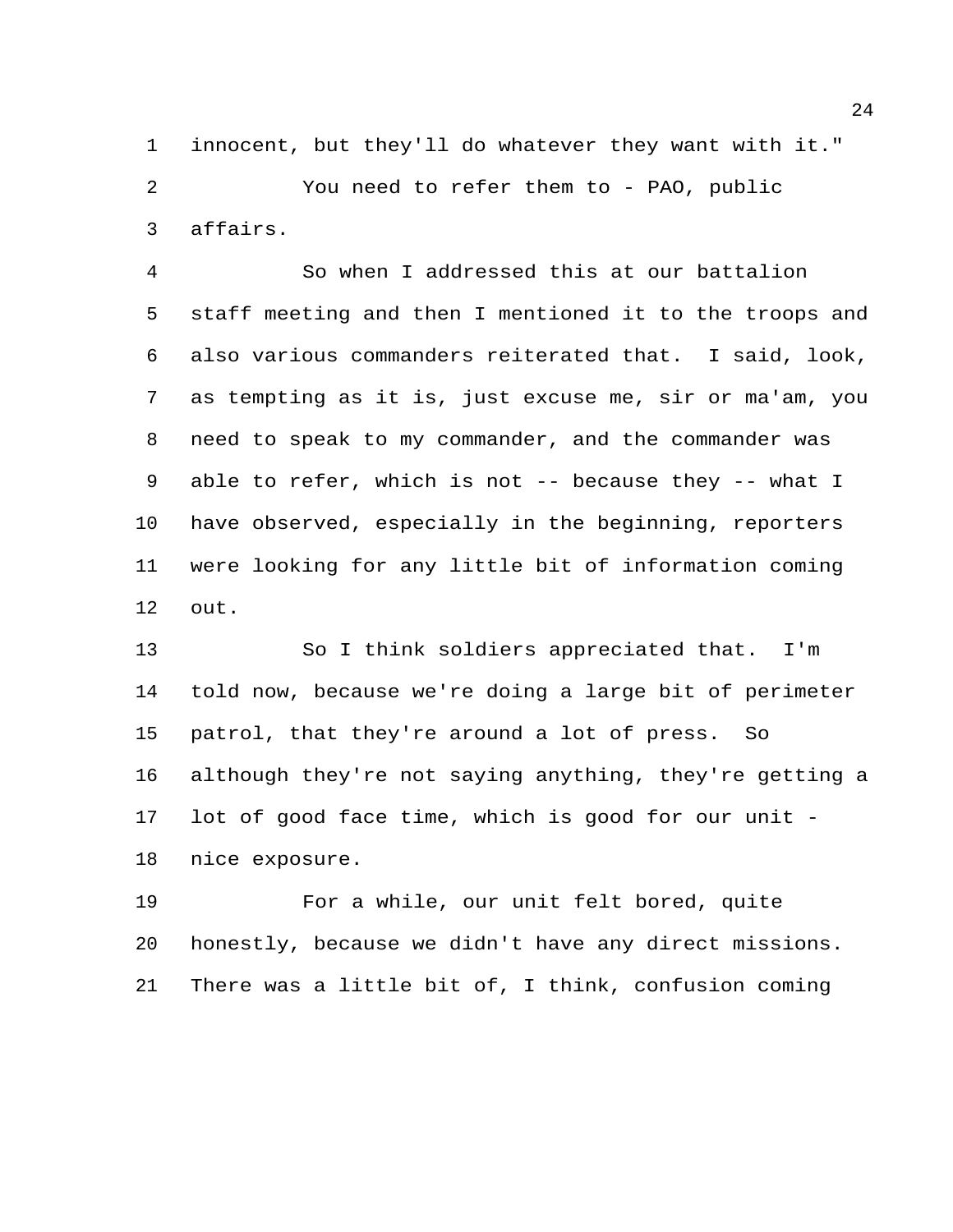down on exactly what our missions would be, until we started getting some night missions.

 But in the last, I would say, you know, four, five, six days, from probably about Thursday on, things really started picking up and we -- the soldiers are feeling -- are feeling utilized. More supplies have come in.

8 So overall, the spirit has been good. They realize that even if they're just doing perimeter control, that it's an important mission, and that's one of the things I know some of the other -- some of the commanders have been trying to work with the troops.

 Just one example, I did an overnight shift, the eight to eight evening shift, and I spent a lot of time walking around. This would have been Saturday evening, this past Saturday evening, spent a lot of time just walking around ground zero, really counseling and talking to everyone.

 As I see, that's part of my role as chaplain. It's not just for our soldiers, but for the fire department, for the police department, the rescue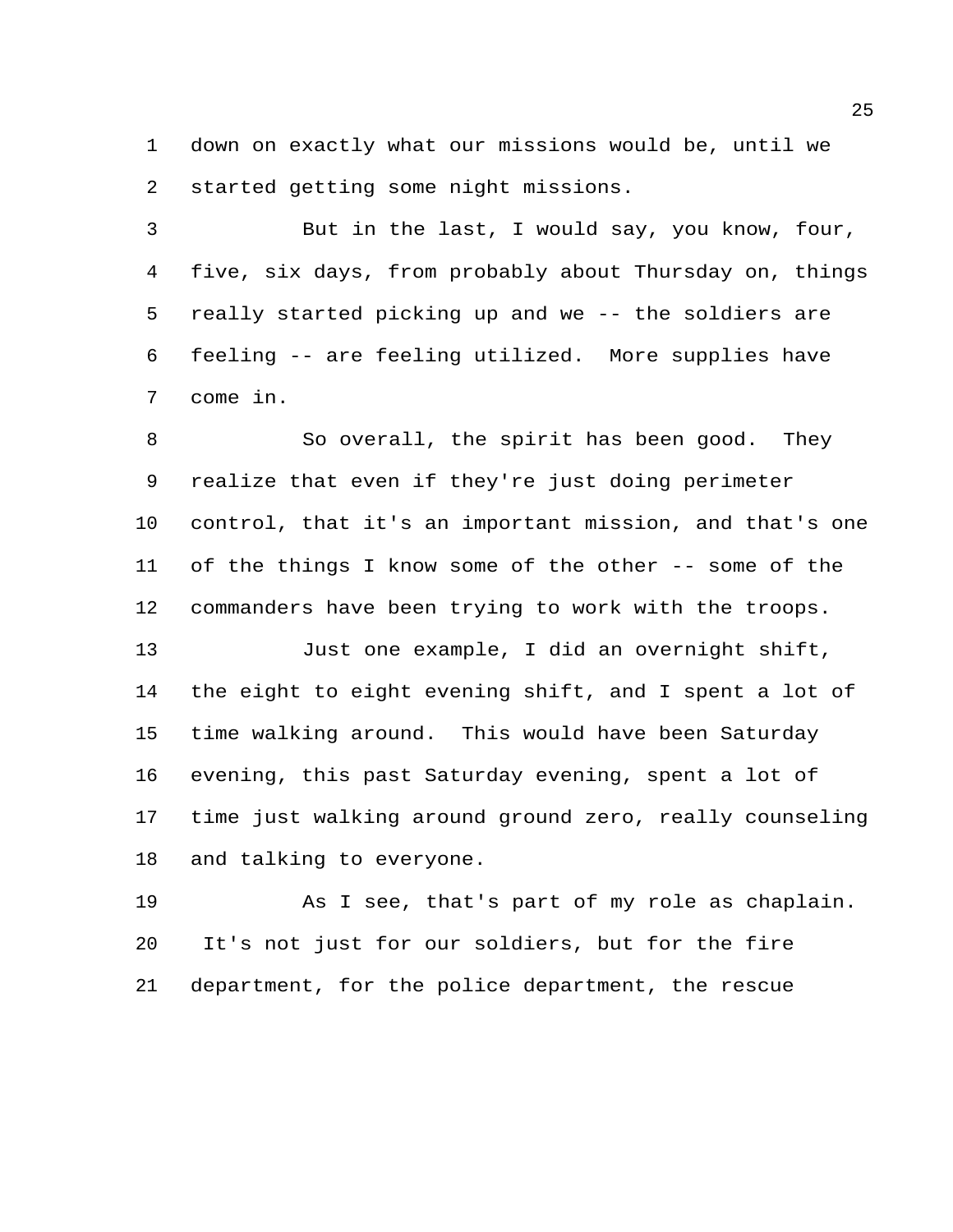workers.

|    | One of the things that I feel that is crucial           |
|----|---------------------------------------------------------|
| 3  | at a time like this is our role isn't just sort of -- I |
| 4  | don't want to say it's almost going off in a corner and |
| 5  | crying, but it really is what I see as a ministry of    |
| 6  | presence, and even as a rabbi, it didn't matter.        |
| 7  | I put on my Kevlar helmet "Chaplain" because,           |
| 8  | unfortunately, my tablets and star aren't exactly the   |
| 9  | most recognizable symbols.                              |
| 10 | So I got -- I asked my commander for                    |
| 11 | permission to put this on my helmet, and that made a    |
| 12 | difference when they saw it, "Oh, Chaplain."            |
|    |                                                         |
| 13 | MAJ MELNYK: Right.                                      |
| 14 | CHAPLAIN BAZER: That helped. And a lot of it            |
| 15 | was just saying, hey, thanks for asking. That ministry  |
| 16 | of presence is crucial no matter where it was, whether  |
| 17 | I was talking to a soldier ten blocks away or right at  |
| 18 | ground zero.                                            |
| 19 | I remember talking to one of the rescue                 |
| 20 | handlers who works the dogs and this poor dog, 1:30 in  |
| 21 | the morning, just exhausted. I went to scratch it and   |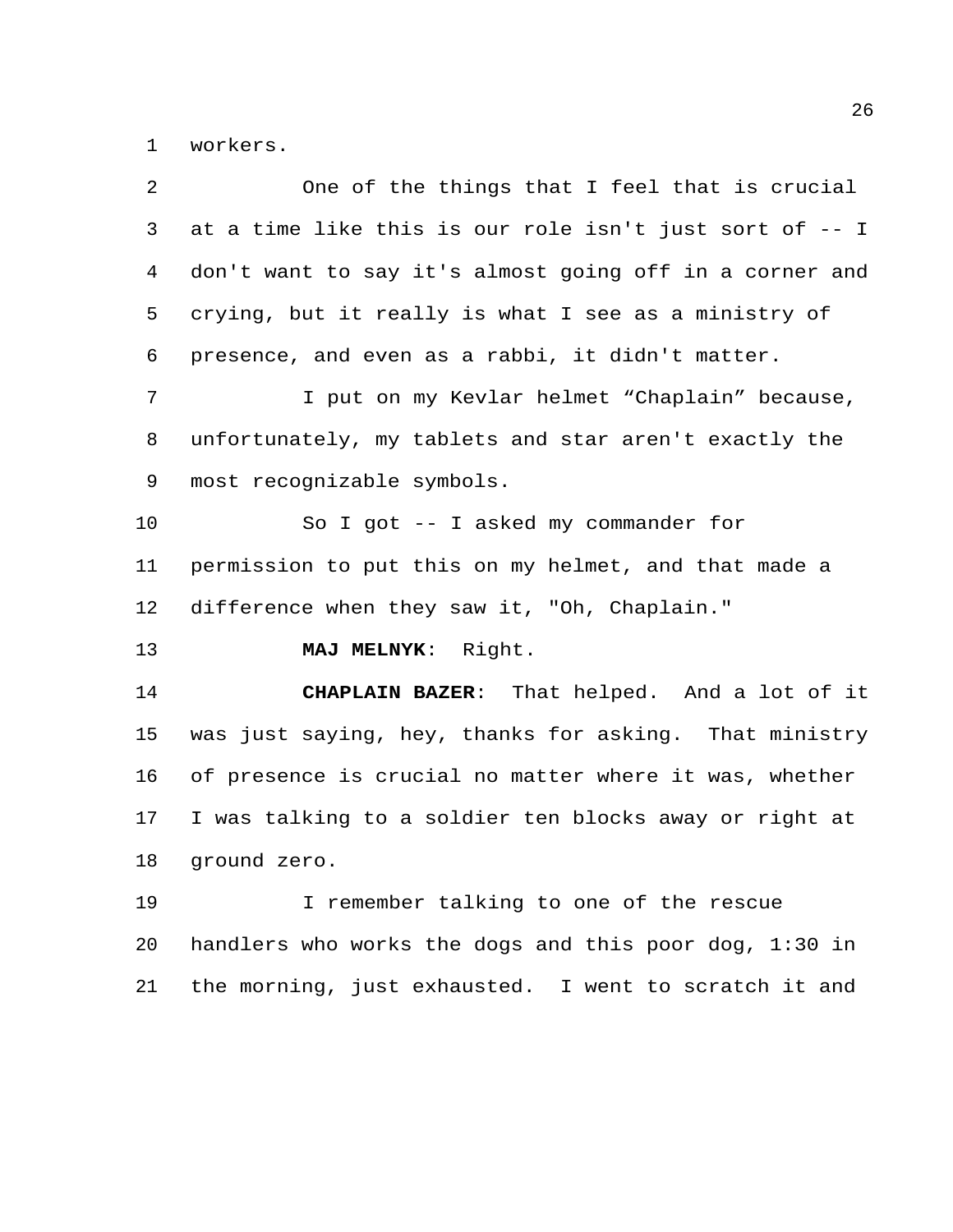it just gave a look up.

| 2              | I mean, I was almost in tears. And we talked                |
|----------------|-------------------------------------------------------------|
| 3              | about how, you know, that Saturday night, as much as        |
| $\overline{4}$ | it's still, quote-unquote, "a rescue mission," he had       |
| 5              | his doubts and we both said it had to -- if someone got     |
| 6              | into an area that was large enough, that had a vending      |
| 7              | machine right next to it, that they were able to            |
| 8              | survive maybe, but he had his doubts.                       |
| 9              | And I'm walking around. I spoke to one                      |
| 10             | captain from, I believe, the 69th, the Fighting $69^{th}$ , |
| 11             | and I said, "How are you doing?" and he said, "Holding      |
| 12             | up. You know, we're busy, the troops are holding up."       |
| 13             | And I said, "Yeah," I said I agreed.<br>He                  |
| 14             | commented to me, "Well, when you just stop for a            |
| 15             | moment, not doing what you're supposed to do and just       |
| 16             | look, look what is," he said, "that's when it hits." I      |
| 17             | said I agree.                                               |
| 18             | So we just paused for a moment together and                 |
| 19             | shook hands, nodded to each other, and said take care,      |
| 20             | God bless. He said, "Thank you, Chaplain," and went         |
| 21             | off.                                                        |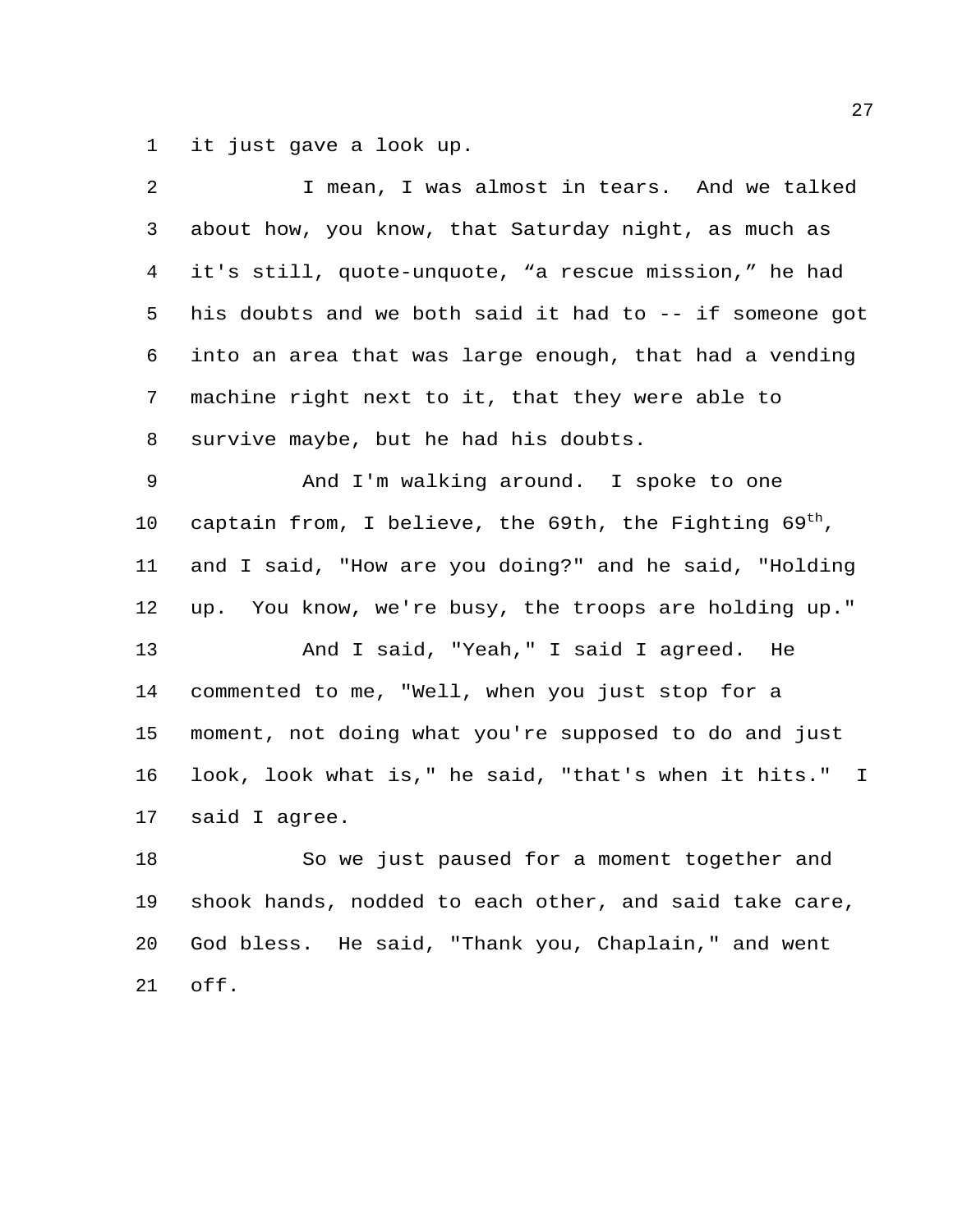I see this, for the Chaplain Corps, really a sacred mission that we are doing out there, close by or far away.

 It's very important that we are there and that we have the presence, and I find that we are greatly appreciated from all fronts.

 **MAJ MELNYK**: I saw that right before this interview, you had a meeting with all of the chaplains involved or as many as you could get on site here, and you were talking with, I believe she was a --

 **CHAPLAIN KANE**: She's the division surgeon, colonel Joan Sullivan, M.D.

 **MAJ MELNYK**: So you're involved in and you're trying to recognize psychological stresses. Has a formal counseling program been set up? Is there a key person who has established some sort of a formal overview? Who is in charge of that? Chaplain Father Kane.

 **CHAPLAIN KANE**: Yes. We had a detachment, I believe it was detachment six or seven of the medics from Division of Military and Naval Affairs at State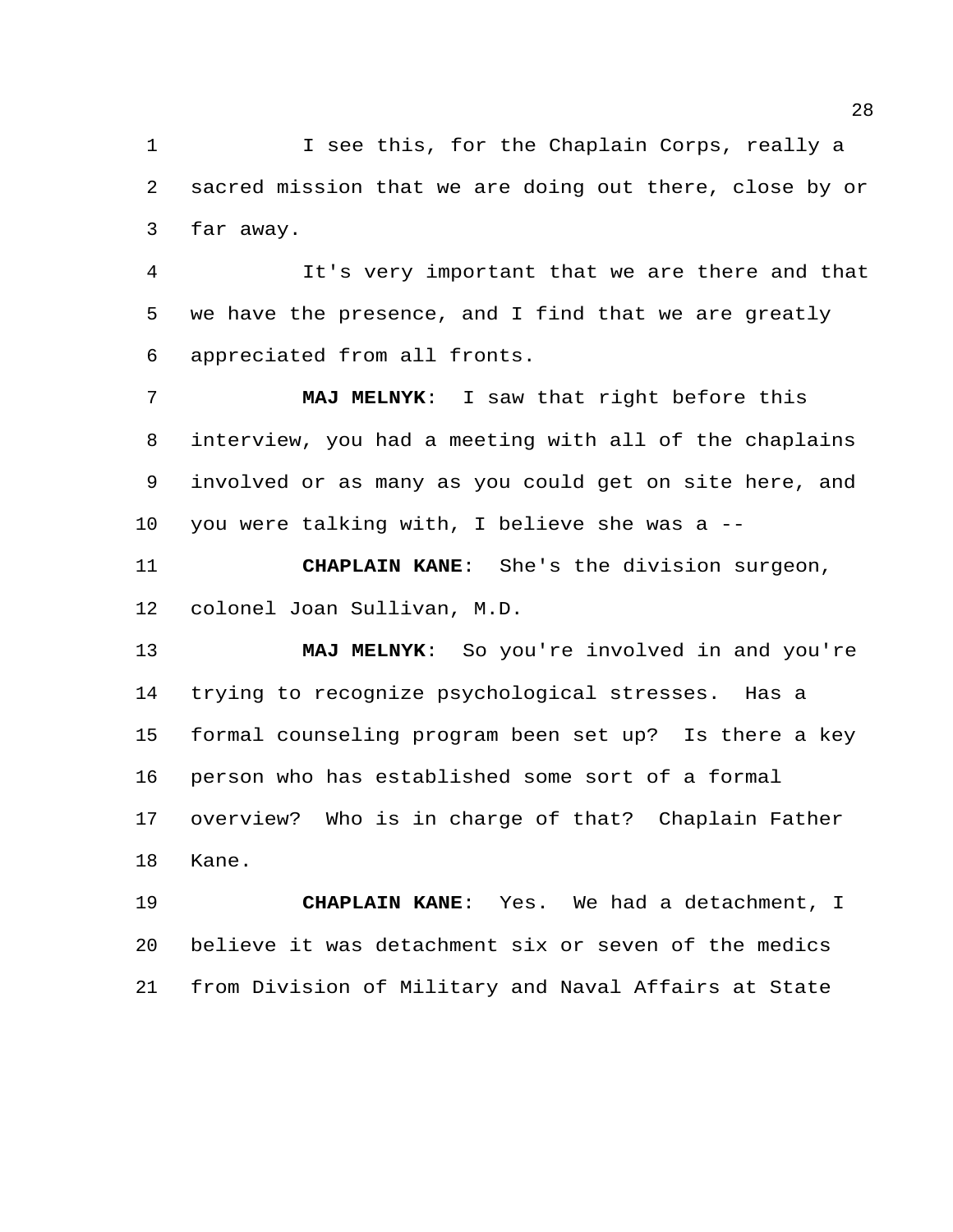Headquarters was put together.

| 2  | They have been rotating doctors in and out.             |
|----|---------------------------------------------------------|
| 3  | There are psychologists and also some medically trained |
| 4  | social workers, medical service corps personnel, who    |
| 5  | have come down to do the critical incident stress       |
| 6  | management team that was set up, and they've set up     |
| 7  | along with some civilians and have roving teams going   |
| 8  | around the perimeter looking at our own soldiers and    |
| 9  | also some other personnel as they're faced with         |
| 10 | immediate emergency.                                    |
| 11 | They have also been doing sick call here twice          |
| 12 | a day in the building here at the 7th Regiment Armory,  |
| 13 | because they have the doctors on site, and they've      |
| 14 | been, as I said, rotating in medical personnel, as      |
| 15 | needed.                                                 |
| 16 | MAJ MELNYK: And who is in charge of that?               |
| 17 | CHAPLAIN KANE: They initially -- MAJ                    |
| 18 | Hershman, I believe is the name.                        |
| 19 | MAJ MELNYK: Can you spell that?                         |
| 20 | CHAPLAIN KANE: I have his card. Hold on a               |
| 21 | second. I can pull that out. This is MAJ Alan L.        |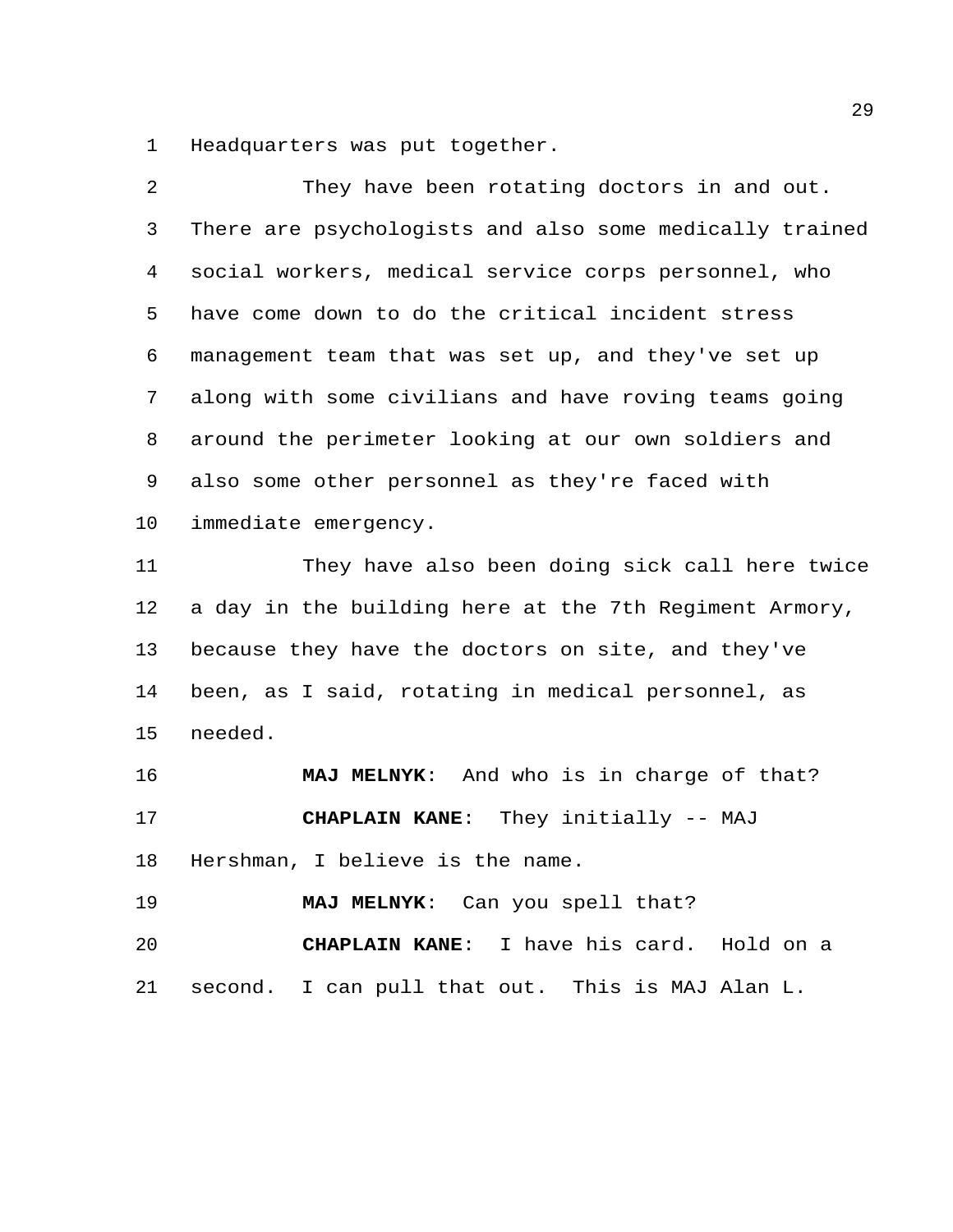Hershman, who is a Major, Medical Service Corps, Ph.D., Psychologist.

 **MAJ MELNYK**: And he is organizing that effort. **CHAPLAIN KANE**: He was a chief organizer, although we had doctors of medicine who outranked him, he was in charge and still is, I believe, to this point.

8 He became part. We asked for them and they came down and they've worked closely with the chaplains from day one to reach out.

 And we've had, fortunately, not too many soldiers at this point who have had problems. From my own experience as a combat soldier in Vietnam and dealing with Veterans over the years, I was the State Chaplain of Veterans of Foreign Wars and I've worked with many of them over many years, this is not going to really sit home for some of these fellows and gals until maybe three or four days after they have stood down.

 Some it happens earlier to, and some may not react to this for a month after the incident from what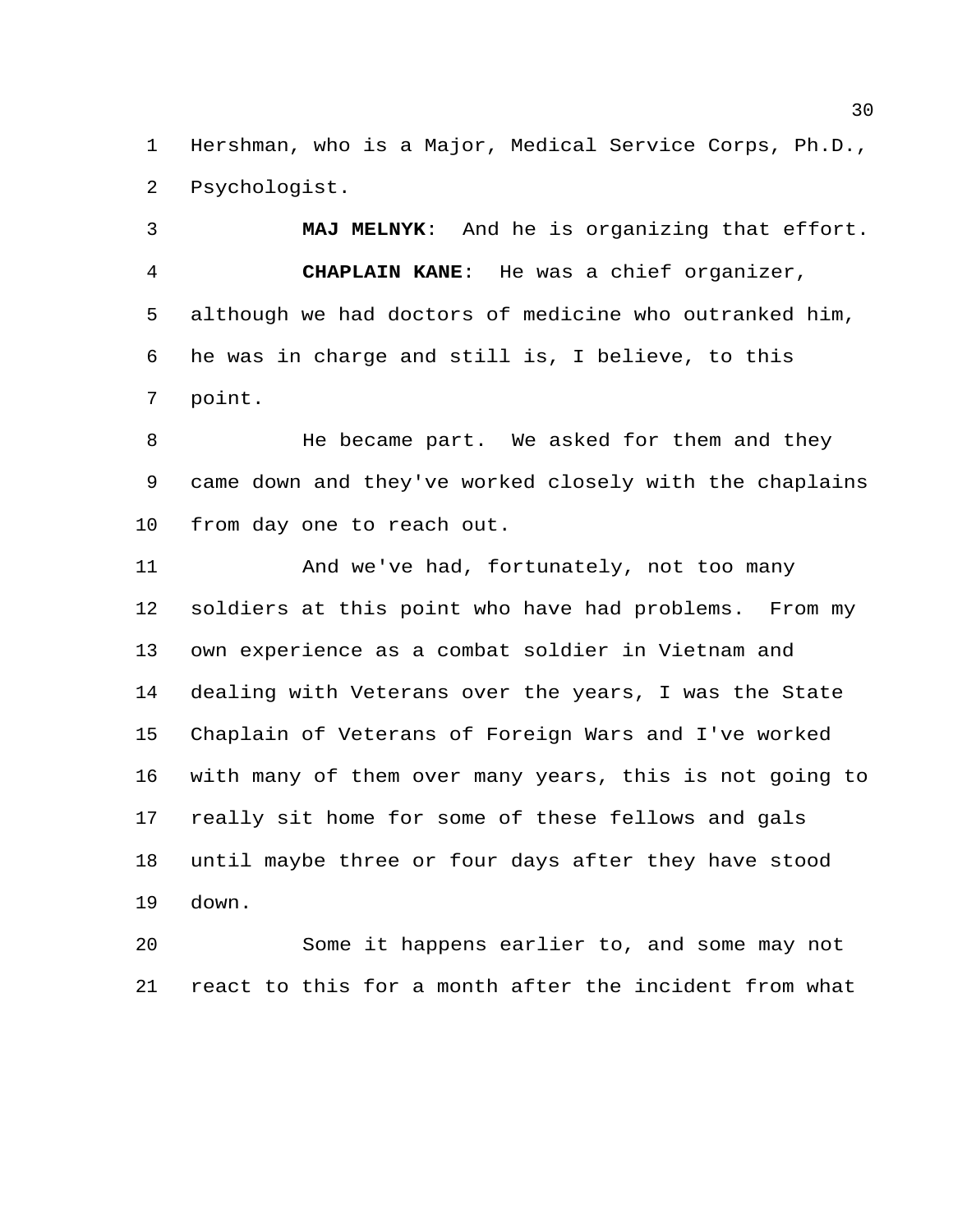they've seen.

| 2       | Not everybody has seen the bodies. Not                  |
|---------|---------------------------------------------------------|
| 3       | everybody has been at ground zero, immediately at the   |
| 4       | site. They've been at the perimeter and, in some        |
| 5       | cases, have been affected by dirt, by fog, the          |
| 6       | pestilence in the air, whatever is there.               |
| 7       | Now the air is beginning to smell because               |
| 8       | there are decaying body parts down there and the        |
| 9       | fellows, are picking up on an old trick, we were taking |
| $10 \,$ | Vick's Vapor Rub and put a little spot under your nose, |
| 11      | and that helps to kill the smell. You can taste it,     |
| 12      | but after a while, it will get in your mouth, you will  |
| 13      | not be able to get the taste out of your mouth.         |
| 14      | Even liquor, hard liquor won't take the taste           |
| 15      | out of your mouth. It takes a day or two to get out.    |
| 16      | This is something they've got to start dealing          |
| 17      | with now, a little bit more than usual.                 |
| 18      | MAJ MELNYK: And you said this has been in               |
| 19      | place since day one. When did --                        |
| 20      | CHAPLAIN KANE: Wednesday, we had them show up           |
| 21      | late Wednesday and we put them in a room upstairs by    |
|         |                                                         |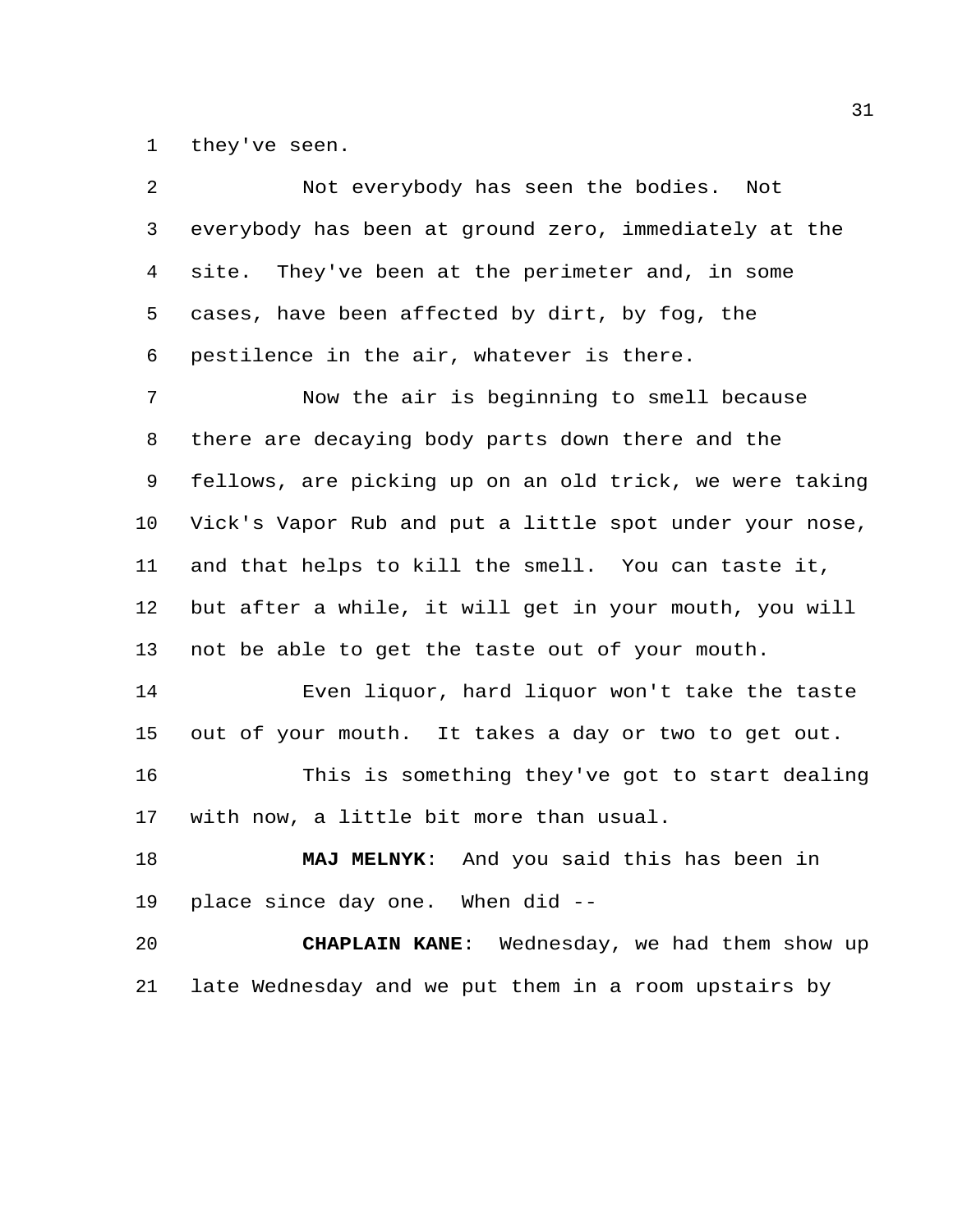themselves where they could operate out of, and we put the morale room across the hall, so they've used it for religious services and also for them to have people -- in some cases, just to let them stress down, to relieve, cool down, so to speak, chill.

 That was all they needed was a little respite. Others are going to be facing some long term stuff, because in many cases, the people facing problems were people who came to us with problems to begin with, there's a divorce at home, there's family problems at home, they have job problems, whatever that was. Now we have the icing on the cake.

 This situation was a stressful situation. They're not at home, the kids are at home and they're not being taken care of. They're living in an environment that's foreign to them.

 In some cases, this may be their first time in a situation like this.

 **MAJ MELNYK**: Chaplain Holder, did you have something to add?

**CHAPLAIN HOLDER**: There's also a backup two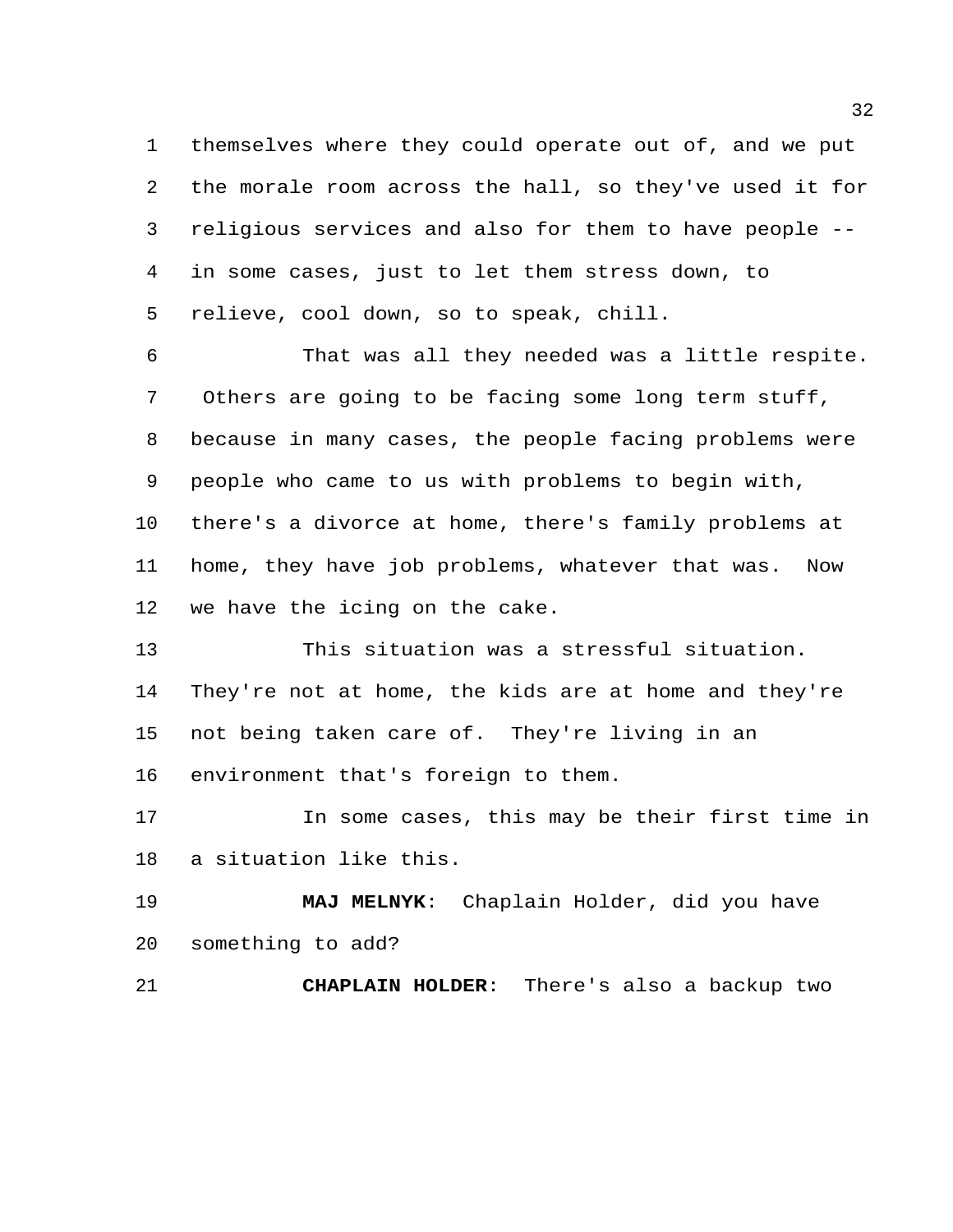team CISM program established at --

 **MAJ MELNYK**: CISM is, again? **CHAPLAIN HOLDER**: Critical incident stress management. **MAJ MELNYK**: Thank you. **CHAPLAIN HOLDER**: That's been established at Camp Smith for backup for the personnel coming back through and with the new plan that's going on, the people coming to the city and coming back and there will be a staging point. So they have a backup facility of 15 to 30 bed patient for that there to be activated, if needed. **MAJ MELNYK**: If needed and so far -- **CHAPLAIN HOLDER**: So far, it has not been needed. We just set it up this week. **MAJ MELNYK**: It seems from the descriptions I've gotten from you gentlemen that you went out there and you knew your mission and you provided it without needing to be requested.

 Have services also been requested directly of you? At what level have those requests come down?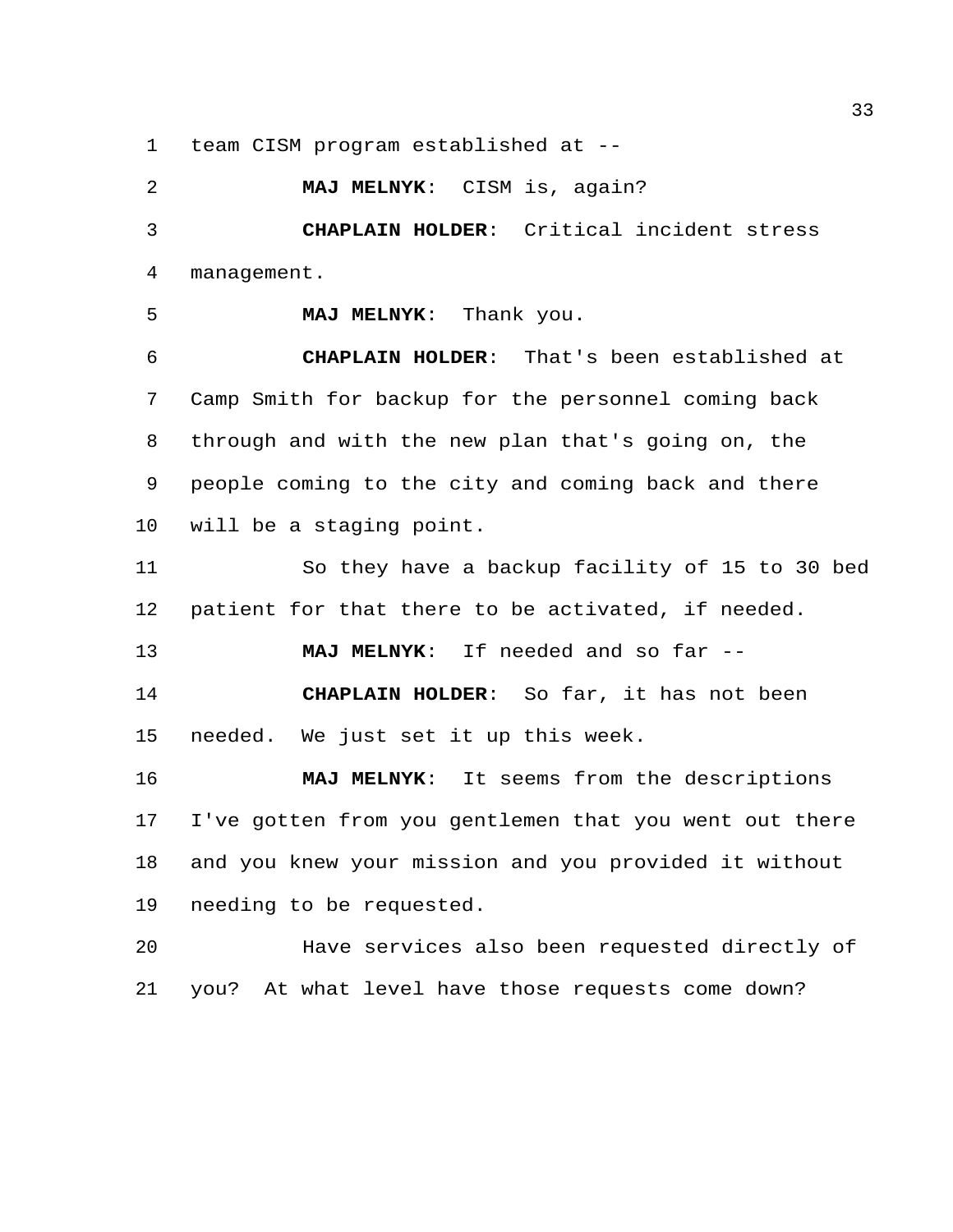What services have they asked you to --

 **CHAPLAIN KANE**: Like religious services, counseling services?

**MAJ MELNYK**: Both, actually.

 **CHAPLAIN KANE**: Well, we set up a schedule on the weekend to go to the armories where the guys are doing turnarounds and even at near the site, like Battery Park, in the immediate -- once the area cleared enough that we could do that sort of thing.

 We have had a number of religious services. In fact, Chaplain Goldstein held Rosh Hashana services, blowing the shofar and everything, right on the site on Tuesday of this week, which was Rosh Hashana.

**MAJ MELNYK**: Correct.

 **CHAPLAIN KANE**: I've said mass in three different armories and several sites and, also, Battery Park and Father Taylor [*chaplain for the 1-69 Infantry*] has done the same. Some of the other chaplains have done Protestant services.

 We've met the needs and, of course, because of the law, we can't openly invite non-military personnel,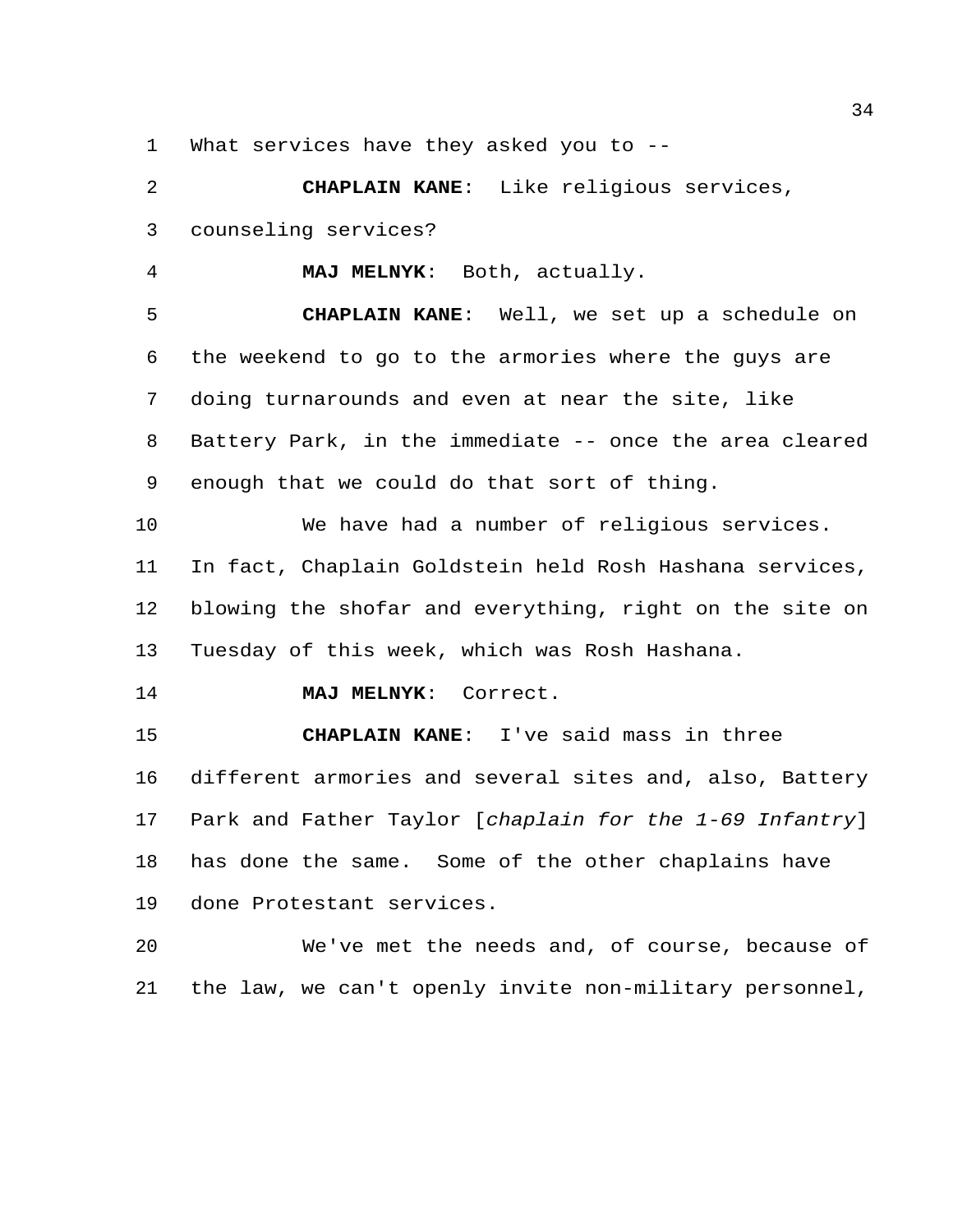but if they are there, nobody is going to stop them.

 And at each of the sites, I've had police or firemen or emergency workers or ironworkers or other union men come in.

 We've had a great support at the site for the union, the construction trade unions who have gone out there, many cases, without legitimate insurance protection, whatnot.

 We've also had all of the volunteers (inaudible – for the City of New York?) come through our office and we've associated them, we've recorded them and sent them out to various sites.

**MAJ MELNYK**: Through your office.

**CHAPLAIN KANE:** Through the office of the 107<sup>th</sup> Support Group, which, at that point, was the -- it was Chaplain Bryer was the task force chaplain and I assisted him. We've gone out of rank and we didn't worry about ranks, chaplains, if they're getting the job done, don't get involved in that. We just do what has to be done.

But we ran the thing 24 hours a day and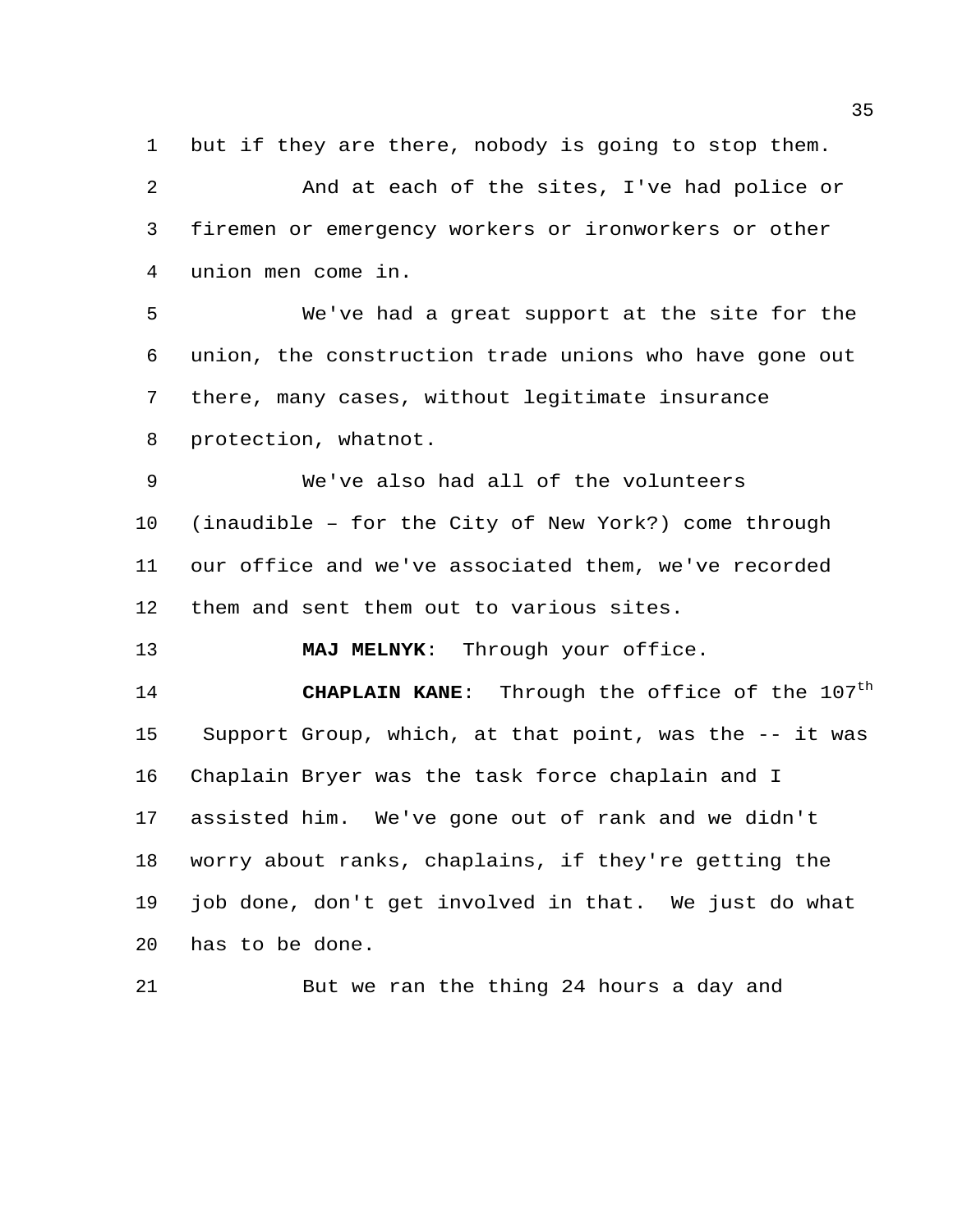volunteers coming in from Pennsylvania, from

California.

 In some cases, we have to turn away people, especially military personnel who were not on orders. We brought them back as civilian volunteers.

 **MAJ MELNYK**: How does this compare, any of you could jump in here, with previous efforts that you have been called on for counseling?

 With the scale of this, how has that changed things? Chaplain Bazer.

 **CHAPLAIN BAZER**: My only experience was, approximately two years ago, there was a helicopter crash of a UH-1 on a very foggy night right before Thanksgiving and made the news, I came in and did sort of on-site counseling, chaplainal presence, and even up until -- today, I'm still working with one or two of the families, just in very, very small scale.

 I have not been part of any sort of activation for natural disasters or things like that.

 So this is my first time involved and I only see it just getting more involved and more detailed.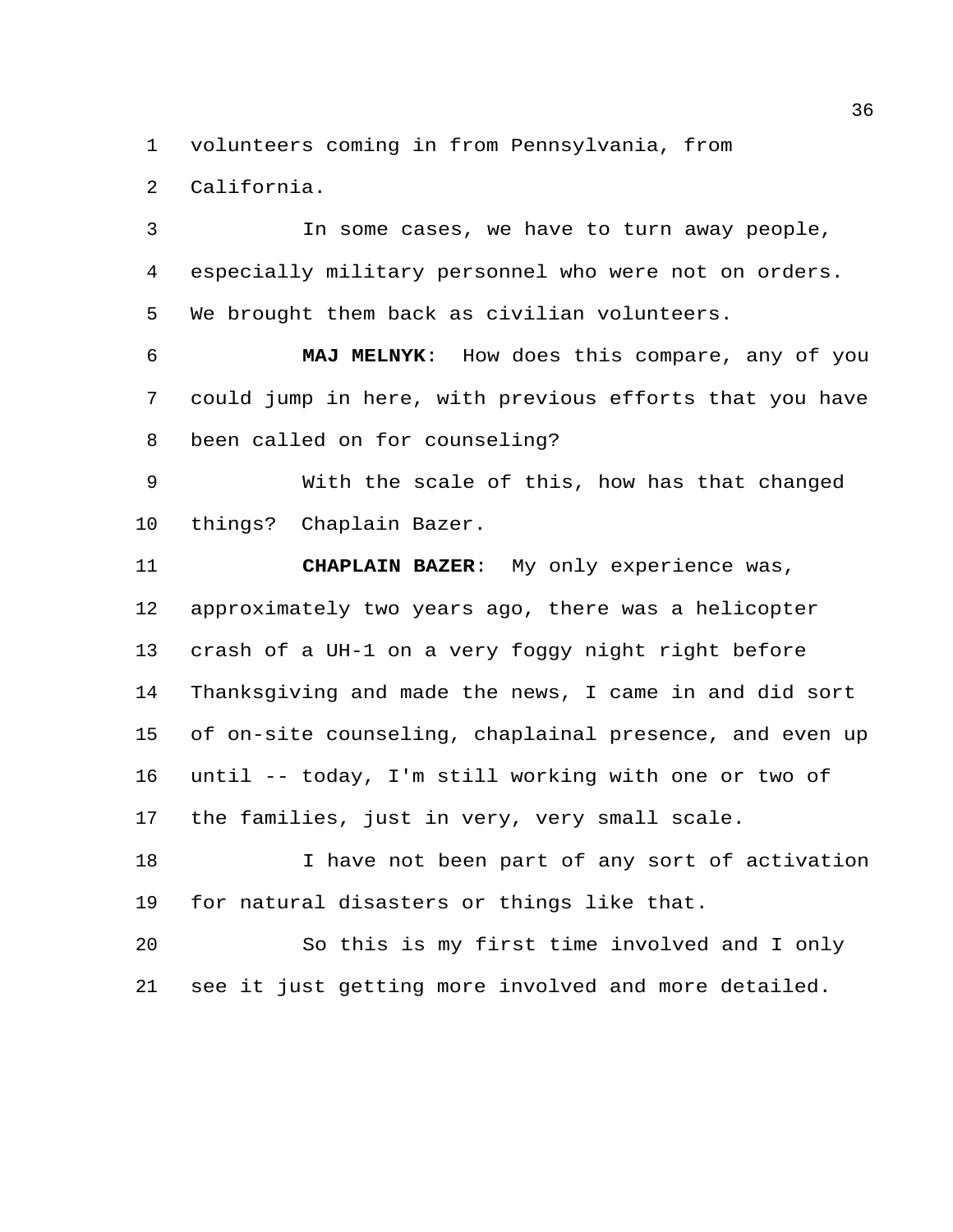One example is I've been fortunate, both through the FBI and through the Army, to get a lot of sort of stress, critical incident stress training. I just attended this summer the advanced suicide prevention training out in Topeka, Kansas, which, as the chief of chaplains, buy seats for at the Meninger Clinic, and I went as one of the National Guard - the National Guard has its own seats. So all that training is really coming back to me, knowing what I'll be seeing down the road from that, to put into place.

 What's fortunate is taking that knowledge, not just here, but I know some of my own congregants witnessed the crash of the towers and the plane into the towers. So I'm going to be holding essentially a critical incident stress debriefing session for my own congregants, something that I know that I can sort of keep in touch with them and provide for them.

18 And for me, that's -- I feel very fortunate doing that.

 Just one thing to add. I was actually home for my high holy days, in the congregation, and when I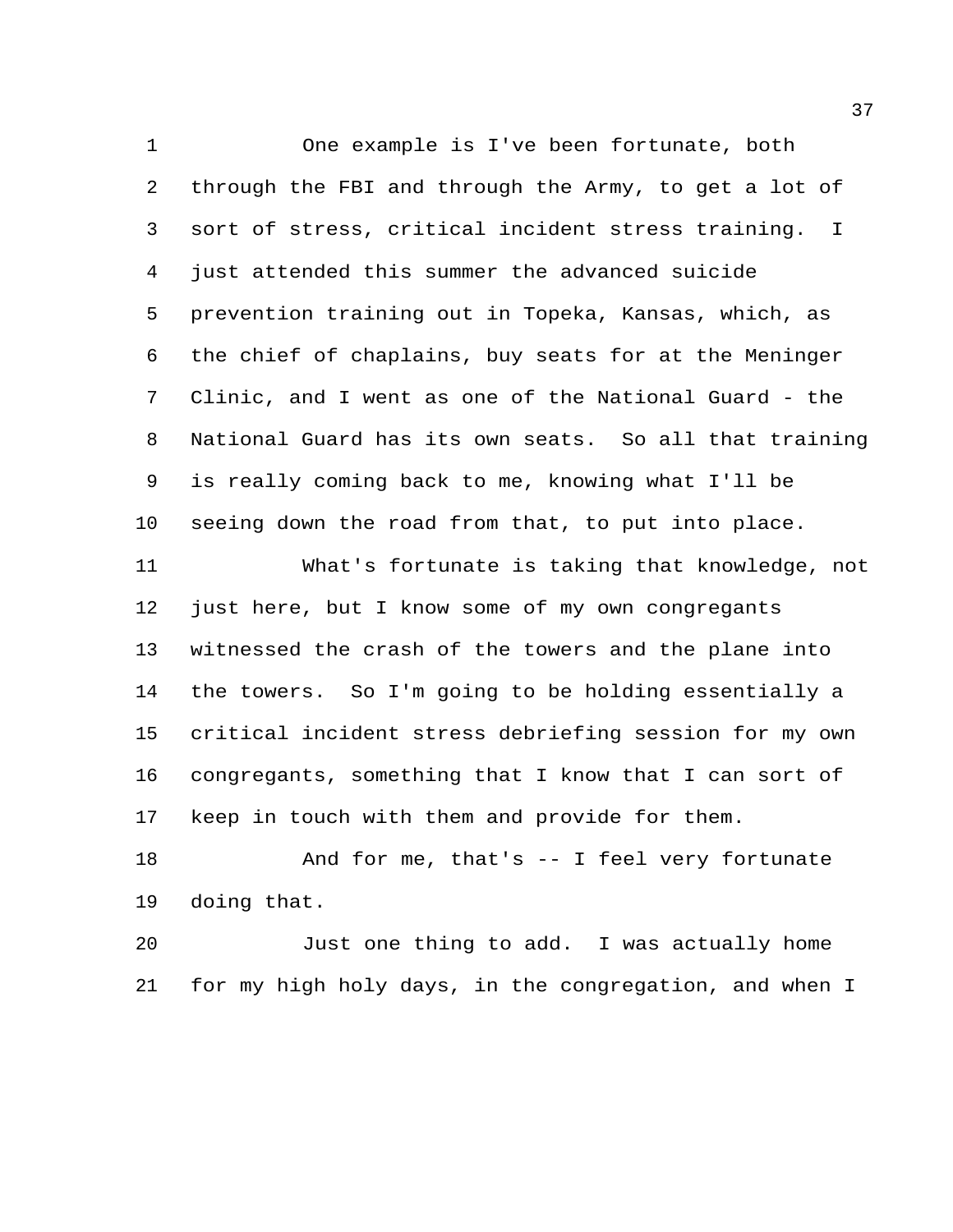first commented that I was all set for this whole tragedy happened, I was ready to start working on some sermons, I got up before them and said I have no sermons for you.

 What I then did is just talked about, really from the heart, of what I saw and my own thoughts. I think for myself, I'm still having -- I'm not there yet. I'm still just with images putting this whole thing together.

 One of the things I was very -- that I stated to my congregation, who some of them may struggle with the fact that I'm a National Guardsman, they don't like the fact that someone else "owns me," quote-unquote, that I said to them I'm proud to be your rabbi, I'm proud to wear the uniform of an Army officer, and as a chaplain.

 And it was very important that I said that and the reaction from my congregation was just really overwhelming. Many of them came over to me and said, you know, "we're so proud of you."

And a quick story. I was gassing up my car to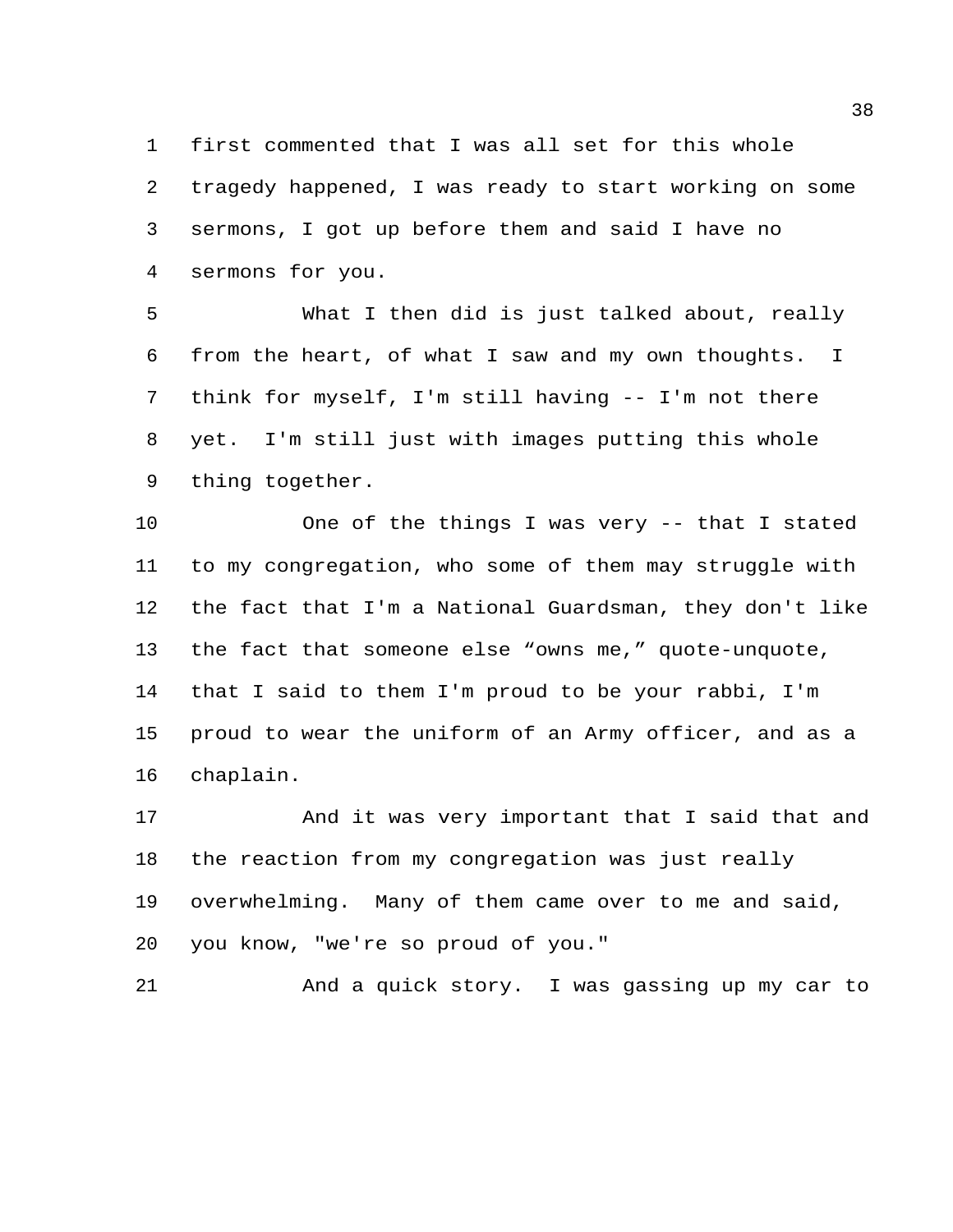come back into the armory. It must have been about 6:30 in the morning, seven, I can't remember, and someone just saw me in uniform and just gave me a thumbs up. That felt good.

 **MAJ MELNYK**: Many soldiers have told similar stories about the approval they've gotten from the people in New York.

 **CHAPLAIN KANE**: Quite a change from what Pat 9 Holder and myself, both Vietnam Veterans - we were not chaplains at the time. I believe you were a chaplain's assistant?

 **CHAPLAIN HOLDER**: I was chaplain assistant. **CHAPLAIN KANE**: … and I was an infantryman in Vietnam. Coming back to the states and the negative attitude, and neither of us got called up for Desert Storm except stateside …

 **CHAPLAIN HOLDER**: …I went to Desert Storm. **CHAPLAIN KANE**: Oh, you did go to Desert Storm – my mistake.

**CHAPLAIN HOLDER**: Five months.

**CHAPLAIN KANE**: I was not called up, except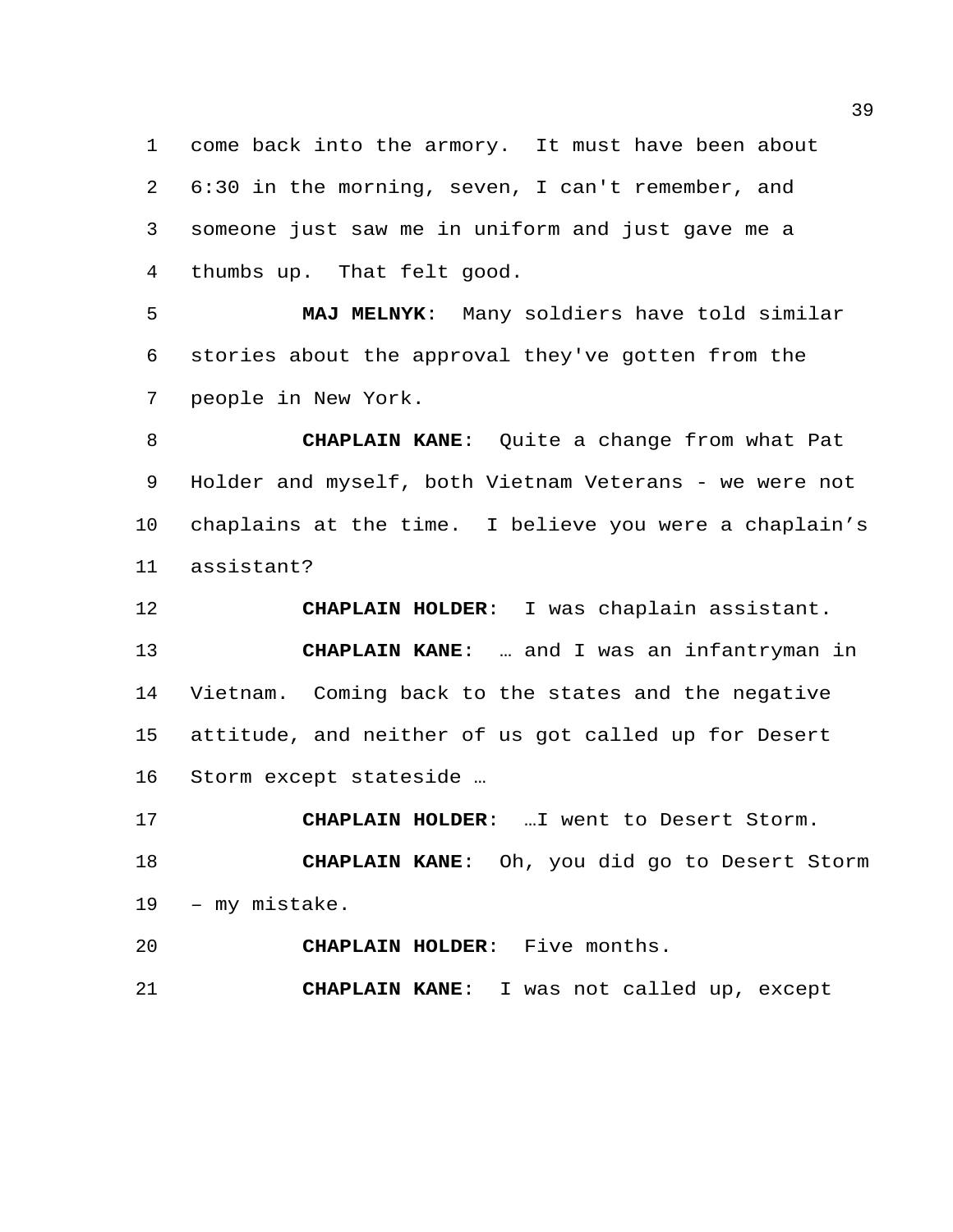here, because the National Guard combat divisions were not called up, much to our annoyance. That's a sore point with us. But people did -- there was some welcome back, but that kind of died off.

 But here, there were people cheering in the streets when we drive by, tremendous support and tremendous background.

 We had to turn away truckloads of water and food and candy and soda and everything that they were trying to force on us and send it to other places. We were sending it to our City Harvest for the poor and other places.

 It was just an overabundance. Now, the second week, it's almost all gone up. Very interesting. The immediate emotional reactions. There are still people donating stuff, but it's dried up, the support out there.

 So it's quite interesting. People are in desperation to return to normal and pretty soon we'll become an annoyance and I think the civil authorities are going to be looking towards moving us more and more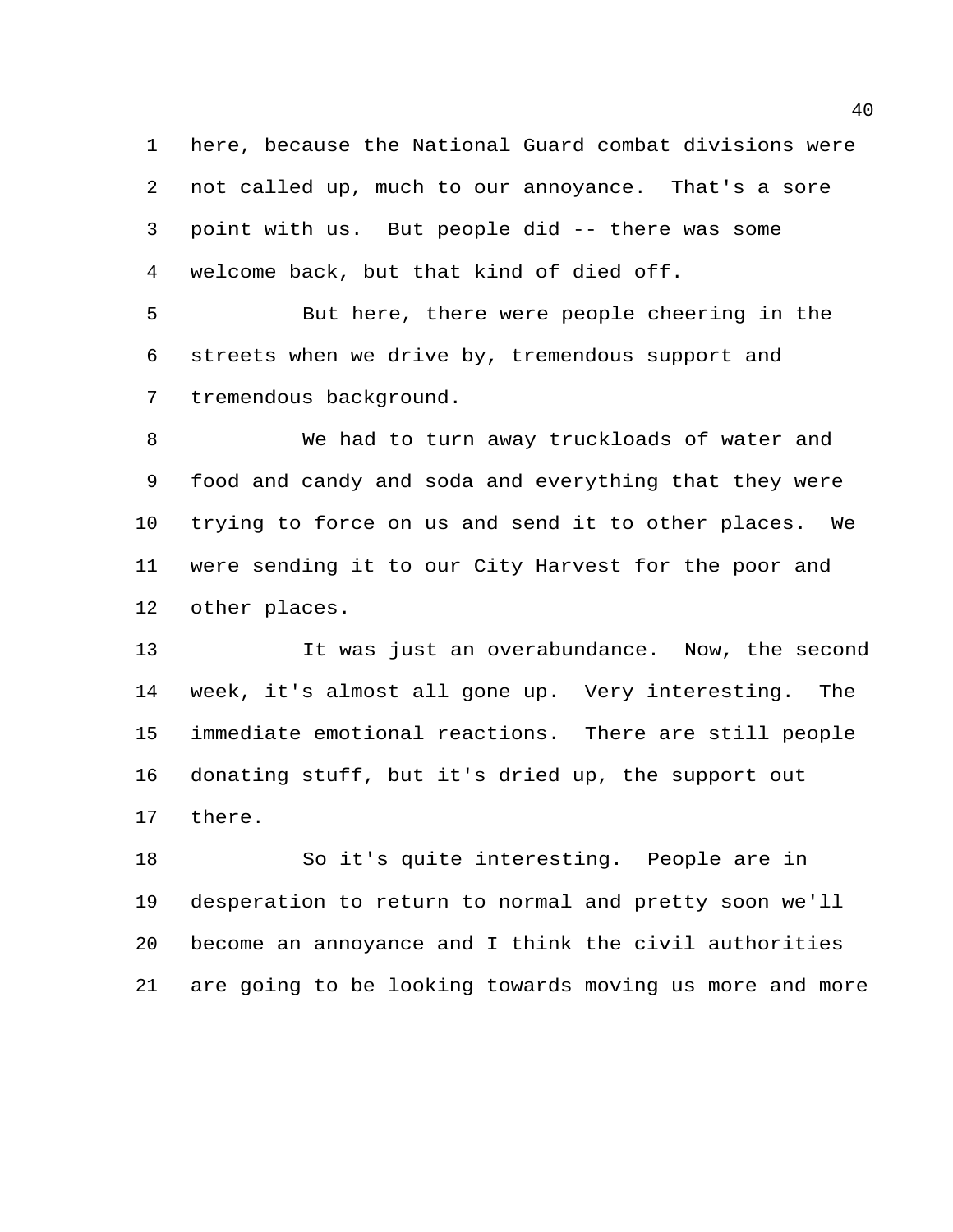into the background, which we should be.

 They want to return to normal and bring the civil authorities back.

 **MAJ MELNYK**: I wanted to ask. The services you are providing, is it just a change in this tragedy, a change in scale or is it actual change in the types of services that you've provided before?

 Chaplain Bazer, you said you had one small incident before. I assume you other two chaplains had more experience.

 **CHAPLAIN Kane**: We did a little bit with -- you were not here for Flight 800. I was on an annual training at the time, but eventually got into the last half of it, also counseling people.

 **MAJ MELNYK**: This is when TWA Flight 800 went down.

 **CHAPLAIN Kane**: We brought chaplains in to respond. The Navy did not have a chaplain on the *Grasp*  or the *Grapple*, but we sent one of our retired chaplains, we put him back in uniform and sent him out there for Catholic mass on August 15th of that year,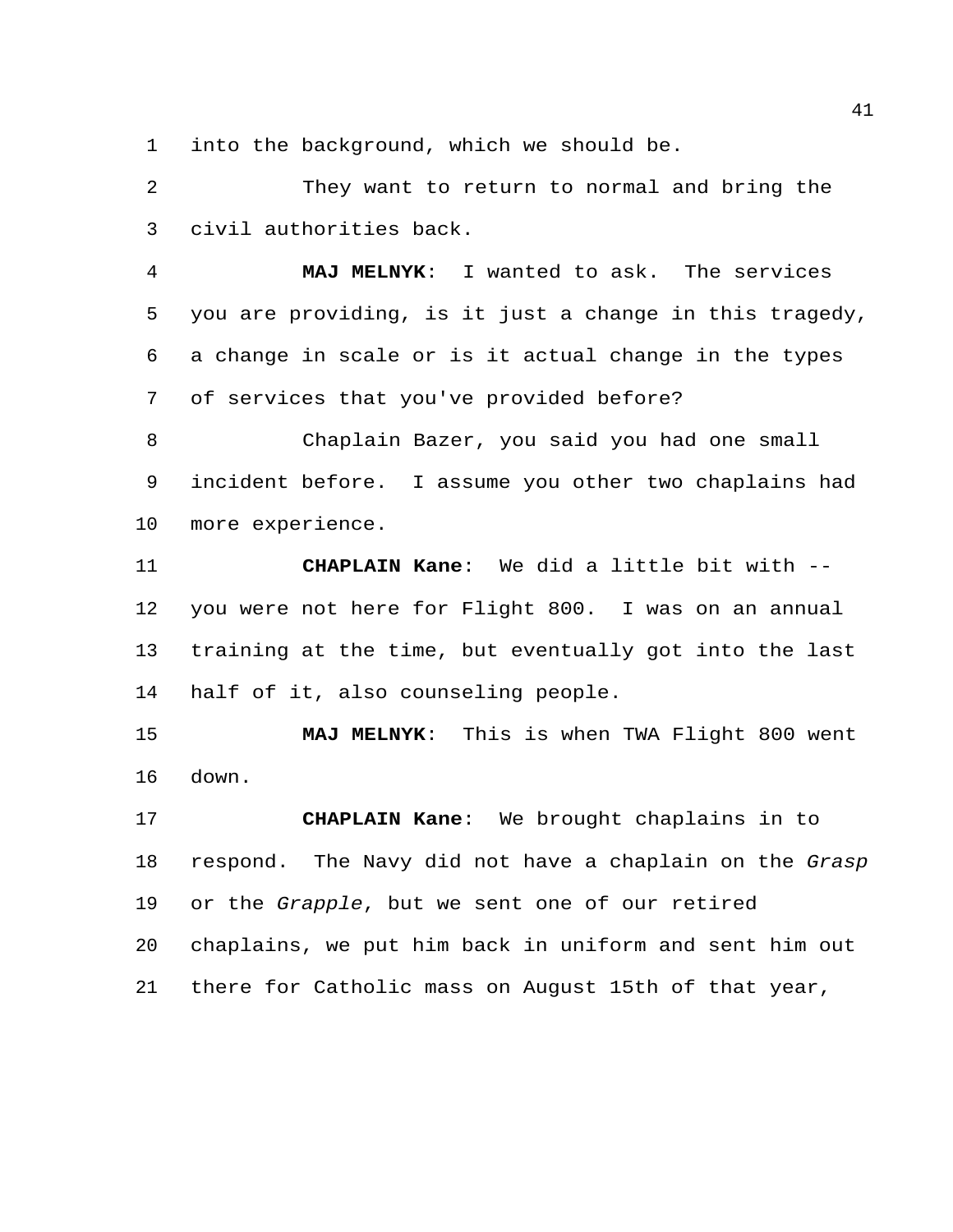the Feast of the Assumption, well, when they saw a brevet brigadier general show up on board, believe me, the Navy said, okay, well, at least get a lieutenant commander out there.

 The same thing with our National Guardsmen started to really feel the pressure when they were taking the material out to the Aviation Brigade and the flight facility and then later, to a big, big aircraft hangar to -- what they literally did was rebuild the plane.

 And the FBI personnel and the other personnel out there began to get the shock of it. It took a while for them to begin to deal with it, and some of them I think still have bad memories of that, too.

 **MAJ MELNYK**: So there is a parallel there between Flight 800 and what you saw here.

 **CHAPLAIN Kane**: To some. But that was offshore, it was brought in. It was kind of like you could remove yourself, you could -- but here, the whole city is in shock. You can go parts of the city and look around, gee, it doesn't feel like it happened.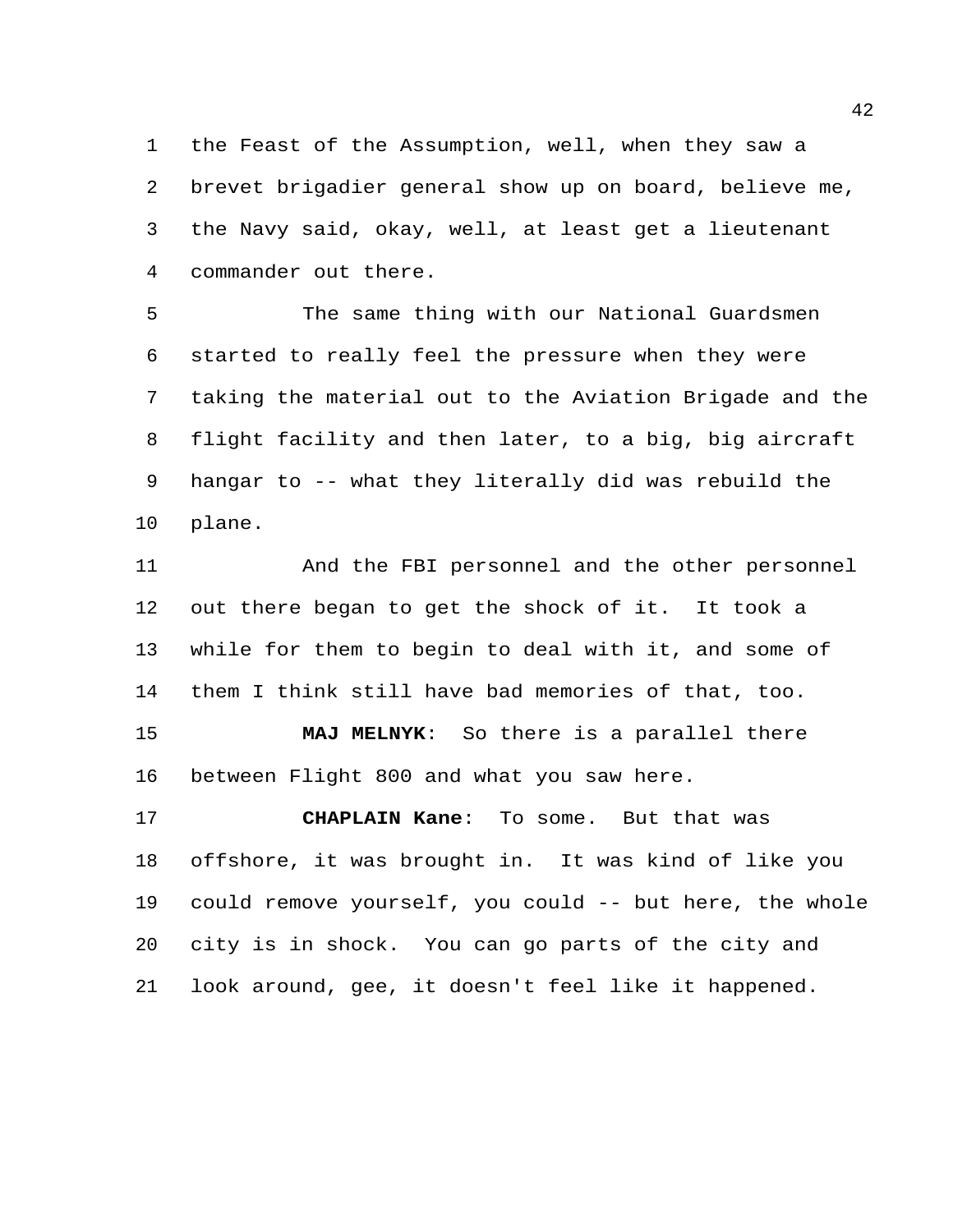But you go to other parts of the city, yes, this has come home to us, you go back to the parish, it's coming home to you.

 And we have Guardsmen who have not shown up. We know they were in the building. They never reported for duty. They never came home. We know that they have died. We lost a chaplain assistant who never came back. He was working in his civilian job and we know he never reported in, things of this nature.

 **MAJ MELNYK**: Are there things you've done for this incident that you've never had to do before as a chaplain?

 **CHAPLAIN HOLDER**: Not so far. I've found the level of fear with those coming down, who stopped at Camp Smith, was very similar to the level of fear of those going to Saudi Arabia.

 The difference was the level of fear was expressed "this is my home," whereas there they were expressing this is war, and there's a different understanding there and the intensity is actually, I think, a little greater with those that were coming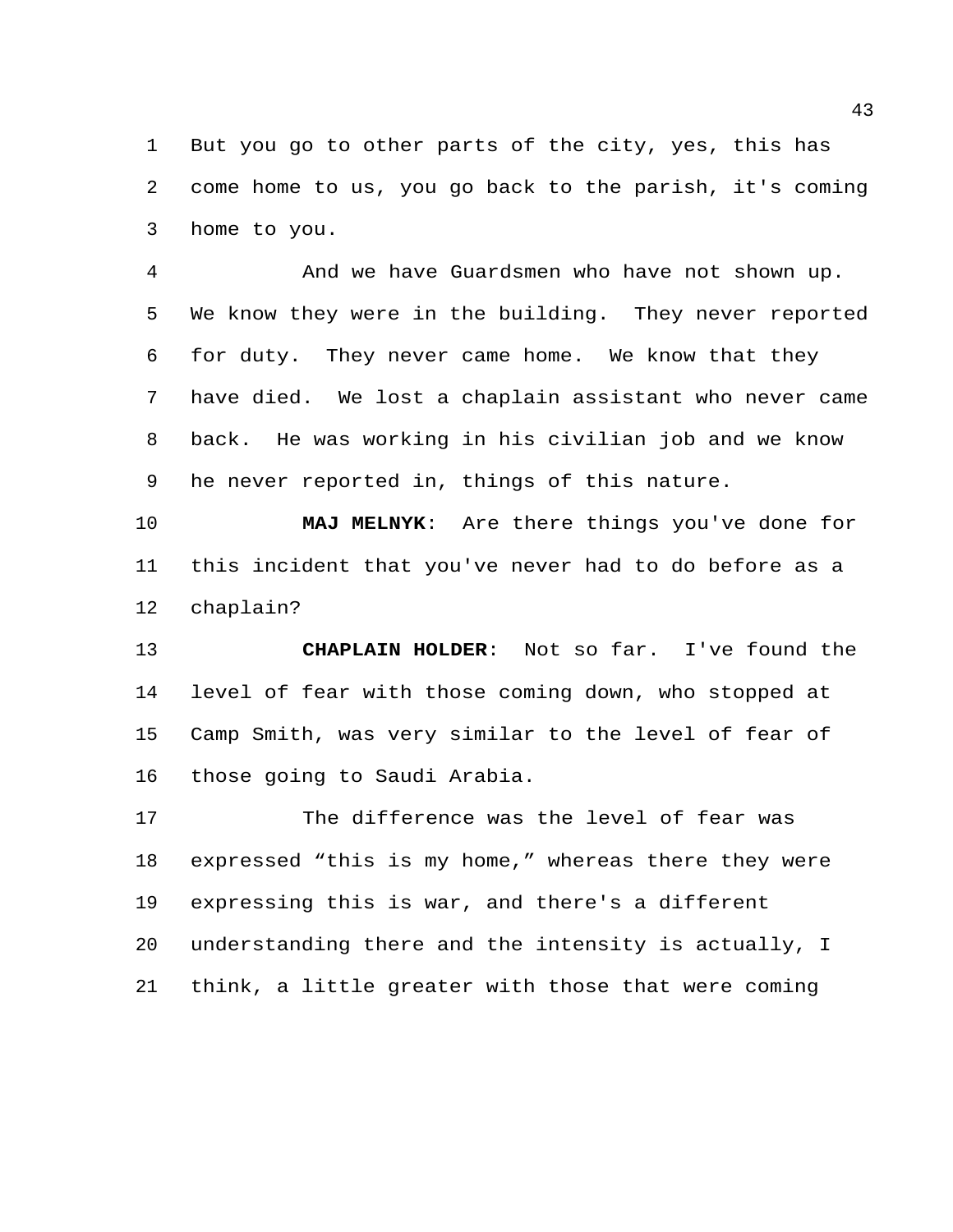down here, just not expecting it in their own home land.

 **CHAPLAIN KANE**: There's a sense of frustration of the soldiers wanting to be able to do something to get the guys who did it and how can you explain it to them that vengeance is not the thing we're looking for, justice is.

 **MAJ MELNYK**: I've wanted to tackle that subject. How do you deal with the anger and the desire for revenge?

 **CHAPLAIN KANE**: Part of my homily was -- I used an old Arab saying, which I thought might be appropriate, and I may be not quoting it correctly, but it's close enough, that the man who sets out on a journey of revenge best first stop and dig two graves, one for himself and the other, because hate is ultimately destructive. It doesn't hurt the guy who you're going after. It only hurts you and it is morally and personally and physically and a lot of other ways destructive of you and those around you. To get rid of it, it's not productive. Look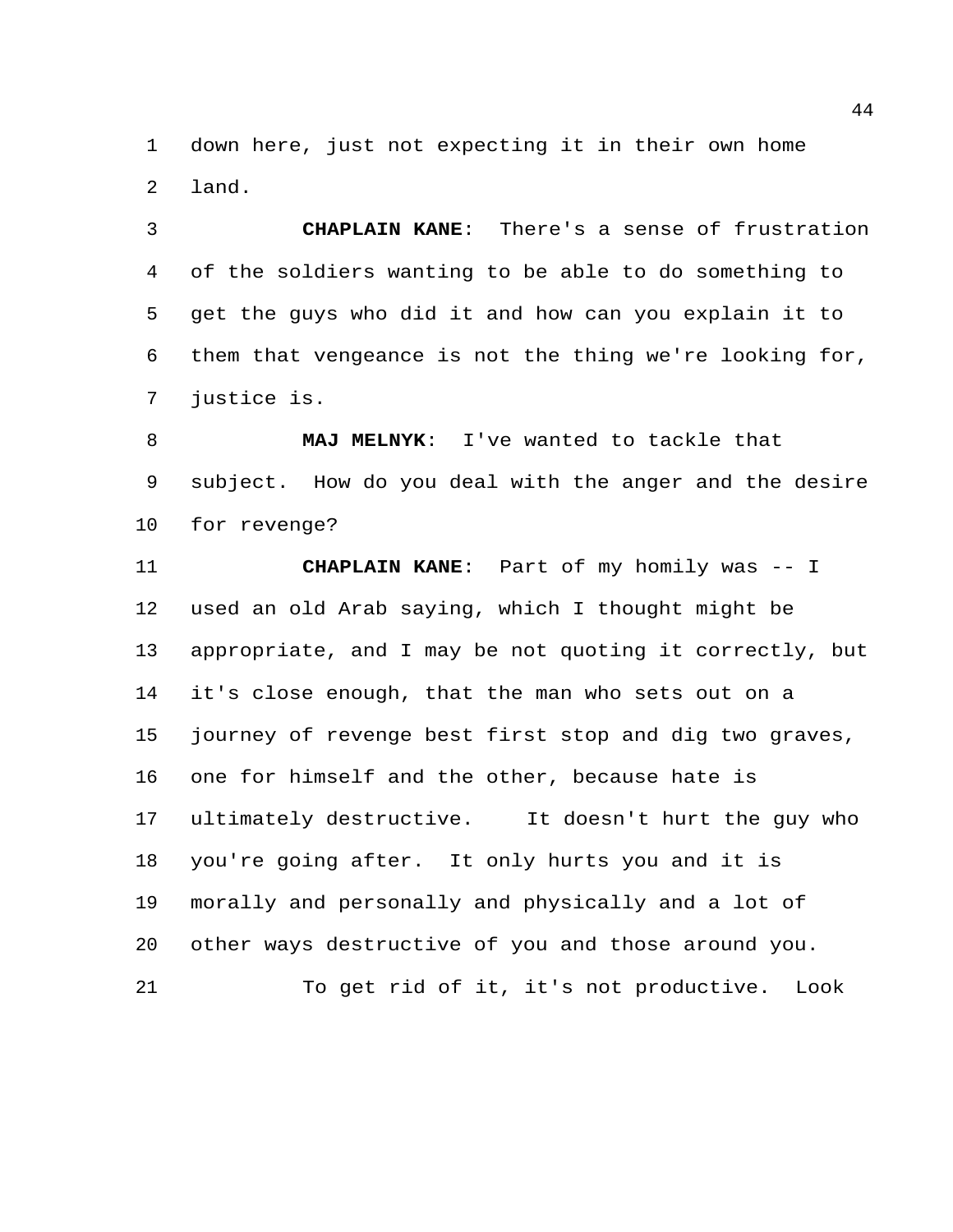for justice, look to bring those to justice, look to make sure that this cannot happen again, and aid those in need.

 But to go around with a hatred or I want to nuke this guy or I want to do this, that's bravado, but ultimately it's just not going to accomplish anything.

**MAJ MELNYK**: Chaplain Bazer.

 **CHAPLAIN BAZER**: I was providing an interfaith worship service at my armory because in my armory is the 206th Corps Support Battalion, which is a large infrastructure.

**MAJ MELNYK**: The 206th, you said.

 **CHAPLAIN BAZER**: The 206th. There's also the 105th MPs, one or two other units, aside from the 642nd.

 And the other units did not have chaplains, so someone from the 206th, a captain, came over and asked me to do a service and I said I can do an interfaith service.

 So in my homily, I spoke -- quoted from the Book of Deuteronomy in sort of two different passages,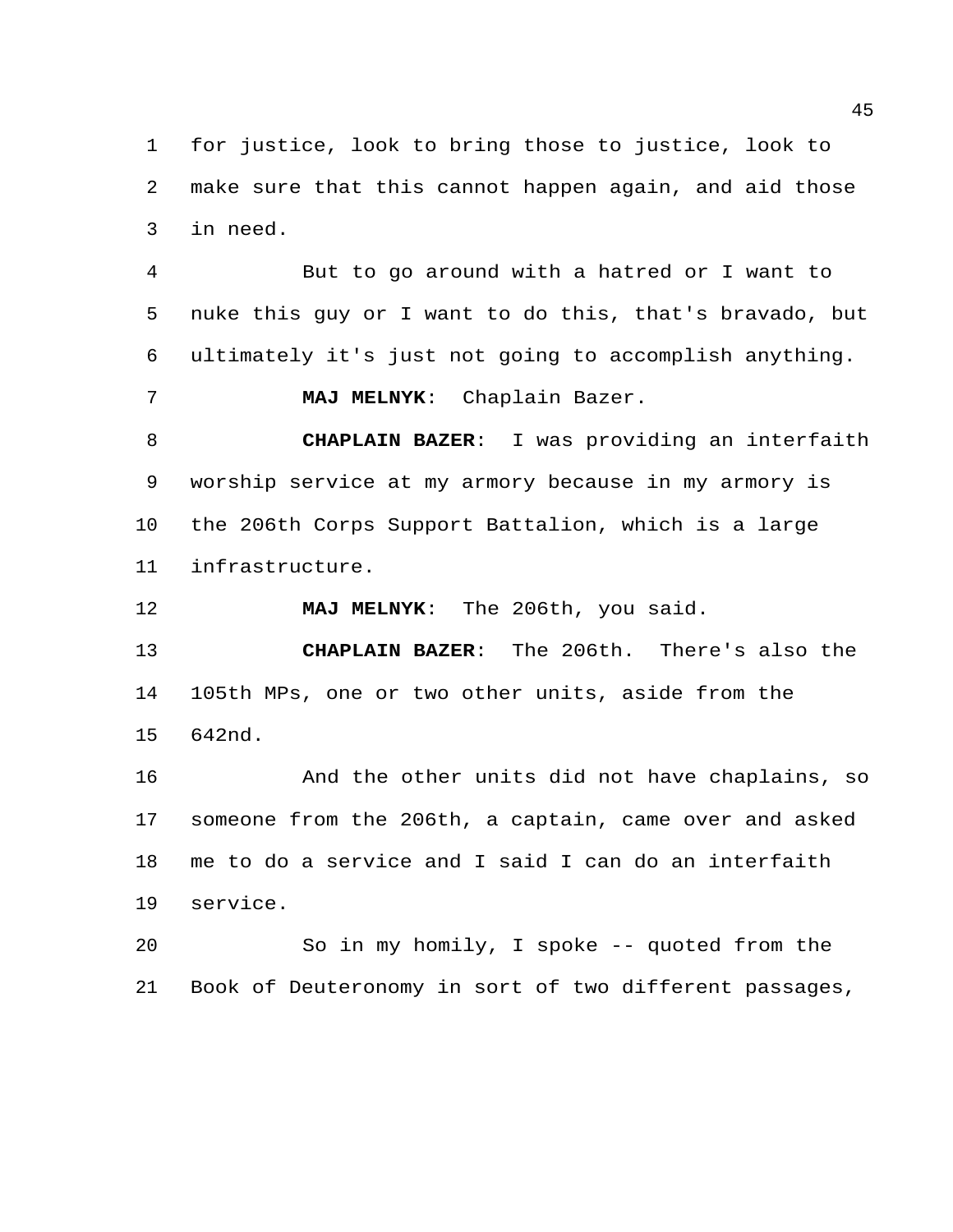and one of them is a passage which states, "Justice, justice shall you pursue, that you may live and thrive in your land."

 And I talked about as much as we want, it would have been very easy for me to quote scripture that talked about vengeance, and as much at times I have feelings like that, we all have feelings like that, that is not what this is about, what our mission is about.

 And I said it's about justice, from the law enforcement to our role in the military, and I said my prayer is that we will find right now the accomplices, trace it back to where it needs to be, to prove the case of justice. That's what we stand for.

 And then from there, once -- and I really believe this and seeing the FBI at work, they absolutely want to make sure that it's done within the proper judicial system, because that's what we stand for, so that no one can say -- and I think this is the key -- that we would ever lower ourselves to what the animals that did this heinous crime.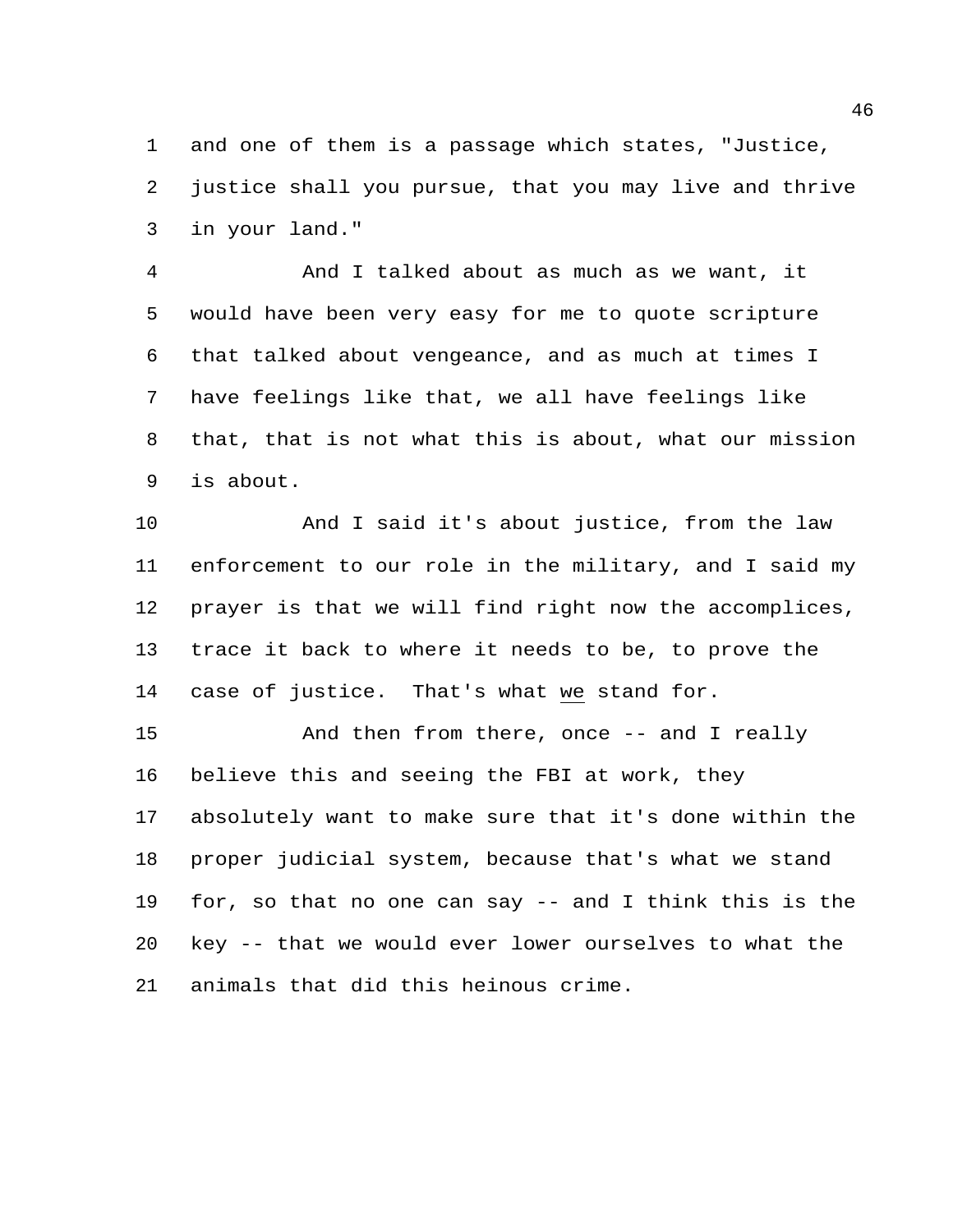So I spoke to the troops and I said by looking at justice, then we can -- then it can be handed to the military to do their proper action.

 And that's what it is to be American and to stand for these values that we hold so true, and some of the -- many of the soldiers said to me afterwards, says, "You know, that helped in looking at it, that it isn't -- as much as we may want vengeance, we're Americans and we stand for something and let us be the light unto the nations."

 **MAJ MELNYK**: At this point, I want to pause and flip the tape.

(Tape change.)

 **MAJ MELNYK**: Chaplain Holder, I wanted to now give you a chance to comment on that, about how have you approached the anger and the desire for revenge, but specifically, as a Christian chaplain, can you counsel forgiveness? How do you deal with that aspect of Christian theology and desire here for justice and revenge?

**CHAPLAIN HOLDER**: The soldiers I've talked to,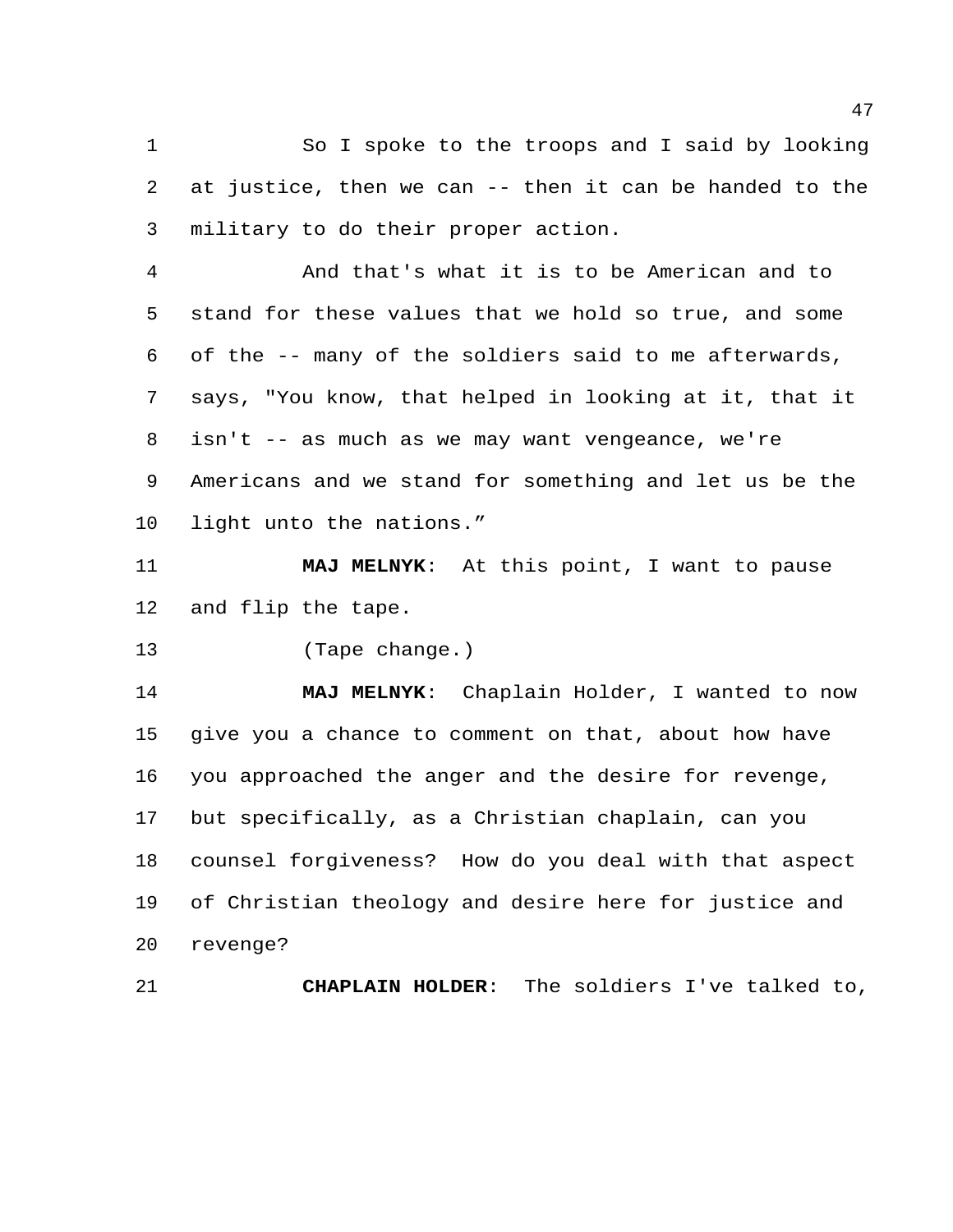ironically, have not come across as strong with the desire as some of the people of my church. I started with the soldiers, and we talked about the element of forgiveness and all, but we ended up on the subject of basically encouraging one another to come through it, to find strength in the support of their fellow laborers, the fellow comrades that they were working with, rather than looking at the battle or the enemy, but just helping each other get through it.

 And that's where we went with it after we had talked and after two or three services that we had, that's where we came down to.

 We didn't really get off on the vengeance side of it. That was an individual thing and I talked to individual soldiers and we talked through it, to where they understand the biblical concept of forgiveness and moving on.

 And this Sunday, I'm hoping to go back to my church, because I haven't been able to talk to them since this started, and talk with them on the idea of moving on and letting God's love be seen and moving on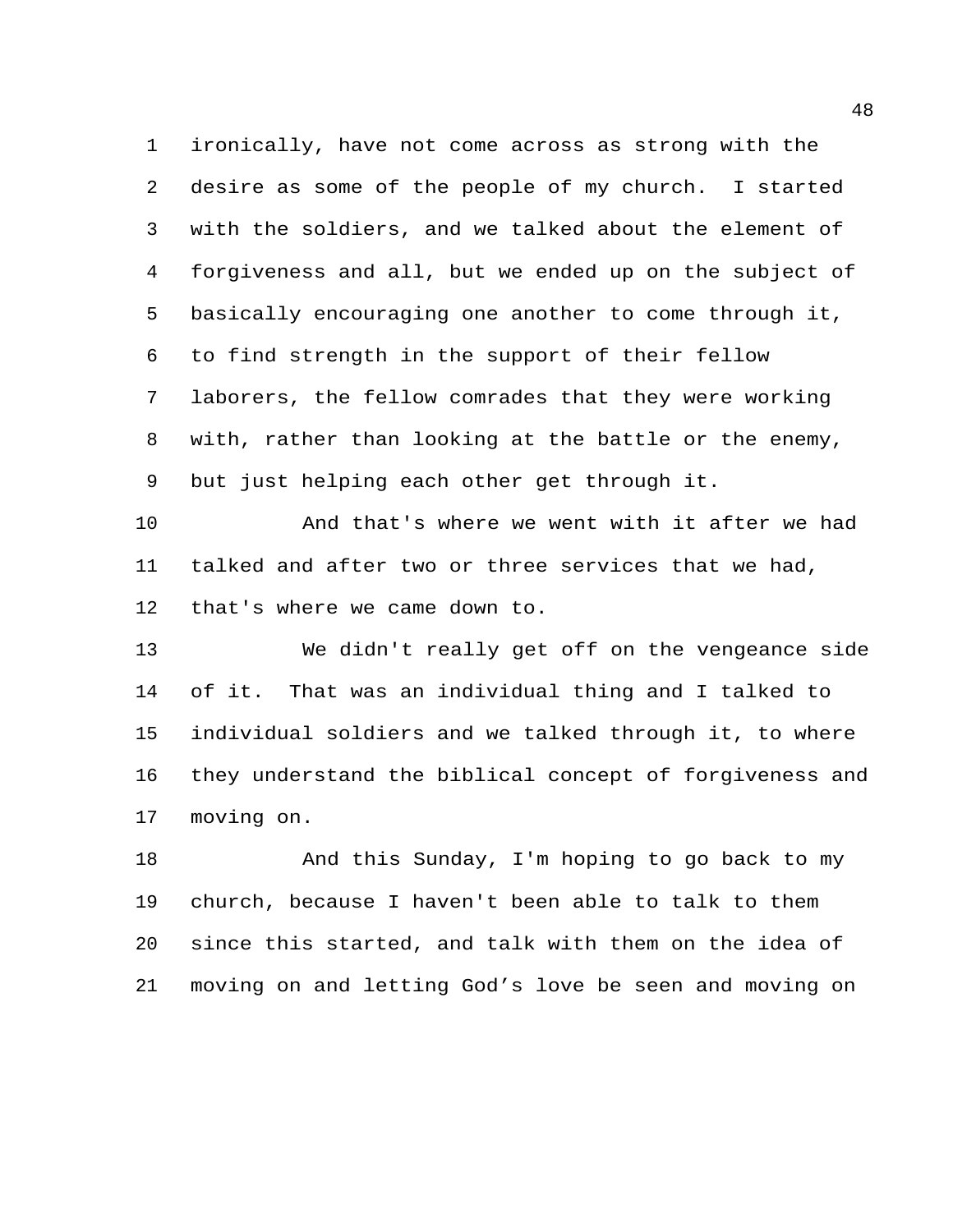that way.

 **CHAPLAIN KANE**: Letting go, very much so. **CHAPLAIN HOLDER**: As I'm saying, I've been around the military so many years, since 1966, that my goal was to take them completely away from any idea of vengeance or retaliation, but to bring them to something that would lift them up and help them to encourage their neighbor, as well as themselves, and that's why I went into the idea of encouragement rather than vengeance or retribution or anything like that. **MAJ MELNYK**: But the goal then is to be uplifting and not -- **CHAPLAIN HOLDER**: Very much so. **MAJ MELNYK**: And not focus on the negative. **CHAPLAIN HOLDER**: On the negative, no. To find a positive. **CHAPLAIN KANE**: I had the incidence of mentoring a chaplain whose battalion commander and sergeant major came to me, he said "This guy is having a few problems, going around being a little bit too present, you know, he's getting in their hair, but he's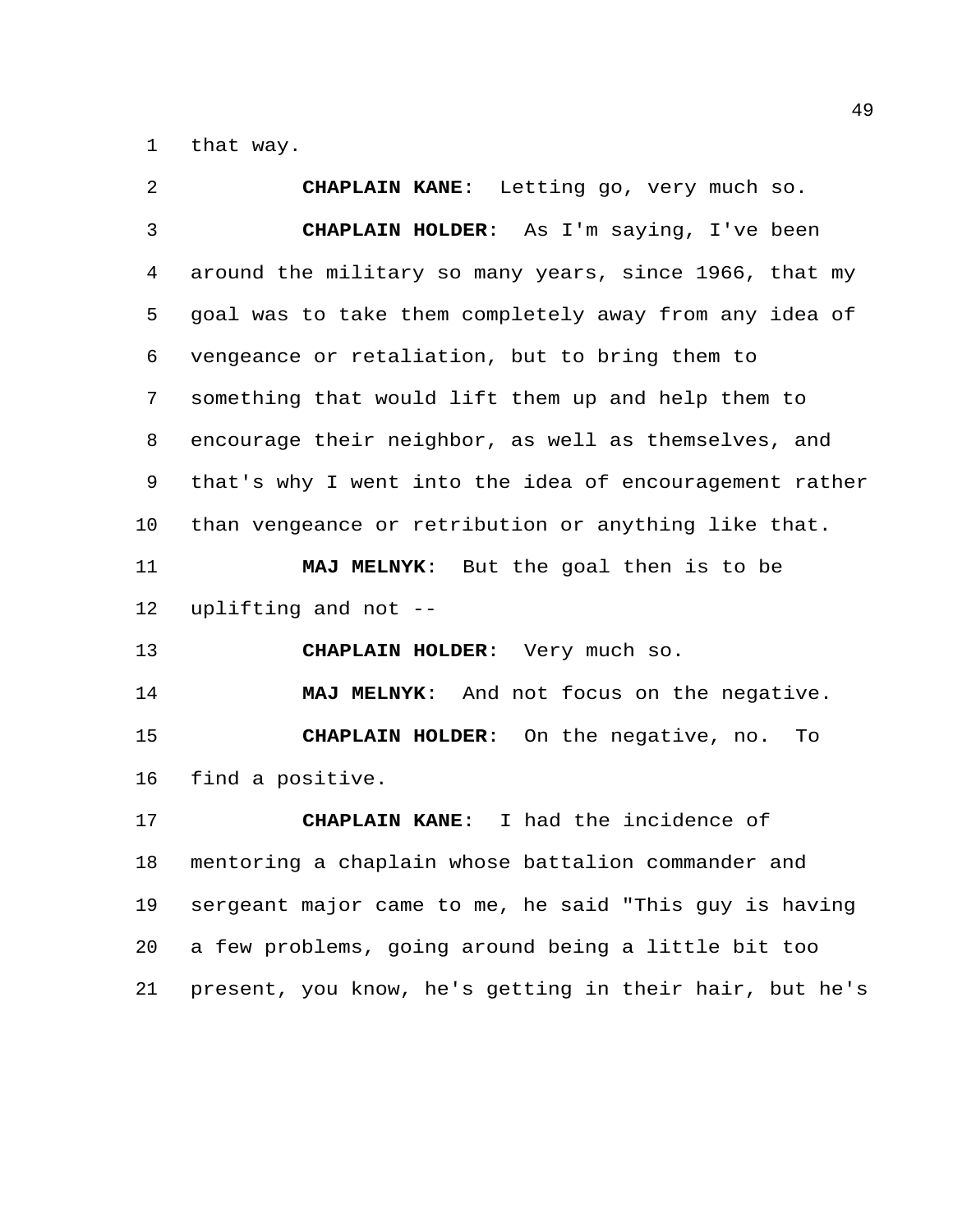also making statements like this is because men and women have turned away from God in this country and abortion," and this, that and the other thing.

 And I had to tell him, I said "This may be your own theological world view of your particular denomination, but this is not what you're here about. This is borderline, if not actual proselytization, selling your religion. This is out of the way. By the way, if the good Lord wants to announce this, He will in a much bigger way than you can, as the day of doom or the end of the world."

 And I told him, "You have to be uplifting, you have to be positive, you have to be maybe a bit of a joker, humorous, get people's minds off it, put their minds in another direction, don't let them dwell on this, because that's destructive."

 Belly button mesmerizing thoughts, outlook, outlook, outlook, not in look.

 We can be retrospective later and there will be times to do this, but we have to be a lot more caring of each other rather than thinking about the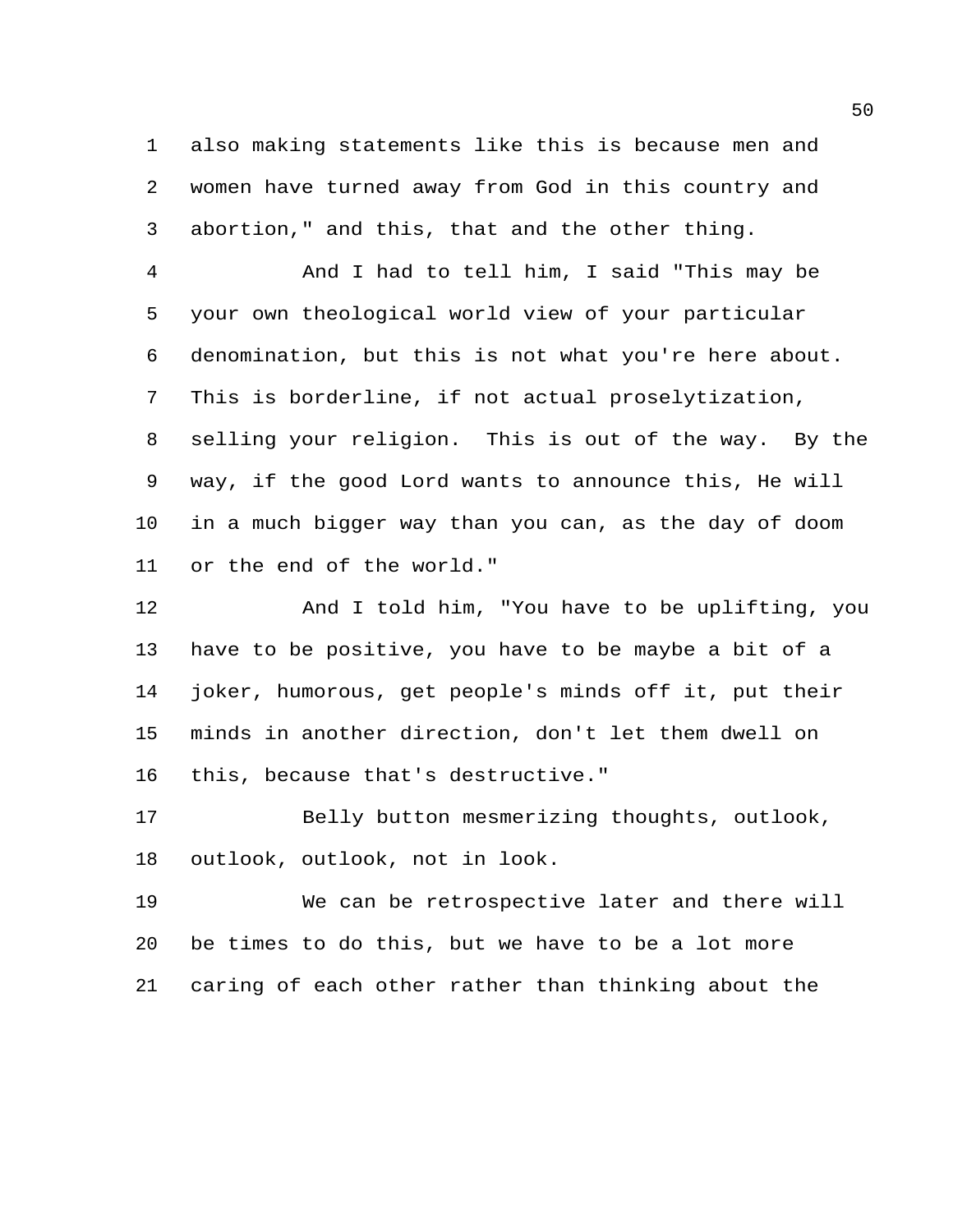terrible things. We have to be caring about what we can look toward, as our Jewish friends say, "L' chaim," "to life," at this point. The good Lord is here with us.

 As a Catholic priest, you know, I have my beliefs about Jesus Christ, the resurrection, the end of the world, everything else, but we're not projecting those now.

 Right now, we're trying to get people through this. If they ask you for particular denominational help, we'll provide it, and that's there on a one on one or in a group at celebration of mass, in my case, or Protestant services and whatever is necessary.

 But it was bound to happen, that people would, and, also, chaplains are human beings, too, and they're affected by this and they are shocked by this, and are they going to have a reaction? Certainly. We have to be careful of that and minister to each other as chaplains, too.

 **MAJ MELNYK**: I wanted to actually get to that point, finally. I wanted to get onto that topic. I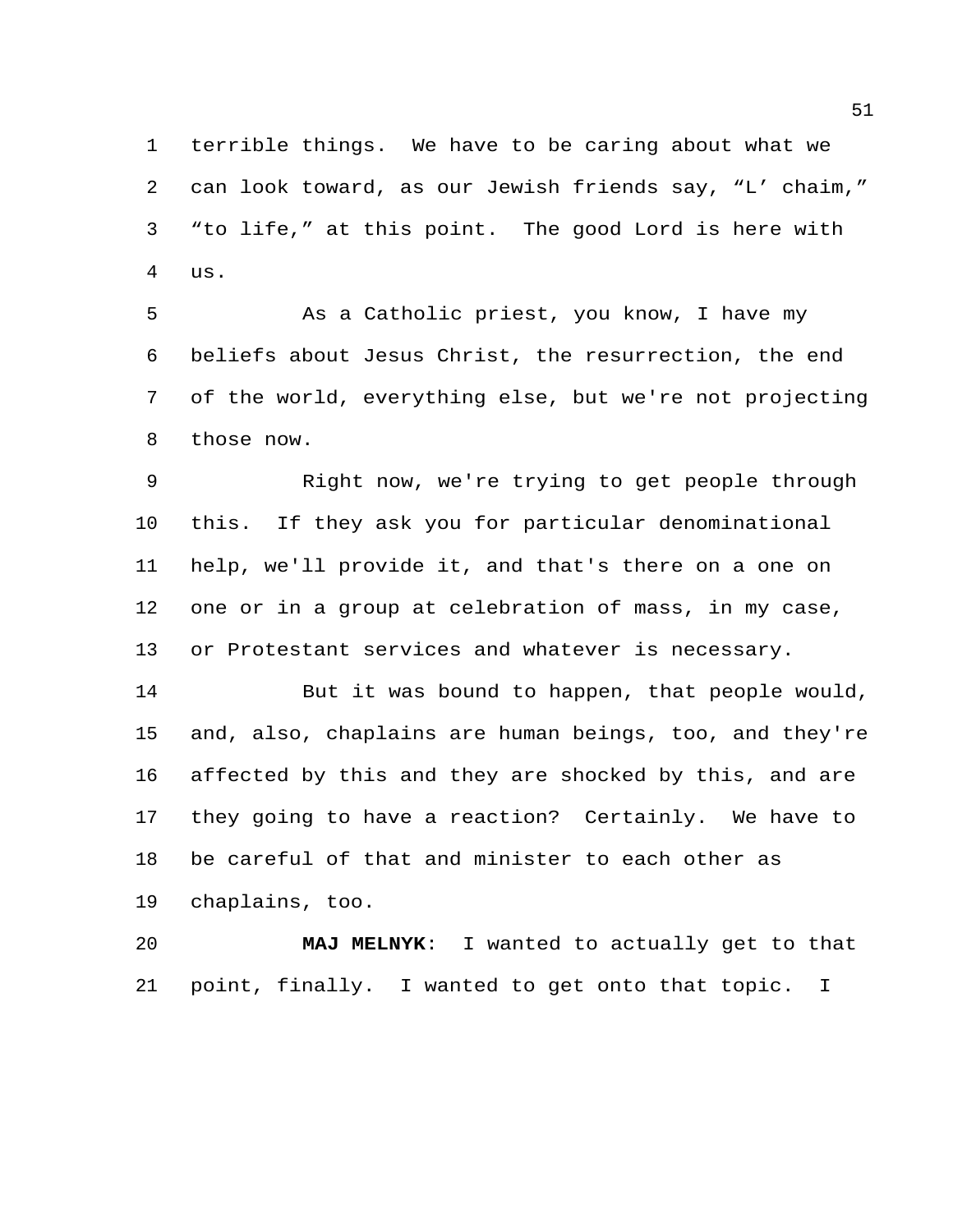wanted you to -- you have expressed it in a number of ways, but have your feelings changed since the initial impact of the incident? Your personal feelings.

 You've dealt with it now for a week. Do you still feel the same way about what you've witnessed and the way your soldiers have dealt with it or has that feeling changed now that a week has gone by?

 **CHAPLAIN KANE**: Personal feelings I don't think have changed, because I kind of knew what to expect. I've dealt with damage of emergencies, I've been a part-time police chaplain and things of this nature, not just in the military.

 Having gone through combat as an infantryman, I've seen people torn apart and body parts, I was in the Tet Offensive and things of that nature.

 Not in that sense. My principal thing is to keep an outlook and a monitoring attitude. Where are the troops going? What level is their morale? It varies from unit to unit, from individual to individual, you know.

We have some Vietnam Veterans, Desert Storm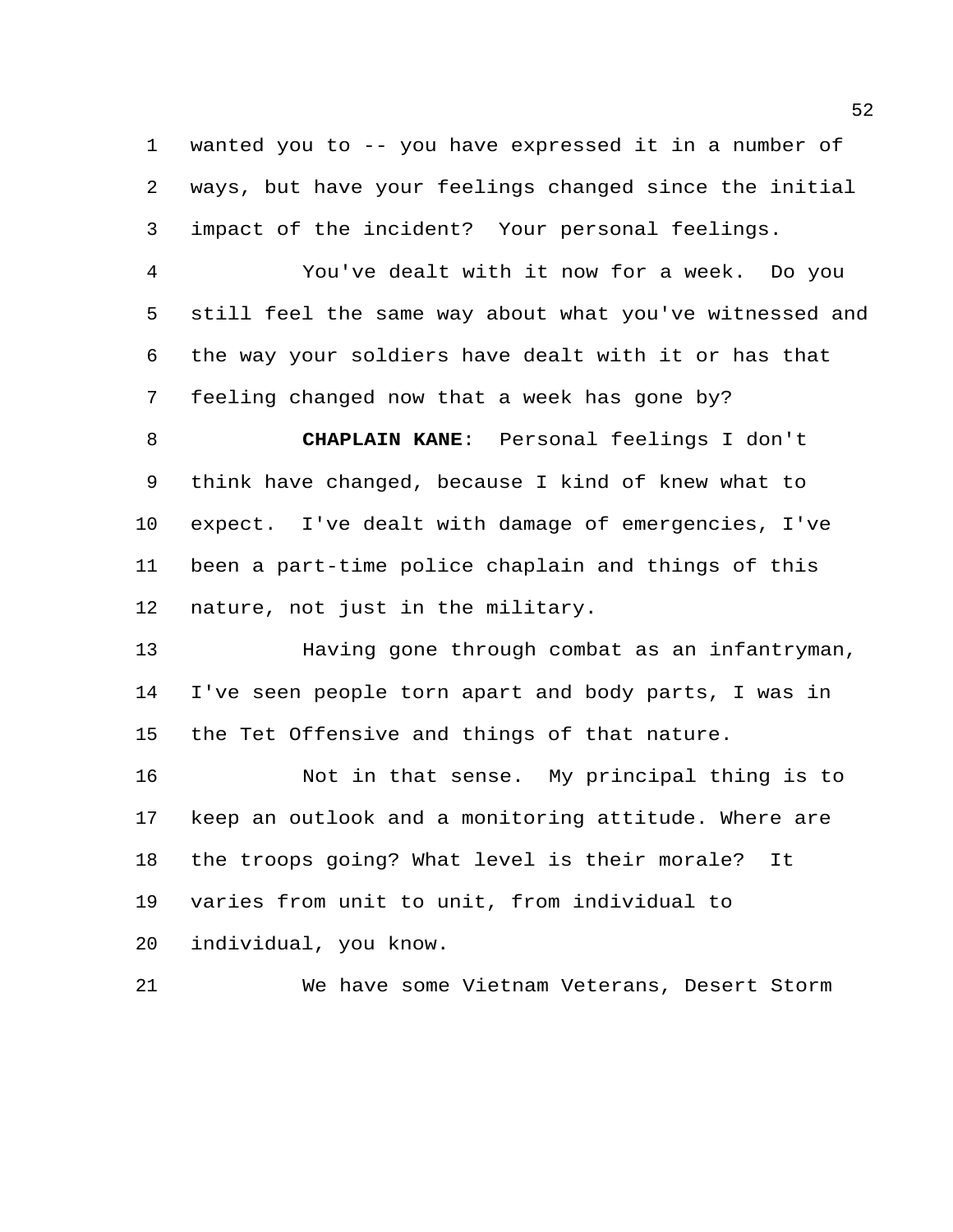Veterans. People who have seen some bad things. We've had state emergencies where people have seen some bad things, too.

 And they're dealing with it a lot better and they have been a help to the others, you know, "this will pass." "We will survive." "We will get through this," and that's helped a lot soldiers.

 I think that's one of the reasons we haven't had more trauma incidents, whereas if you said, take a unit that was totally brand new, like a draftee unit right in to the field, like happened in Vietnam, and they're going to get traumatized right away without some older hands there.

 Well, in the National Guard, we have a lot of older hands. They're there. They're experienced. They've been around for many, many years. Even if they had not been in Vietnam and whatnot, you've got sergeants and E-7s, sergeants first class, and master sergeants, and sergeants major that have a background there, who have been at --

We have a lot of people who are also, in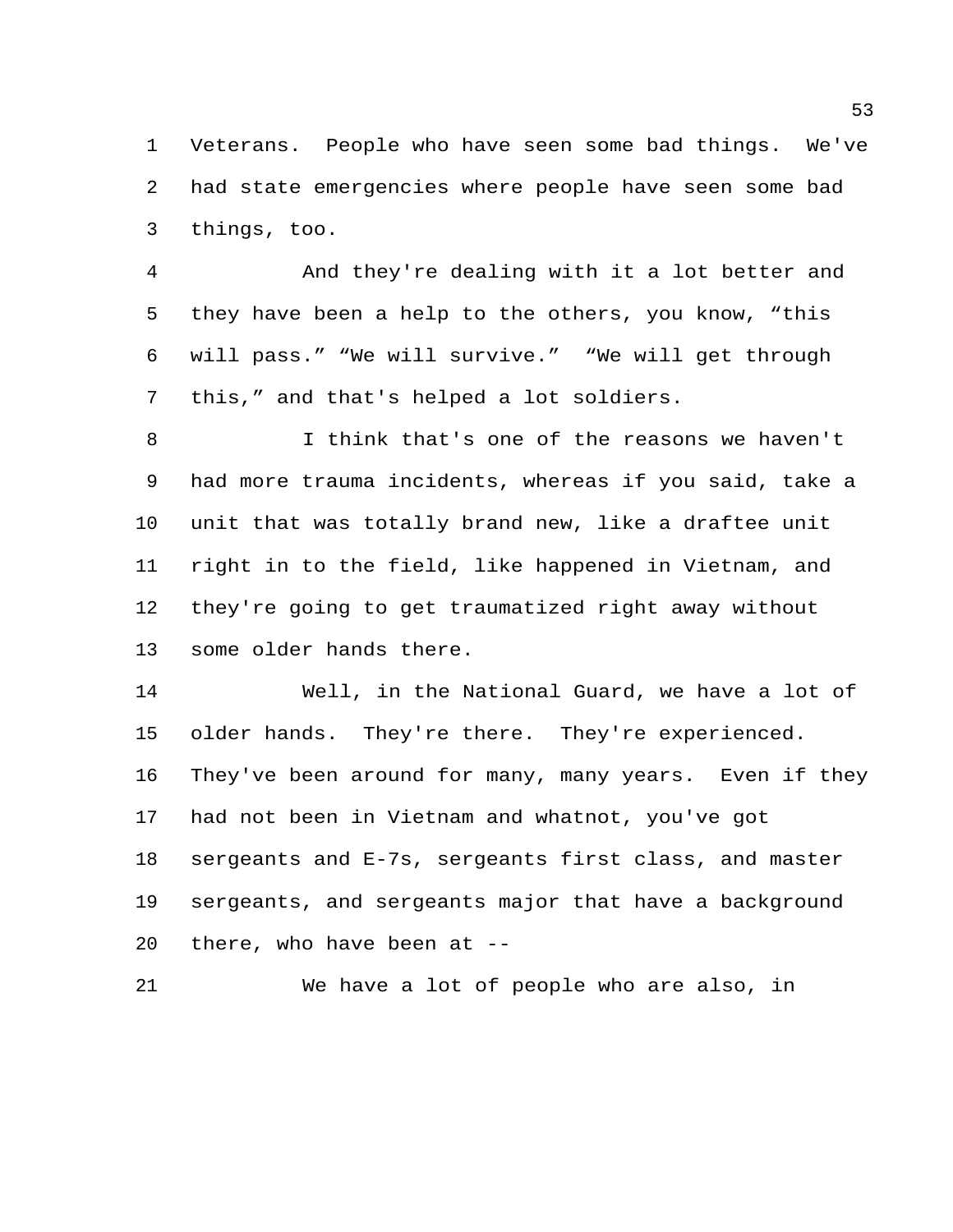civilian life, in emergency services, volunteer

 firemen, cops, and other things, that it's not unusual for them to have this background.

 Pat, did you want to say something? **CHAPLAIN HOLDER**: Chaplain Holder. I'll go along pretty much with what Chaplain Kane is saying. I also was a chaplain with the fire department for several years.

 For me, the only thing really is I still have a sadness in my heart that comes to the surface every now and then, but the soldiers, I agree, they're doing, I think, quite well and I've seen a lot of those with 13 the past experience be the encouragers.

 **MAJ MELNYK**: Something of a Veteran status for these guys.

 **CHAPLAIN KANE**: It helps. It helps tremendously. And I think, also, the thing that's a realization, a kind of unrecognized strength of Americans.

 We have a tradition and history of we live by law, we're a country of laws. People break the law.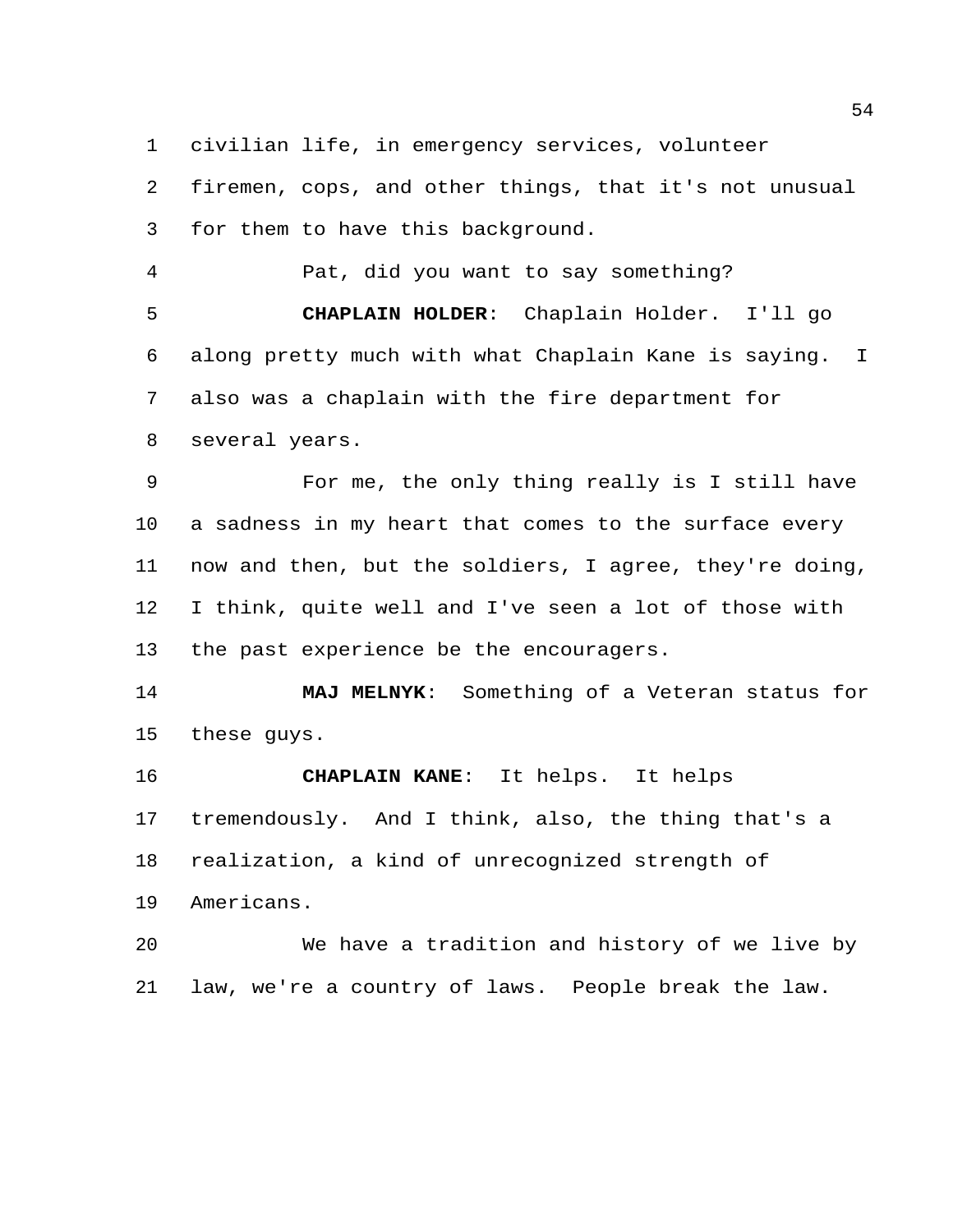Although we may have our failings, we may not be perfect at it at all times, but we have a tradition. These people will be brought to justice. We're not a group of vigilantes. And I haven't heard -- we ought to do things like this.

 **CHAPLAIN HOLDER**: (Inaudible) might be. **CHAPLAIN KANE**: Well, we may have one with that name, but he's not one. The thing is that none of these people I've heard, you know, they joke when you say, yeah, we ought to nuke them or things like that, and some people are a little hot under the collar, but it's more civilians than military that I've heard this from.

 We've had a lot more cool hands and cool minds as regards to the idea of go and get these guys. We're going to do it, we're going to do it the right way, we're going to do it the proper way, and that's been the procedure.

 Nobody has been running off like a loose cannon, give me my .50 cal, I want to go to Afghanistan or something like that.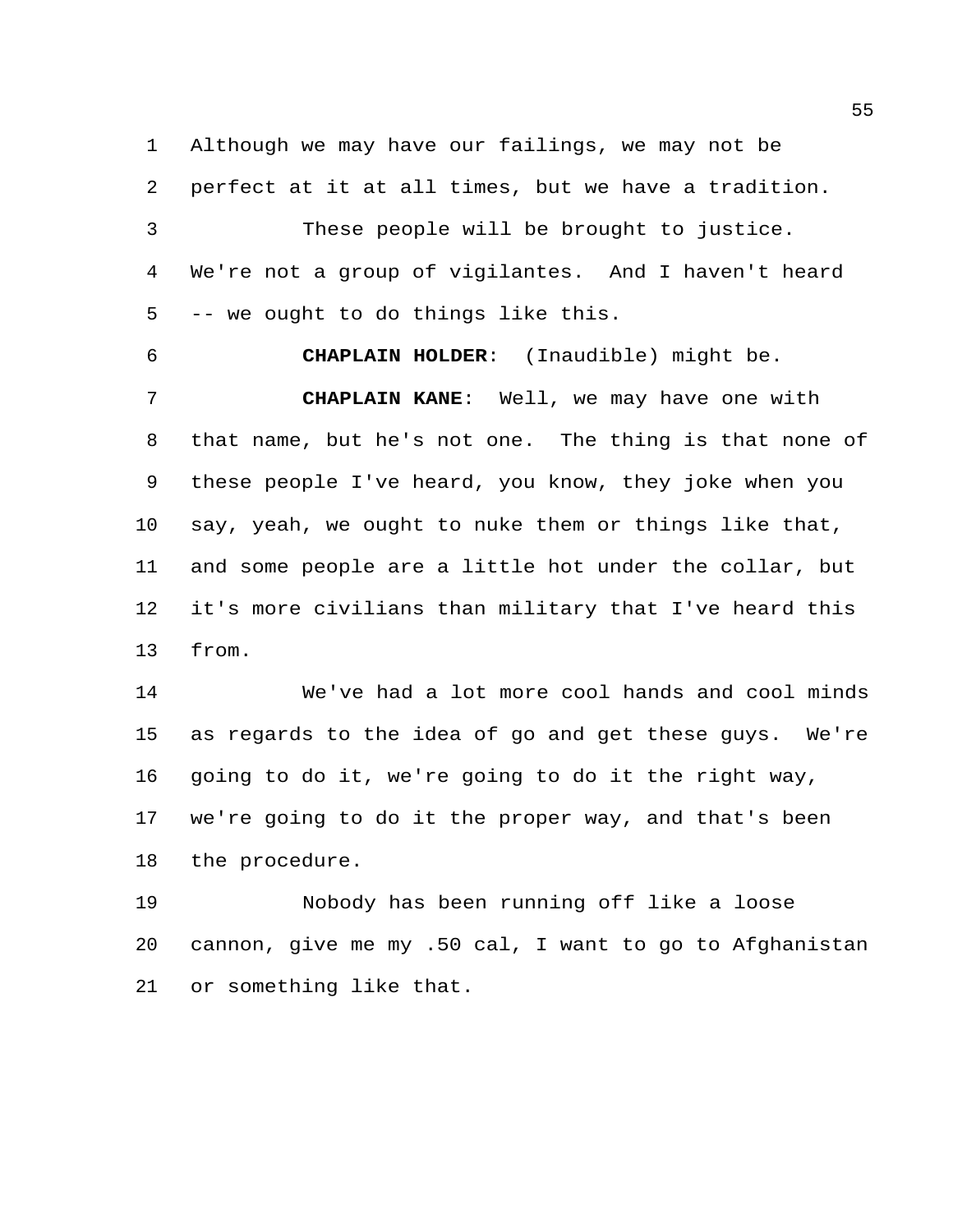1 I haven't heard anything like that, thank God. **MAJ MELNYK**: I wanted to ask one more question, sort of going back. We skipped over this earlier, before I get your final feelings.

 I wanted to talk about something, Chaplain Kane, you had already brought up, your interactions with firefighters, police department and construction workers.

 Have you done a lot of ministering to those outside the military? How have you dealt with that and how well are those civil services covered by ministers of their own?

 **CHAPLAIN KANE**: Well, the New York City Fire Department and the New York City Police Department are in the tens of thousands of personnel.

 New York City Fire Department is about 40,000 people, it's almost equivalent to an Army corps. They have about 20 chaplains of various faiths, including three Catholic priests, three rabbis, a large Jewish population exists in the New York City environment area, and about a good 25 Protestant ministers, there's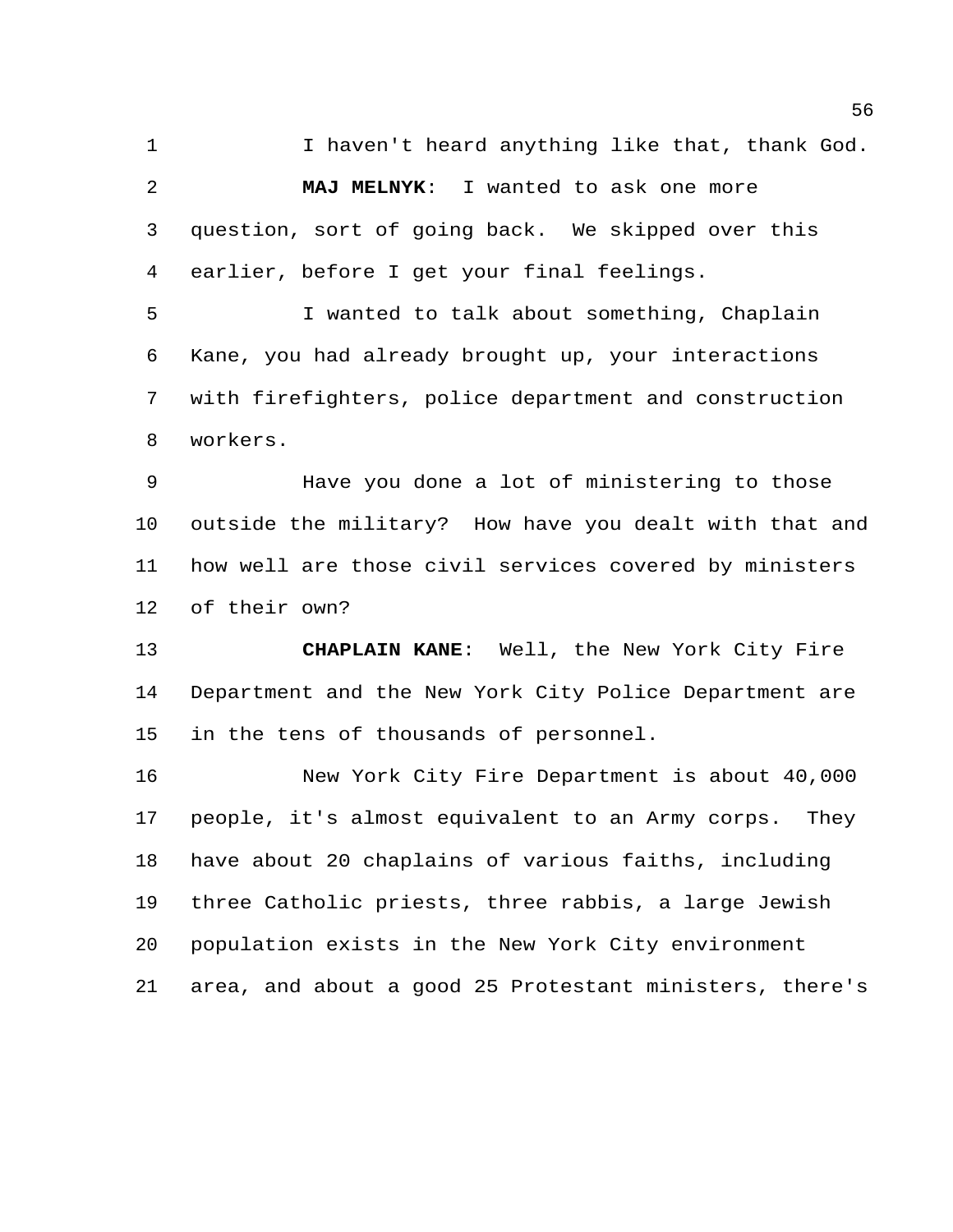about 12 Imams who are full-time or part-time with the department.

 So they are very, very good at answering their own needs, but we have had interaction and there has been no problem of being the lack of respect.

 I've had firemen that said we need a priest over here or we need a rabbi over here, we were there. I was with Chaplain Joe Patastic (phonetic) of the New York City Fire Department, who I've known for many years, who is a rabbi. We both worked side by side at the site, talking to people, how are you doing, are you okay, maybe somebody out to see this guy, pull him out of the line.

14 And if I say pull them out of the line, then there wasn't any argument from the fire chief or the police supervisor there, you pull them. Or the ironworker, you ought to go in, and they followed us. They saw the cross, they saw the chaplain sign on Chaplain Patastic, his fire uniform, just pull him, no argument.

Everybody was working together and pulling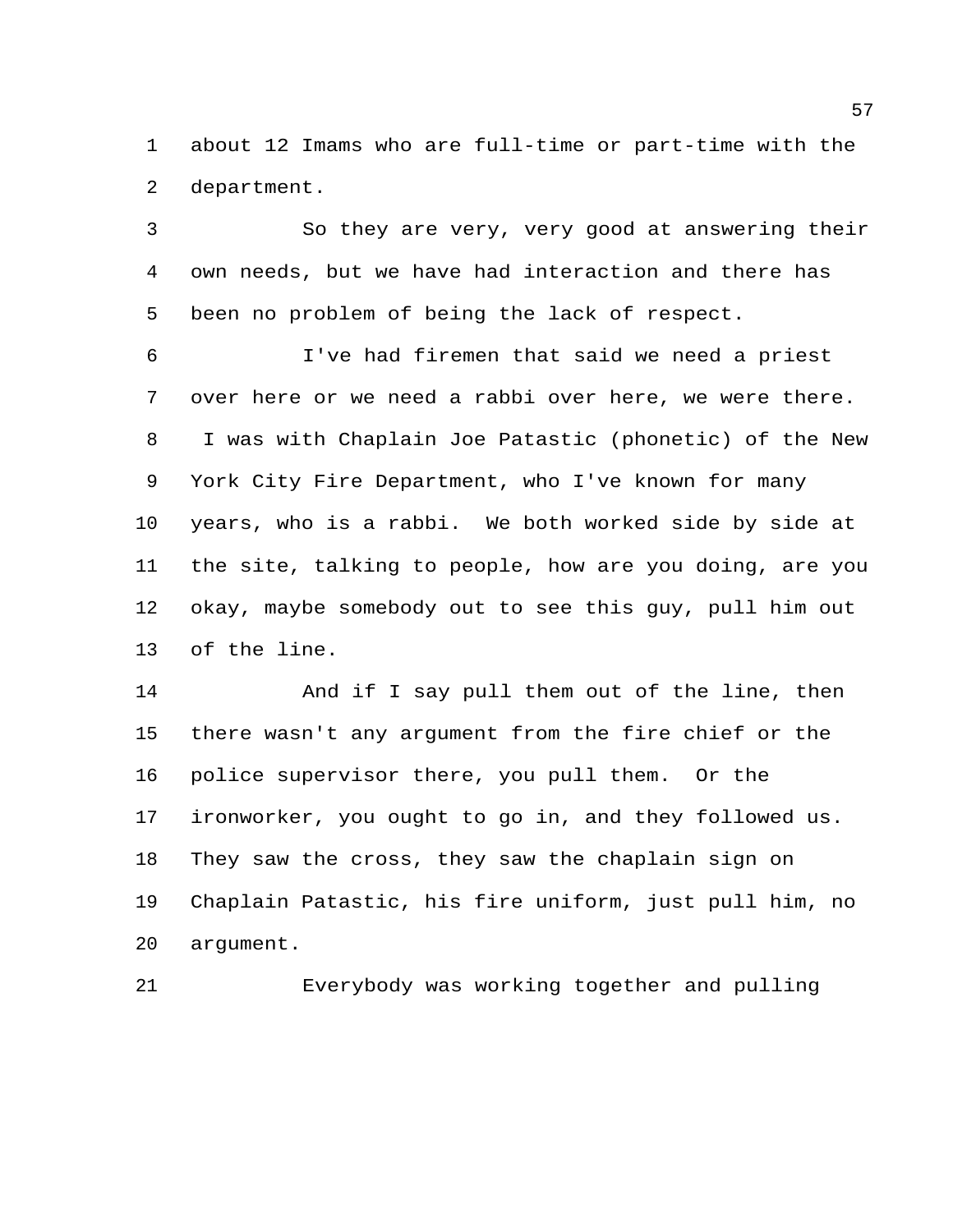together, and the sense that we are all Americans in this together was very, very strong, very strong, right from the day one, from the moment.

 There was no question about who is in charge. Later on, some of the city agencies were having their problems dealing with who is going to run this, who is going to run that, the federal agencies.

 The military side, we were organized, we've got our chain of command, and in the Guard, we all know each other, many cases, socially in civilian life, too. We all come from the old home town in many cases.

 There's not that problem. We all know what has to be done. We know how each other thinks.

14 I walk into a unit, they know me for years. Even though I'm not their battalion chaplain anymore, they've known me from various times I've been there.

17 If I said something, it's like the general said it, there's not a problem, "get him out of here" or "get this man treatment" or "these people need something now" and the commander says "Yes, sir, we'll get it for him," because they know it.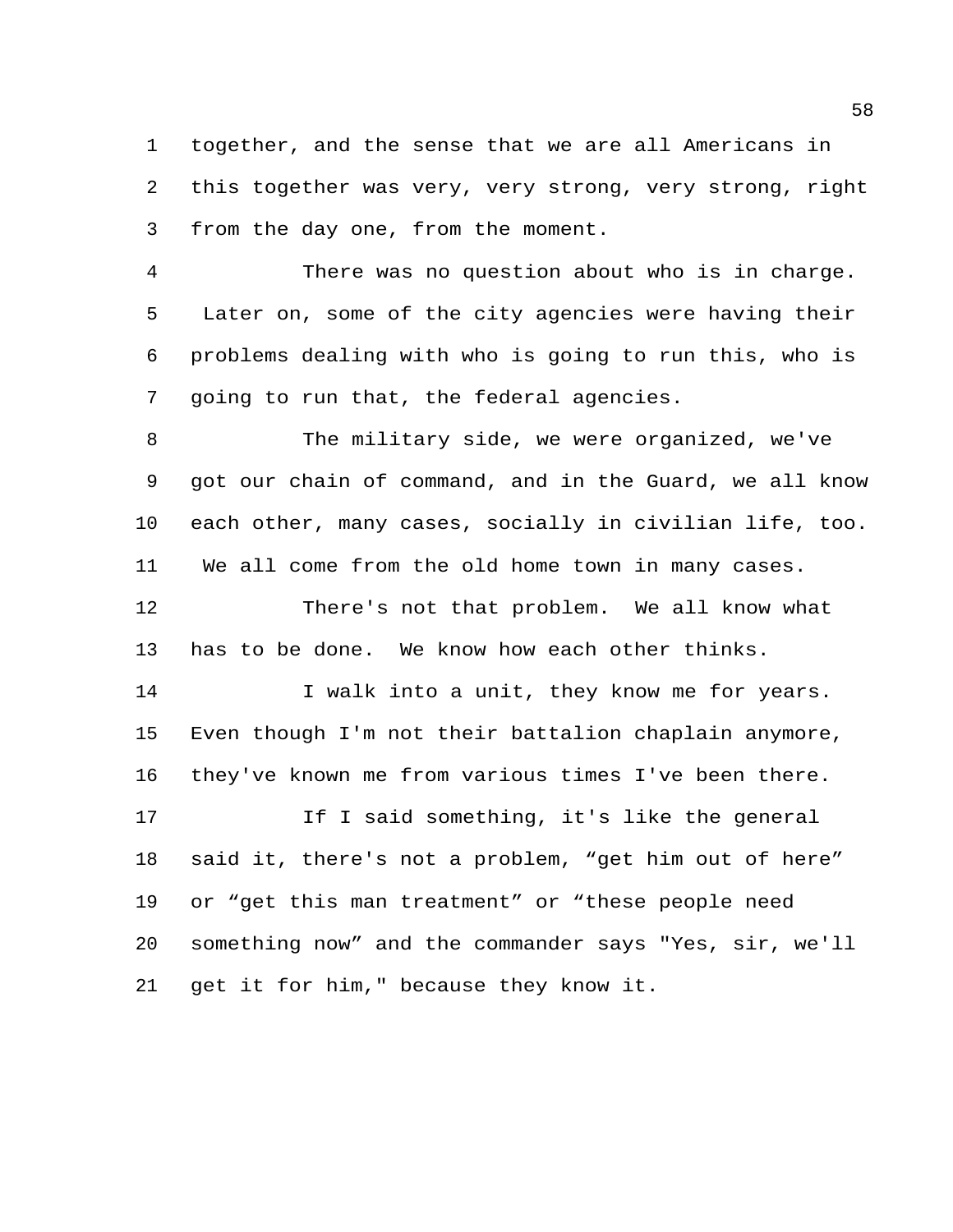1 That is one of our strengths at this time. The Guard has always had that kind of a strength, too. **MAJ MELNYK**: What about civilian onlookers? **CHAPLAIN KANE**: We've had all kinds of strange people coming into the area. We've had a few people, civilians that we found alive, it would usually be a medical condition. But maybe if I could identify it was a Catholic, anoint them or something, but they'd be taken right to the hospital, where there are civilian hospital chaplains awaiting for them there. Interaction with other types of civilians, other than the fire departments -- **MAJ MELNYK**: People who live in the area. **CHAPLAIN KANE:** -- and whatnot. Some have been extricated from Battery Park City across the street. They were gotten out. Those who couldn't – were extracted by other means, by ambulance or whatnot, but we haven't had too much contact with them. The problem we've had with the civilians are the wannabe's, the phoney militaries driving in. We

had CNN reporters dressed in camouflage, with cameras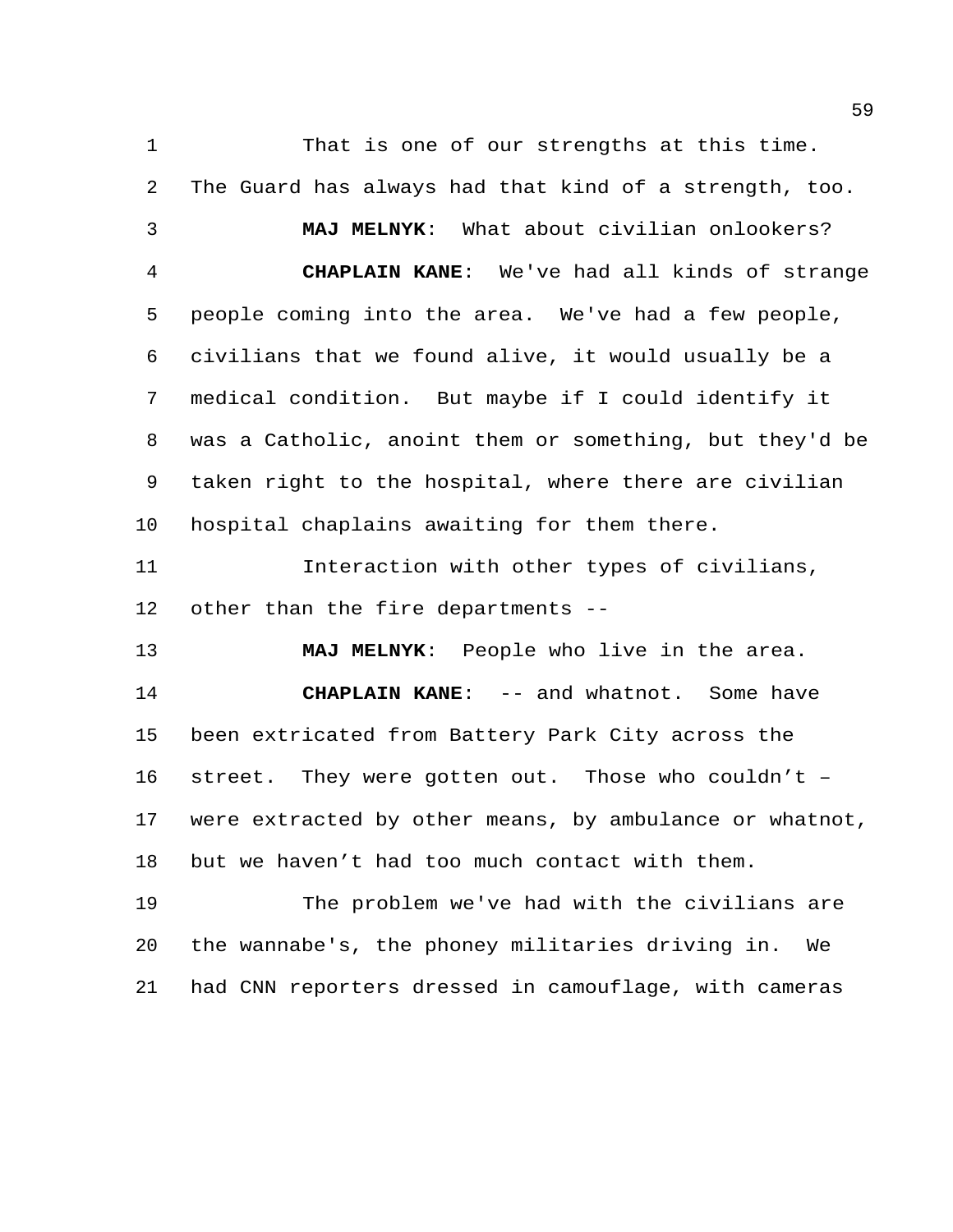underneath the uniforms.

| 2  | They were not just stopped. They were                   |
|----|---------------------------------------------------------|
| 3  | arrested. We've had soldiers who have had to deal with  |
| 4  | the problem not of what happened there, but the fifth   |
| 5  | column type of thing. There are terrorists or people    |
| 6  | are taking advantage of the situation, such as people - |
| 7  | - there are two Verizon phone trucks that were stolen,  |
| 8  | a mail truck was stolen, and the guards chased the guy  |
| 9  | away.                                                   |
| 10 | It had been hot-wired and left there.<br>We             |
| 11 | figured he was a crook trying to use a mail truck to    |
| 12 | steal stuff and transport it, you know, people take     |
| 13 | advantage of the situation.                             |
| 14 | We've had pickpockets come down here, crooks,           |
| 15 | these are criminals. The bad side of society shows up,  |
| 16 | the rats come up out of the ground, so to speak, and    |
| 17 | attack.                                                 |
| 18 | We've also had people who are ghouls, "Could I          |
| 19 | come down and see this, I just wanted to drop a -- can  |
| 20 | I take a souvenir home, a piece of rock?"               |
| 21 | It's a crime scene, okay, and the FBI and the           |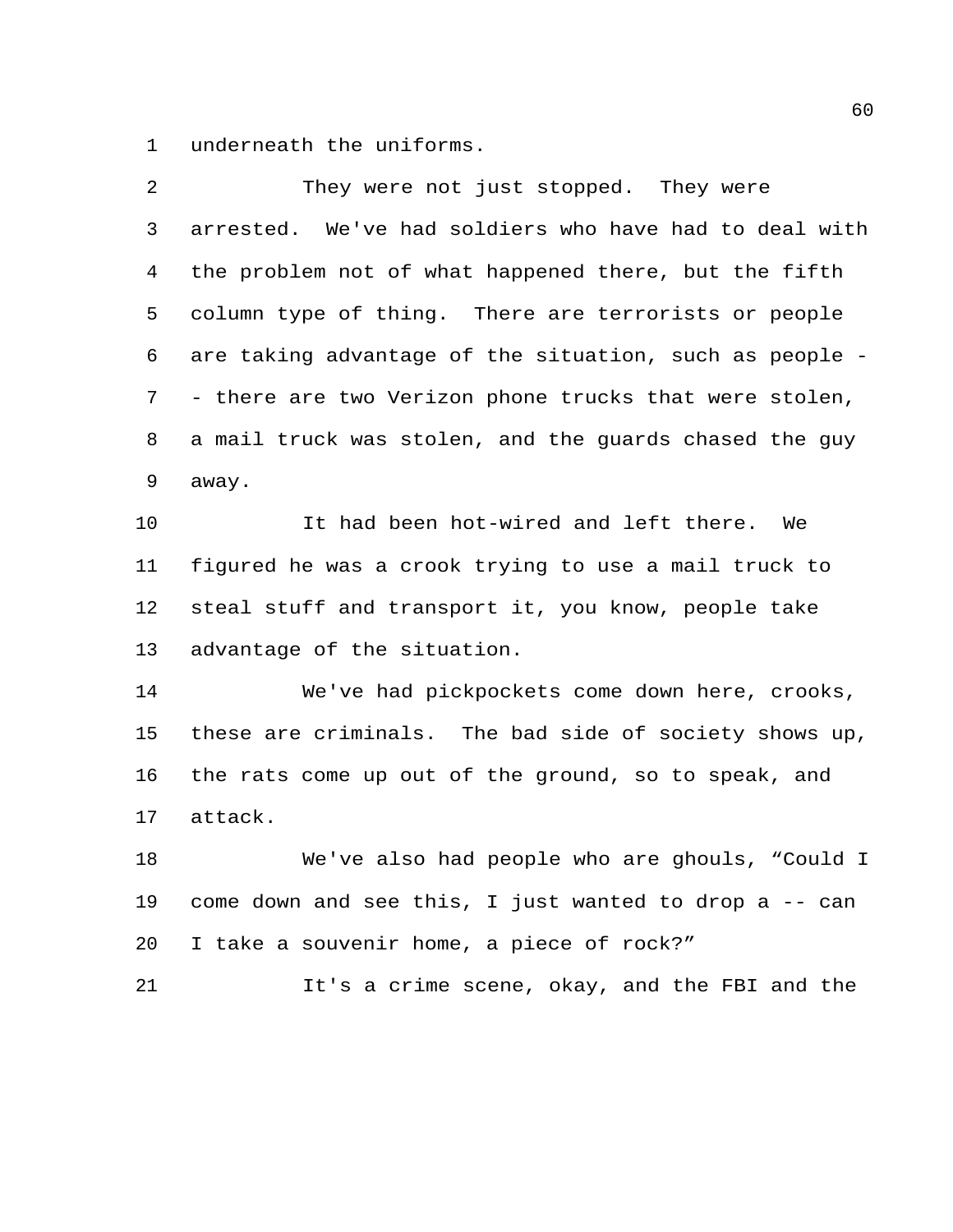police, city police said nobody takes anything out of this area except official personnel, designated personnel.

 Guardsmen have had to deal with that, too. All right. And helping people, can I get to my apartment, you know, how do I get to it, through to it, things of this nature, because they had to cross over through ground zero area to Battery Park City, which is on the other side, which is on landfill on the other side of the World Trade Center.

 **MAJ MELNYK**: So you really haven't had to minister to people, civilians.

 **CHAPLAIN KANE**: A few people we've talked to, but in passing, and then we could hand them on. But most of these people were in need of just directions of being passed on.

 I haven't experienced -- and maybe some of the other chaplains have, but not too much. It's more a case of they've seen us and they've been reassured we're there.

The big surprise, that surprised all the local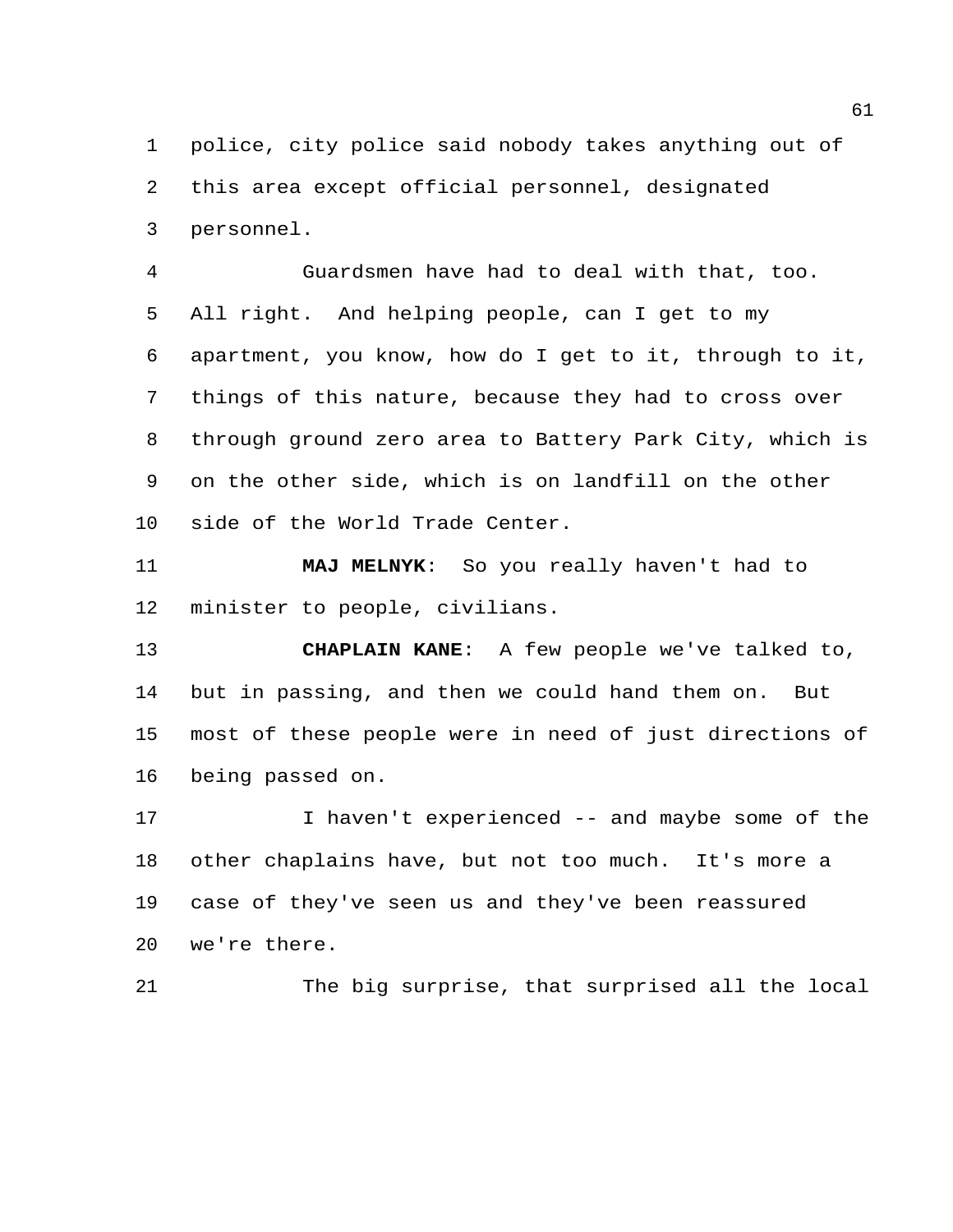law enforcement and fire departments, was how quickly we were there. Some of us were on the ground within two hours, three hours of this taking place.

 **MAJ MELNYK**: From people I've talked to, you were actually one of the very first people on the ground yourself, Father Kane.

 **CHAPLAIN Holder**: Basically, a lot of what Chaplain Kane is saying, I found, coming in, as sort of an outsider, because I'm not a New York City person and I'm coming from about 300 miles away, but access to go in to see anyone, if I'm talking to someone, they'd leave me alone, they wouldn't bother the person, and access.

 I went up to the morgue and talked to the EMTs, they let me come in and talk to them. Down at the fire department, talked to the fire department people, the police department, no problem at all. I was a chaplain, period, that was it. `

 **CHAPLAIN KANE**: They're generally happy to see you.

**MAJ MELNYK**: Any last thoughts, something you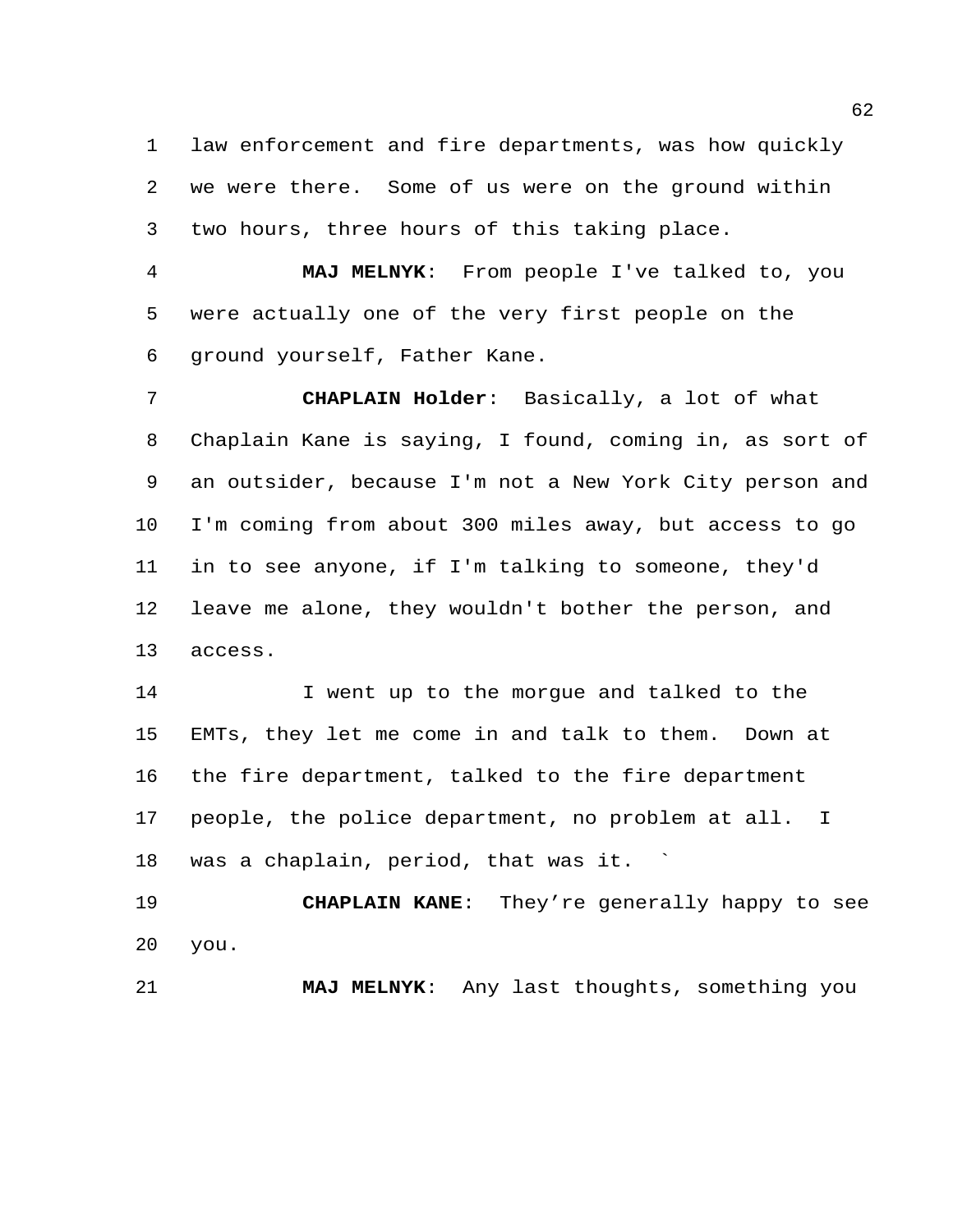want on --

| 2  | CHAPLAIN KANE: We will survive this. We'll             |
|----|--------------------------------------------------------|
| 3  | get through this, not only as a city, but as a state   |
| 4  | and a nation. We'll be stronger for it. God is good    |
| 5  | and He is with us, and the good Lord will bless us     |
| 6  | because we have not done anything wrong.               |
| 7  | We are the good people who have been attacked          |
| 8  | here. We have supported and done a lot of wonderful    |
| 9  | things in the world, and still people dislike us.      |
| 10 | People forget that we are the only nation in           |
| 11 | history ever to take our enemy's countries and rebuild |
| 12 | them for them. Germany and Japan after World War II.   |
| 13 | We've done this. We're even helping Vietnam now.       |
| 14 | We're the only kind of country that while we           |
| 15 | have no official religion, we're still doing Christian |
| 16 | things.                                                |
| 17 | That's pretty much what I've got to say, that          |
| 18 | I'm constantly in prayer and we've led a lot of        |
| 19 | impromptu prayer sessions, occasionally meeting some   |
| 20 | civilians, could I have a prayer.                      |
| 21 | Also, when I go back, a couple of times I've           |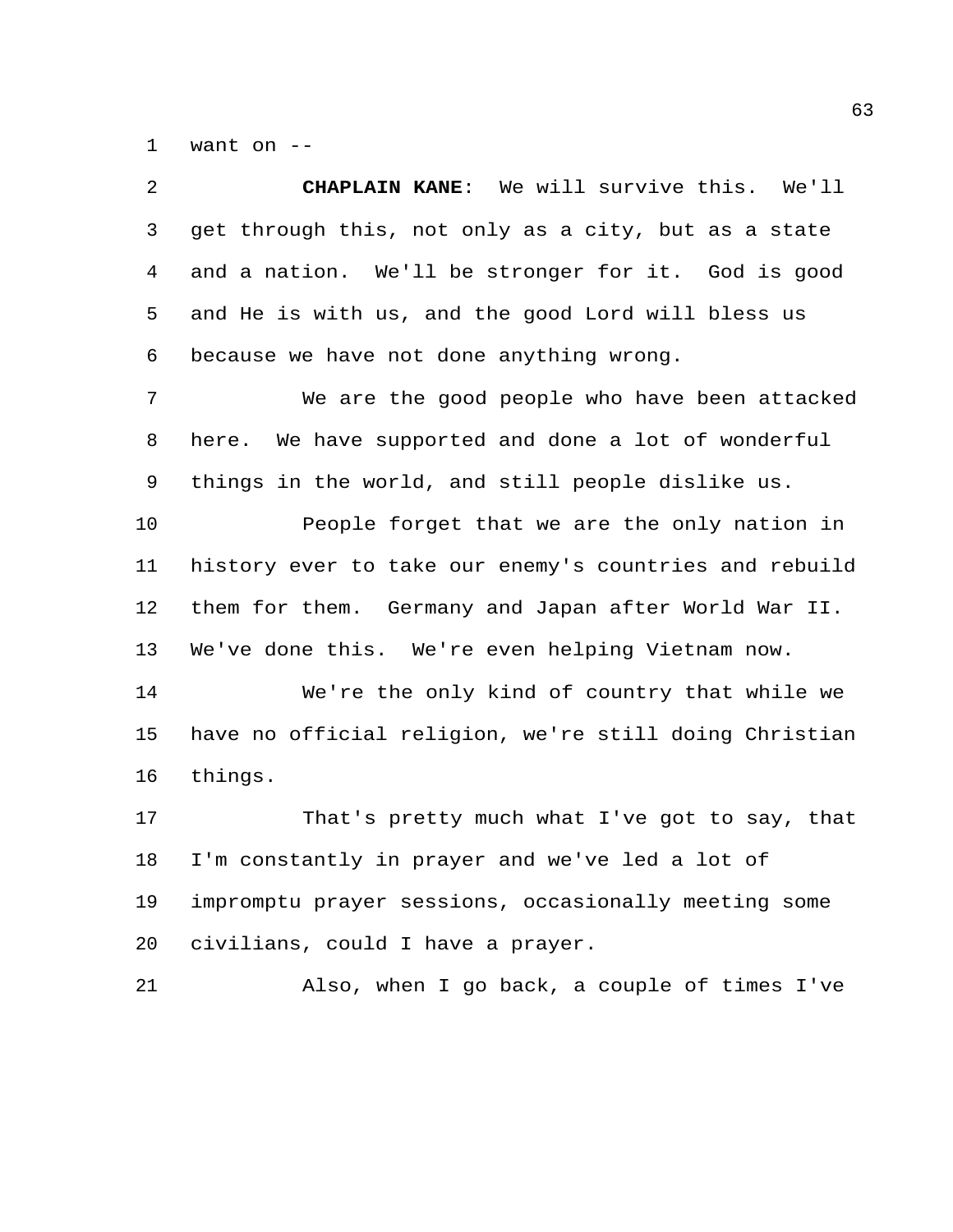been able to go back to my parish, because my pastor is quite elderly and I had to do the food shopping for the rectory and whatnot, and people have stopped me, could we have a prayer, and I said certainly, are you Catholic, says, "no," but they just want a prayer.

 They see the uniform, just like they would see my clerical collar in civilian life, people would stop and were doing that.

 One policeman came over, who is from the neighborhood out there, in the precinct, he's not directly involved in the site and whatnot, he said, "You know, Chaplain, be careful out there, we need you back in Canarsie," that sort of thing, which is encouraging. It's good.

 I think if anything is going to come out of this, there is going to be extra positive, besides being strong, there's a better relationship between the National Guard, and the community, police, fire, and our government, a lot of our liberal legislators who were like quasi- a little flaky on the military, not too happy with them, I think have gotten a much more